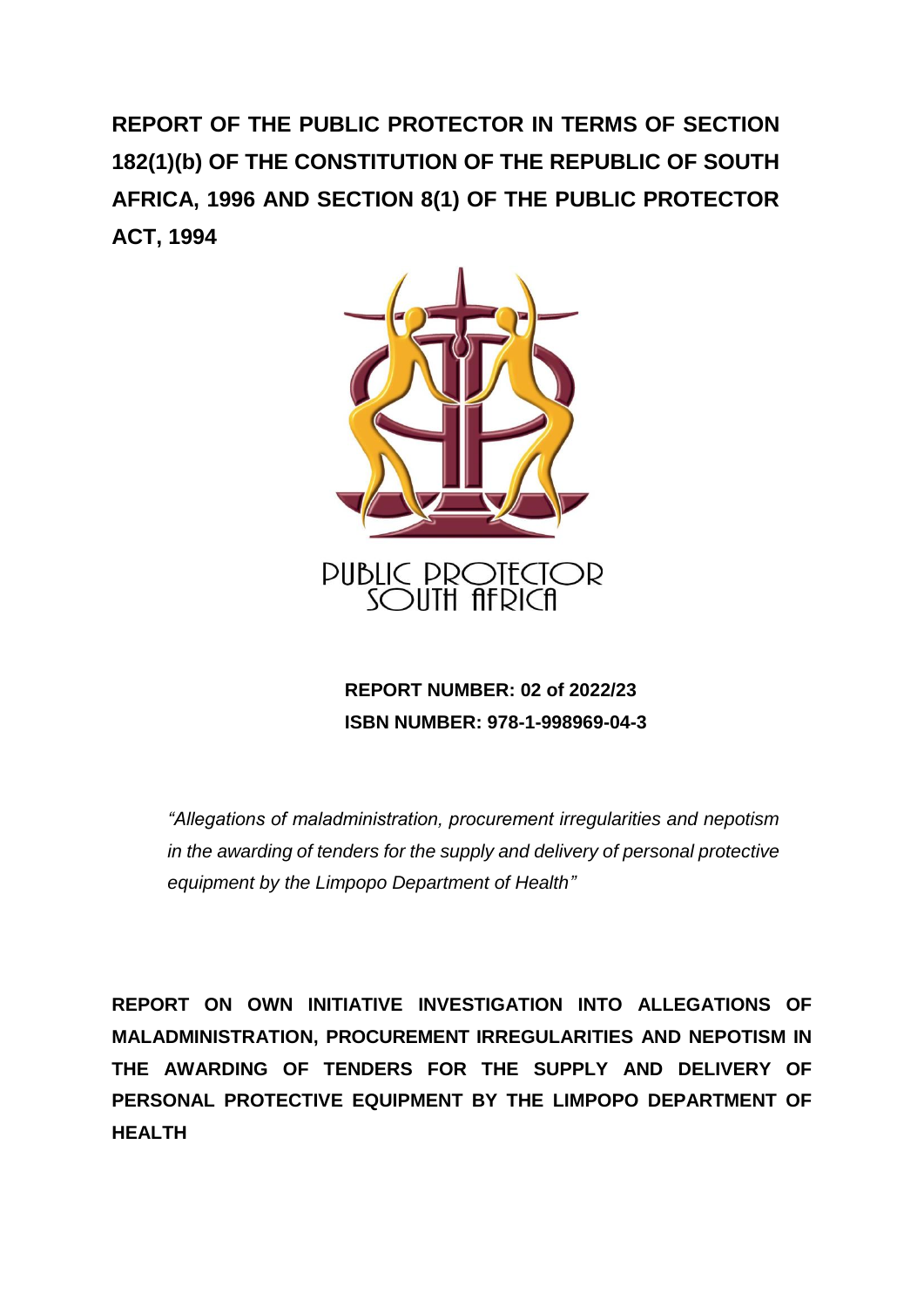## **TABLE OF CONTENTS**

| $\mathbf{1}$ . |                                                                                                      |
|----------------|------------------------------------------------------------------------------------------------------|
| 2.             |                                                                                                      |
| 3.             | THE POWERS AND JURISDICTION OF THE PUBLIC                                                            |
|                |                                                                                                      |
| $\mathbf{4}$ . |                                                                                                      |
| 5.             | THE DETERMINATION OF ISSUES IN RELATION TO THE<br>EVIDENCE OBTAINED AND CONCLUSIONS MADE WITH REGARD |
| 6.             |                                                                                                      |
| 7.             |                                                                                                      |
| 8.             |                                                                                                      |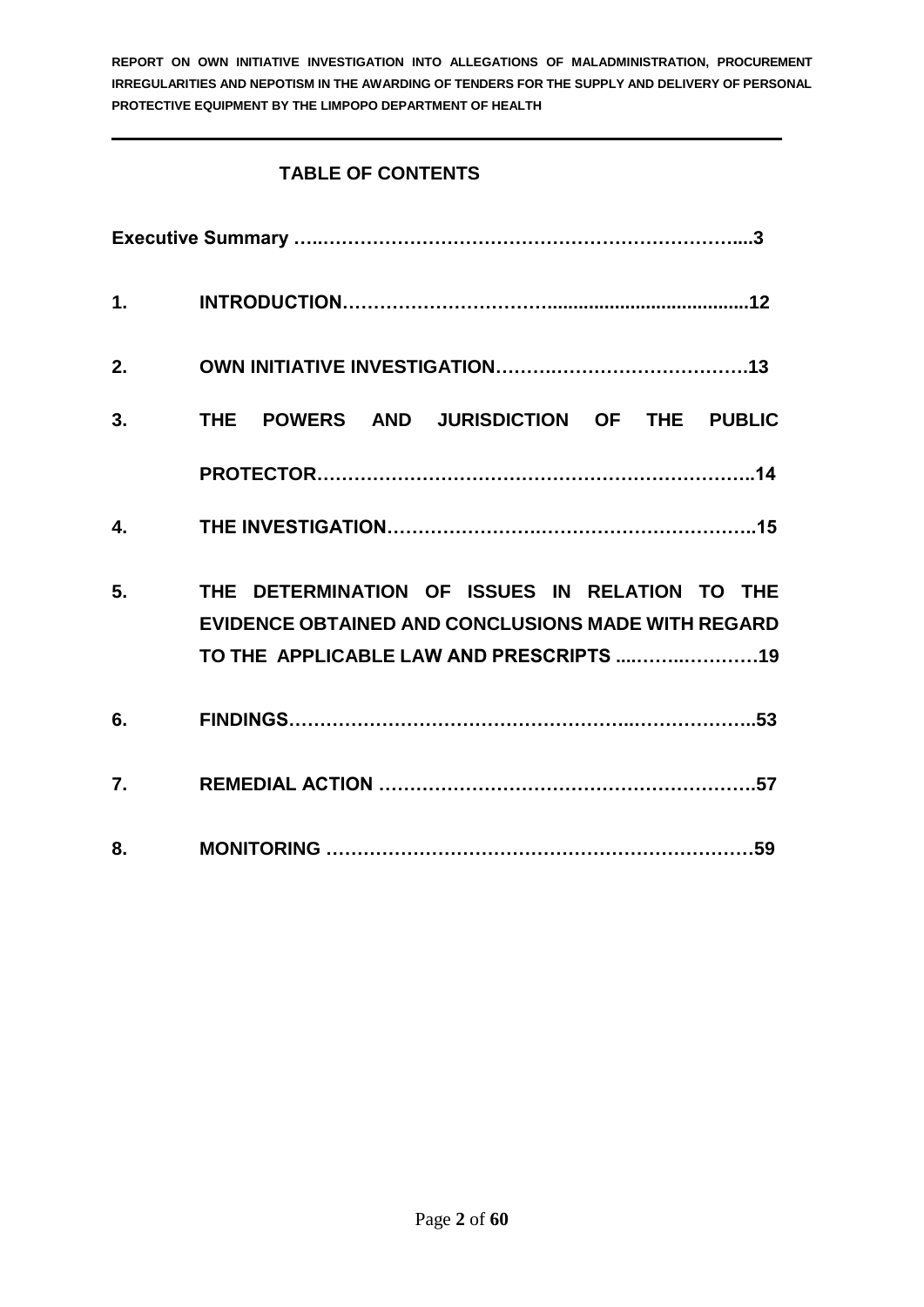### **EXECUTIVE SUMMARY**

- (i) This is the Public Protector's report in terms of section 182(1)(b) of the Constitution of the Republic of South Africa, 1996, (the Constitution) and section 8(1) of the Public Protector Act 23 of 1994 (the Public Protector Act).
- (ii) The report relates to an own initiative investigation into allegations of maladministration by the Limpopo Department of Health (LDoH) relating to the procurement irregularities and nepotism in the awarding of tenders for the supply and delivery of Personal Protective Equipment (PPE).
- (iii) The Public Protector Limpopo Provincial Office came across a newspaper article titled *"A R932m PPE mess"* which was published in the *Sunday Independent* newspaper. The article prompted the office to register a complaint on 17 August 2020 as an Own Initiative investigation in terms of section 7(1)(a) of the Public Protector Act, 1994, which empowers the Public Protector's Office to investigate complaints on an own initiative basis.
- (iv) In the main, the article alleged that:
- (a) Some of the companies who were awarded the PPE tenders were handpicked and did not appear on the official database of the LDoH's suppliers;
- (b) The companies who were awarded the tenders are owned by people who are politically connected;
- (c) The companies who were appointed and awarded tenders belong to African National Congress (ANC) activists and relatives of senior officials, including prominent politicians; and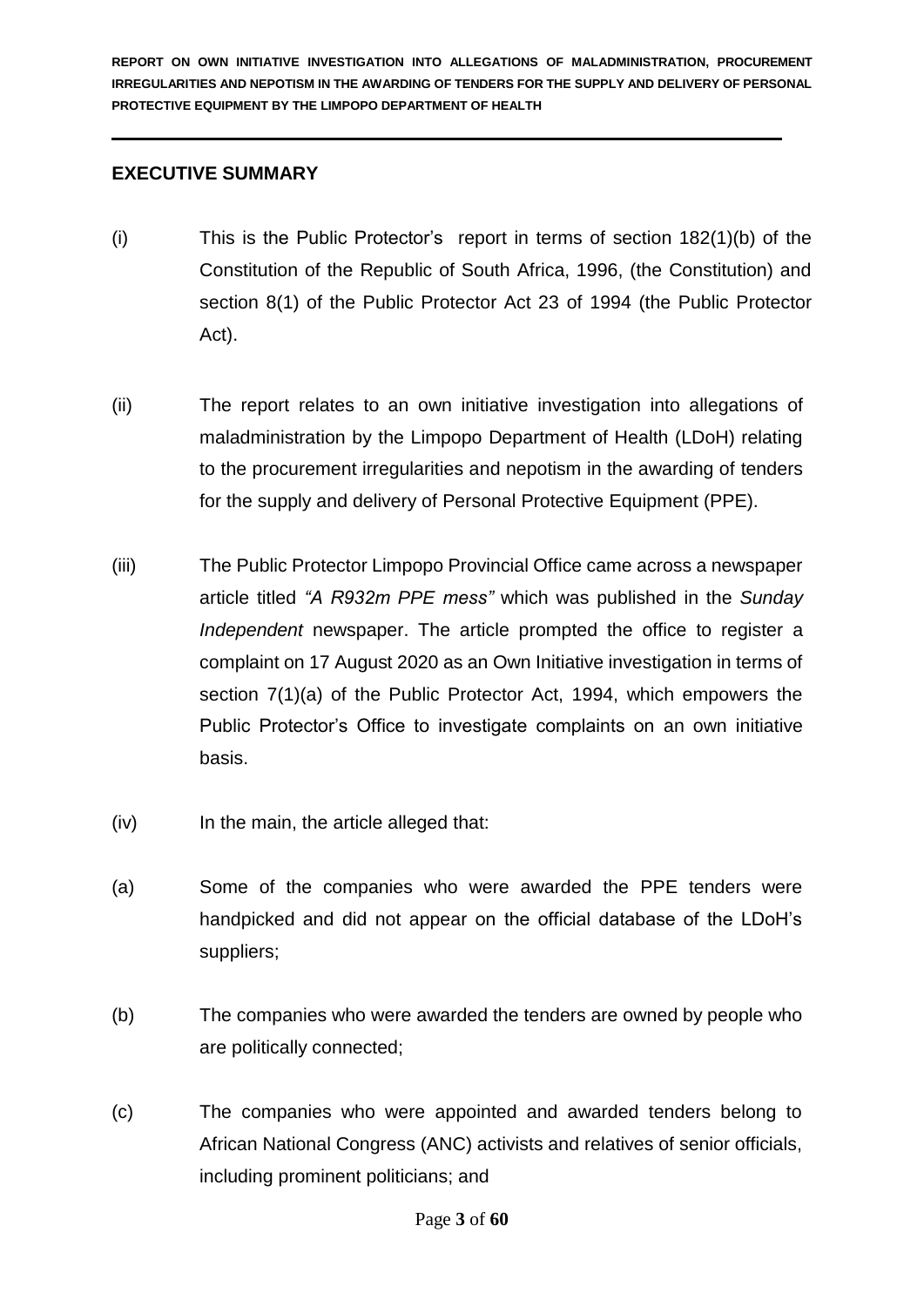(d) The LDoH officials manipulated the procurement processes to benefit their associates and close comrades before locking away all PPE documents.

### (v) **ISSUES IDENTIFIED AND INVESTIGATED**

**Based on analysis of the complaint and the allegations contained therein, the following issues were identified and investigated**:

- (a) Whether the LDoH followed due processes in the procurement of PPE's;
- (b) Whether there was nepotism and/or undue influence/favouritism in the appointment of service providers for the provision of PPE; and
- (c) If yes, whether other prospective service providers suffered prejudice as a result of nepotism or favouritism in the awarding of the PPE tenders.
- (vi) The investigation was conducted in terms of section 182(1)(a) of the Constitution which gives the Public Protector the power to investigate alleged or suspected improper or prejudicial conduct in state affairs, to report on that conduct and to take appropriate remedial action; and in terms of section 6(4) of the Public Protector Act, which regulates the manner in which the power conferred by section 182 of the Constitution may be exercised in respect of government at any level.
- (vii) The investigation process included an exchange of correspondence and an analysis of all relevant documents and application of all relevant laws, policies and related prescripts.
- (viii) In Economic *Freedom Fighters* v *Speaker of the National Assembly and Others: Democratic Alliance* v *Speaker of the National Assembly and Others* the Constitutional Court per Mogoeng CJ held that the remedial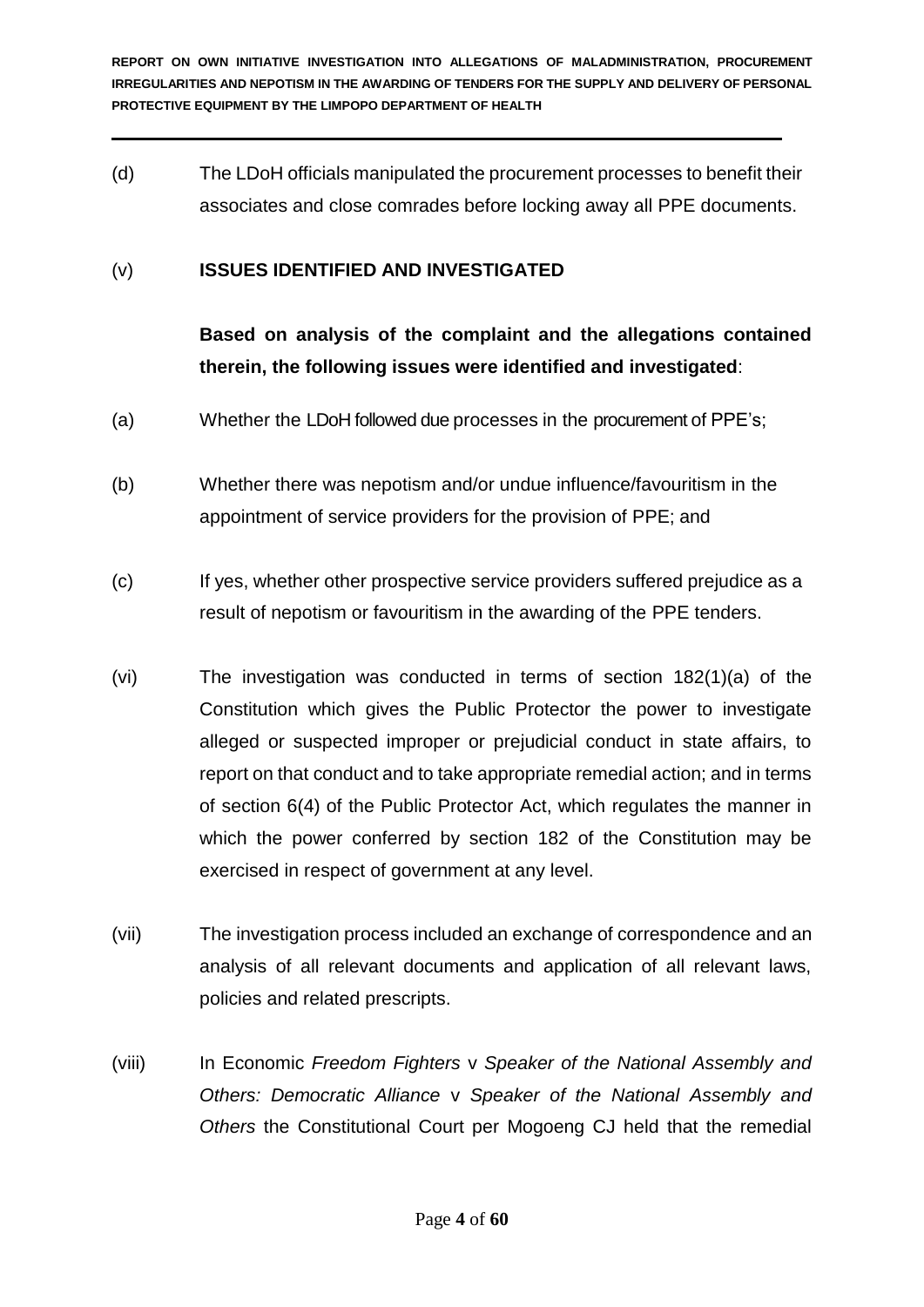> action taken by the Public Protector has a binding effect.<sup>1</sup> The Constitutional Court further held that: "*When remedial action is binding, compliance is not optional, whatever reservations the affected party might have about its fairness, appropriateness or lawfulness. For this reason, the remedial action taken against those under investigation cannot be ignored without any legal consequences*

- (ix) Section 7(9) Notices were served on the Head of the Department (HOD), the Member of the Executive Council (MEC) and the Premier. Written submissions or representations were received from the HOD in a letter dated 23 March 2021 followed by a meeting on 24 March 2021.
- (x) Prior to arriving at the findings of the Public Protector, all relevant documents and correspondence were obtained, considered and analysed. Relevant laws, policies and related prescripts were also considered and applied throughout the preliminary investigation.
- (xi) Key laws and prescripts taken into account to determine if there had been maladministration or improper conduct by the Limpopo Department of Health (LDoH) relating to the procurement irregularities and nepotism in the awarding of tenders for the supply and delivery of Personal Protective Equipment (PPE) are the following: -
	- (a) **The Constitution of the Republic of South Africa**, 1996 [Act 106 of 1996] which is the supreme law of the Republic;
	- (b) **The Public Protector Act 23 of 1994** [Act No 23 of 1994] which is the key legislation giving effect to the provisions of section 182(1)(a) to (c) of the Constitution, 1996;

<sup>1</sup> 1 [2016] ZACC 11; 2016 (3) SA 580 (CC) and 2016 (5) BCLR 618 (CC) at para [76].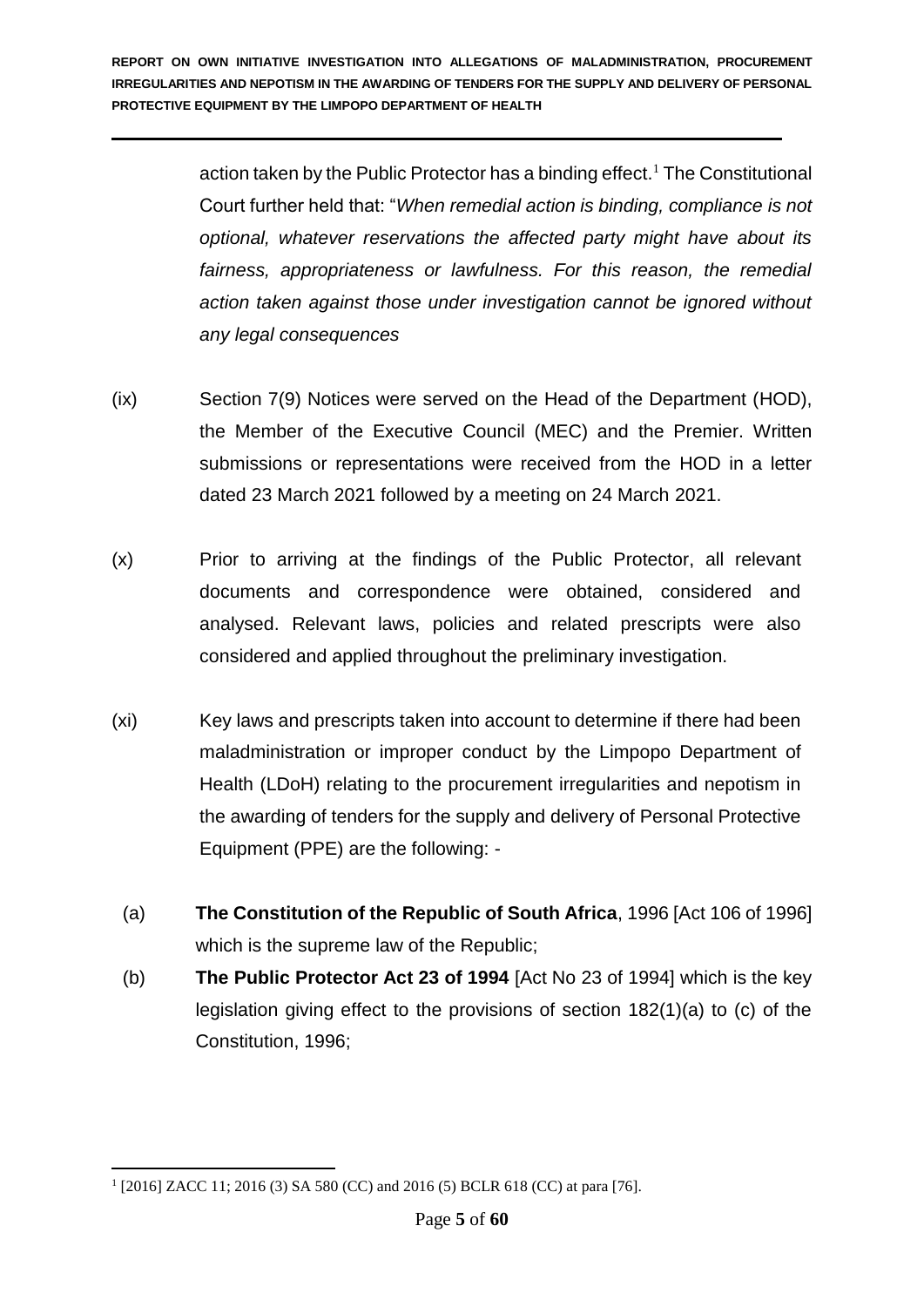- (c) **Public Finance Management Act No 1 of 1999** (PMFA),which aims to regulate financial management in the national and provincial governments, to ensure that all revenue, expenditure, assets and liabilities of those governments are managed efficiently and effectively, to provide for the responsibilities of persons entrusted with financial management in those governments, to provide for matters connected therewith.
- (d) **National Treasury Practice Note No 8 of 2019/2020** (Practice Note) which regulates the use of emergency processes to procure goods and services;
- (e) **National Treasury Practice Note No 5 of 2020/2021** (Practice Note) which provided for the specifications and maximum prices the Institutions must use to procure the basic preventative PPE Items and cloth masks to contain and manage the transmission of the COVID-19 virus
- (f) **Treasury Regulations** issued to promote and enforce transparency and effective management in respect of revenue, expenditure, assets and liabilities.
- (g) **Preferential Procurement Policy Framework Act, 2000** (Act No. 5 of 2000) (PPPFA) to regulate the procurement policy and framework of organs of state. Its purpose is to enhance the participation of Historically Disadvantaged Individuals (HDIs) and small, medium and micro enterprises (SMMEs) in the public-sector procurement system.
- (h) **Departmental Supply Chain Management Policy, Circular No 63 of 2016**, which establishes a framework that will guide the Limpopo Department of Health in conducting best SCM practices.
- (xii) Having considered the evidence and information obtained during the investigation against the relevant regulatory framework, the Public Protector makes the following findings: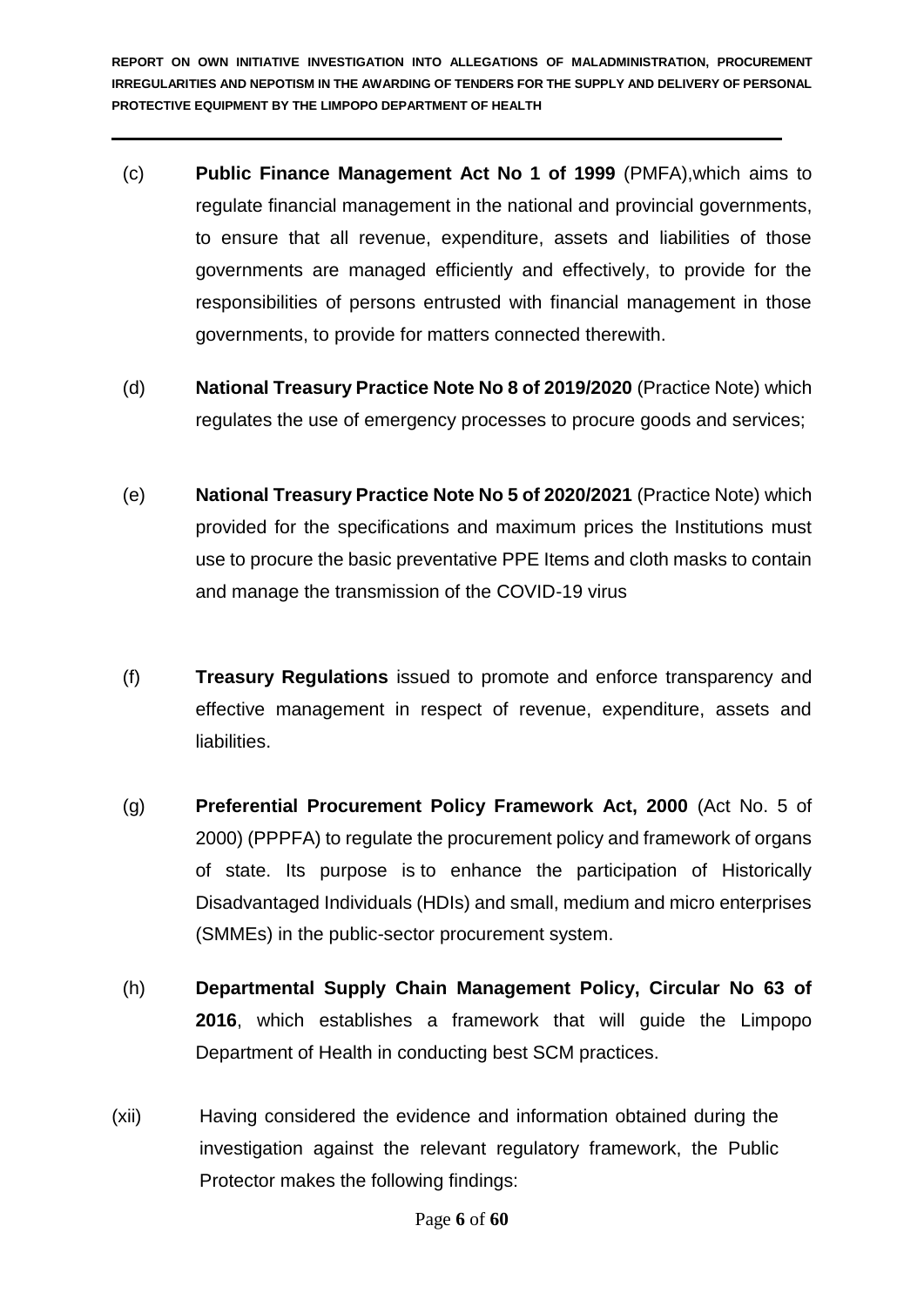## **(a) Regarding whether the LDoH followed due processes in the procurement of PPE's:**

- (aa) The allegation that the LDoH did not follow due processes in the procurement of PPEs, is substantiated.
- (bb) The LDoH procured the supply and delivery of PPE's through an emergency procurement process provided for in the Practice Notes.
- (cc) The deviation was executed in terms of paragraph 14.2.5 of the SCM Procurement Policy of the Department which provides for the exemption or deviation from the normal bid procedures as necessitated by the emergency of the Covid-19 pandemic.
- (dd) According to the evidence obtained, the deviation was reported within 10 working days to the Provincial Treasury on 25 March 2020, 02 June 2020, and 14 July 2020 and to AGSA on 02 June 2020 and 14 July 2020.

.

- (ee) The HOD complied with the provisions of the Practice Notes, Treasury Regulations and Public Finance Management Act (PFMA) by reporting the deviation to the Provincial Treasury and AGSA within the prescribed time period.
- (ff) The Public Protector could not find evidence indicating that the Department did not follow paragraph 14.2.5 of the SCM policy or that the Department contravened National Instruction Note No.05 of 2020/2021: Emergency Procurement in response to the national disaster paragraph 3, which also regulates deviations from inviting bids in instances of emergency.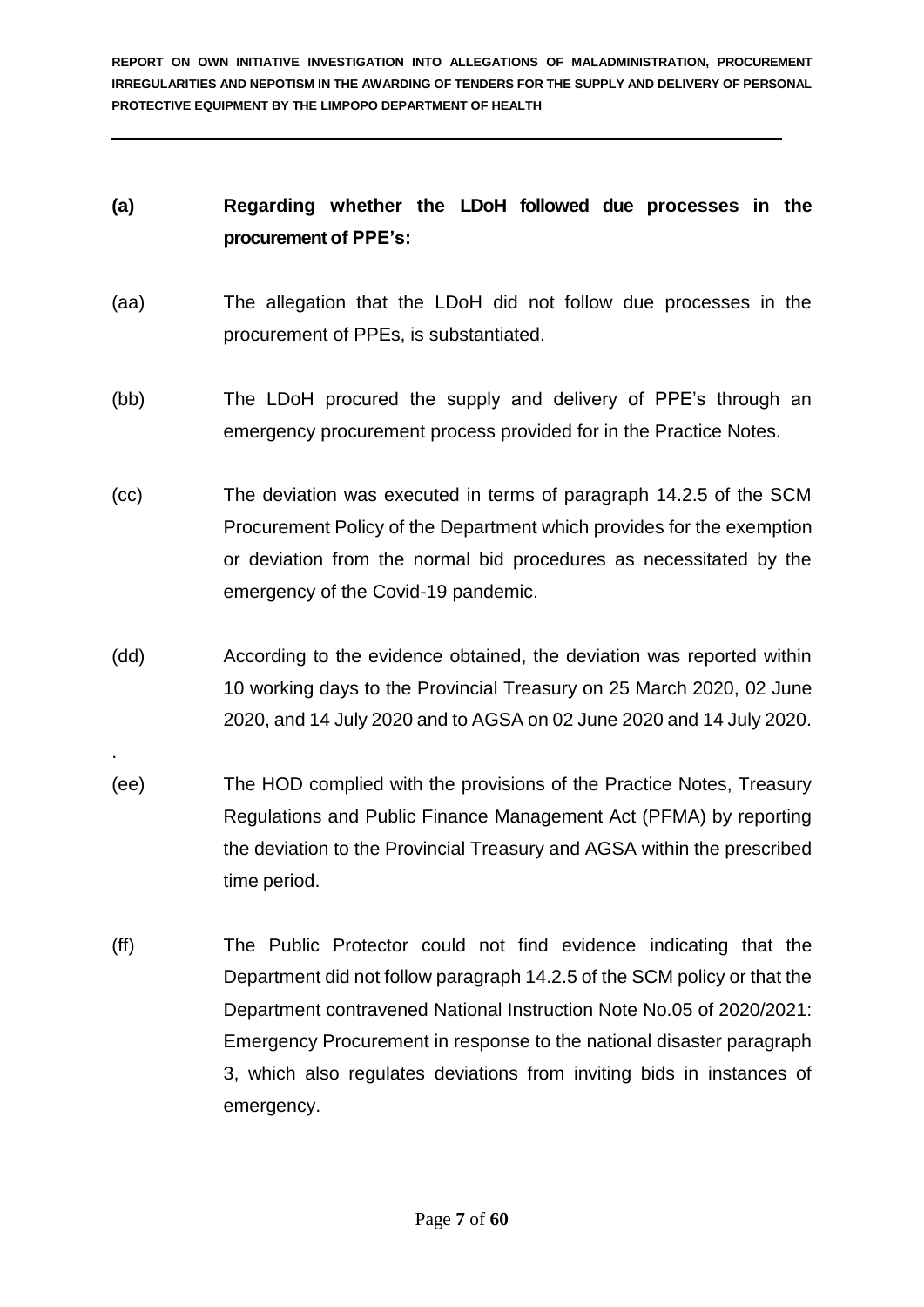- (gg) Evidence was uncovered to prove that the LDoH did not comply with the National Treasury SCM Instruction Note 9 of 2017/18, paragraph 2.2 and 3.1 in the procurement of PPEs by appointing service providers who were not tax compliant.
- (hh) Though Mokgobedi Training and Consulting was awarded the PPE tender, the HOD confirmed that the company did not render services and as such was not paid. The Director of Mokgobedi Training and Consulting, Ms Motlatso Elizabeth Moloi also confirmed that the company did not render services and was not paid.
- (ii) Though Machawana Trading Enterprise was awarded the tender, the HOD confirmed that the company did not render services and as such was not paid by the Department. The Director of Machawana Trading Enterprise, Mr Milton Moagi confirmed telephonically on 10 December 2020, that his company did not render services as the order was cancelled because the service provider could not deliver services at the required time.
- (jj) Sedilaka Holdings and Projects as well as Tsopane Pharm Group supplied and delivered the PPEs, were paid for services rendered but did not claim Value Added Tax (VAT).
- (kk) The conduct of the HOD is in contravention of section 38(1)(a)(iii) by failing to ensure that there was an appropriate procurement and provisioning system which is fair, equitable, transparent, competitive and cost-effective, 38(c)(ii) of the PFMA by failing to prevent unauthorised, irregular and fruitless and wasteful expenditure and losses resulting from criminal conduct , 81(b) of the PFMA by making or permitting an unauthorised expenditure, an irregular expenditure or a fruitless and wasteful expenditure and 81(2) of the PFMA and by wilfully or negligently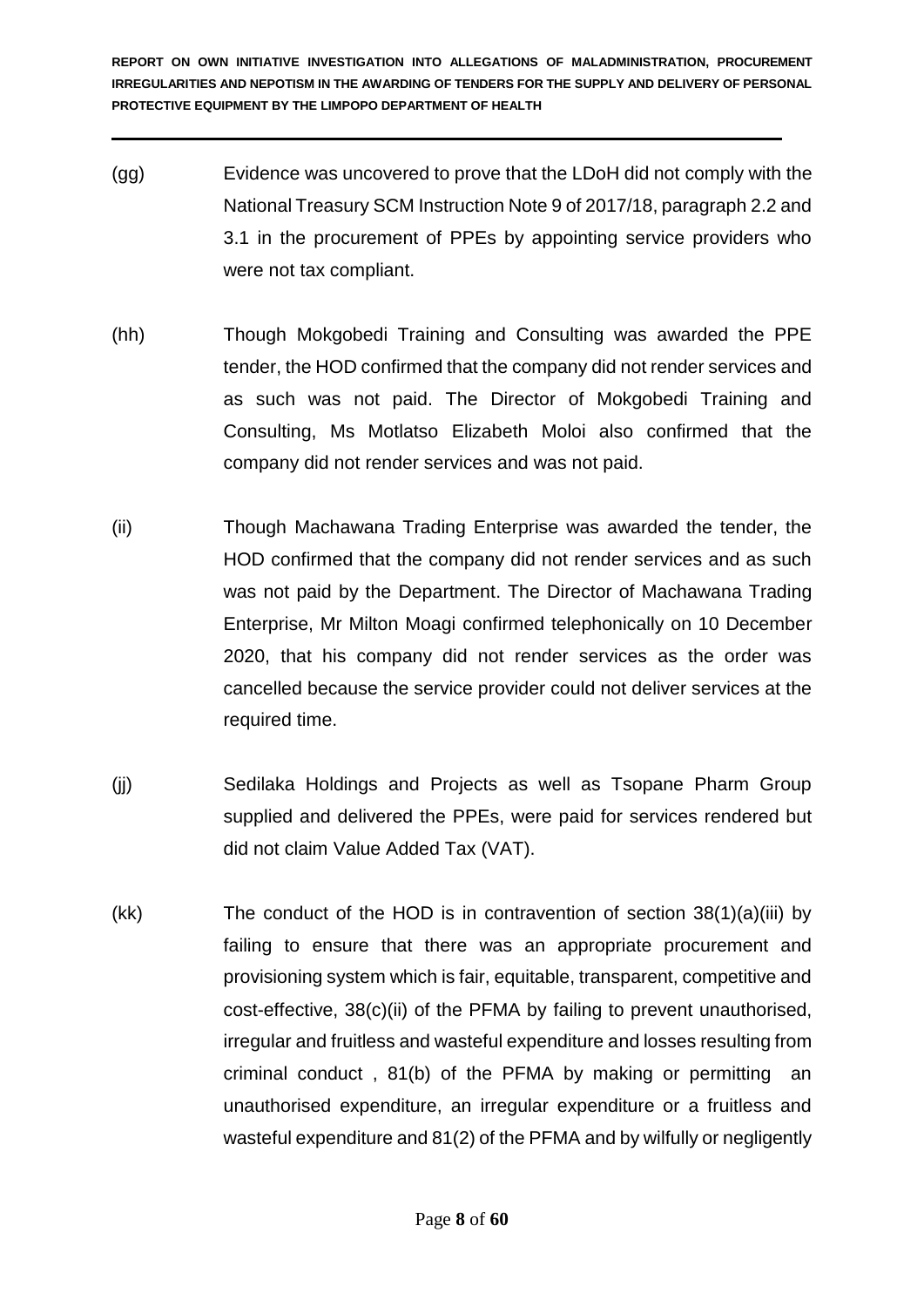failing to exercise the power and duties to prevent unauthorised expenditure, assigned to her

(ll) The conduct of the HOD constitutes maladministration as envisaged in section  $6(4)(a)(i)$  of the Public Protector Act, and improper conduct as envisaged in section 182(1) of the Constitution.

# **(b) Regarding whether there was nepotism and or undue influence/favouritism in the appointment of service providers for the provision of PPEs:**

- (aa) The allegation that there was nepotism and or undue influence/favouritism in the appointment of service providers for the provision of PPEs, is unsubstantiated.
- (bb) Mokgobedi Training and Consulting and Machawana Trading Enterprise are among companies which were awarded the PPE tenders but their orders were cancelled before services could be rendered.
- (cc) Independently obtained evidence confirmed that the Directors of the following companies, i.e. NDIA Business Trading (Pty) Ltd; Luhura Trading and General Supplier and Mokgobedi Training and Consulting are politically connected and or related to senior officials in government but we could not find any evidence that confirms that there was nepotism and or undue influence/favouritism in the appointment of service providers for the provision of PPEs**.**
- (dd) The HOD did not deny the relationship between the Directors of NDIA Business Trading (Pty) Ltd and the Deputy Chairperson of the ANC, Ms Florence Radzilani; Luhura Trading and General Supplier and Deputy Director-General for Institutional Support in the Premier's Office, Mr Eddie Managa as well as the relationship between the Director of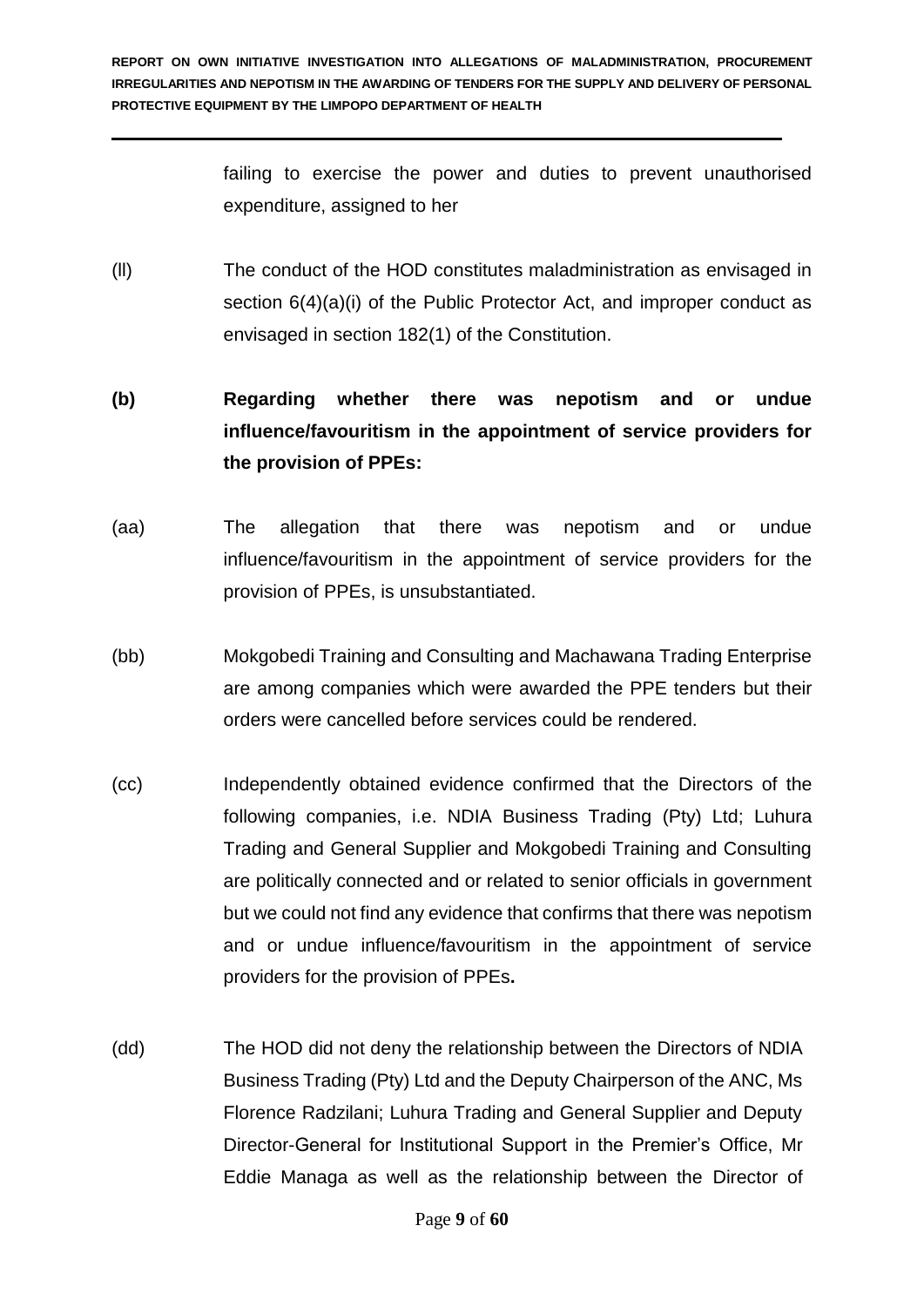> Mokgobedi Training and Consulting and the former MEC for Department of Sport, Arts and Culture, Ms Onicca Mokgobedi Moloi. However, she denied any relationship between the company Directors and the members of the Bid Evaluation Committee and Bid Adjudication Committee which could have influenced the procurement process within the LDoH.

- (ee) The Public Protector could not find any evidence indicating that the MEC and HOD had any influence in the awarding of PPE tenders even though there is evidence that indicates that some of the service providers are related to politicians and senior government officials.
- (ff) The Public Protector could not find evidence to prove the alleged possible influence in the procurement processes of the awarding of PPE tenders or the relationship between the Directors of the companies awarded tenders and officials of the department.
- (gg) The conduct of the department did not constitute maladministration as envisaged in section 6(4)(a)(i) of the Public Protector Act, and improper conduct as envisaged in section 182(1) of the Constitution.
- **(c) Regarding whether other prospective service providers suffered prejudice as a result of nepotism or favouritism in the awarding of the PPE tender:**
- (aa) The allegation that other service providers suffered prejudice as a result of nepotism or favouritism in the awarding of the PPE tender, is unsubstantiated.
- (bb) The Public Protector could not find any evidence indicating undue influence, nepotism and or favouritism during the investigation in the awarding of PPE tenders to the said companies.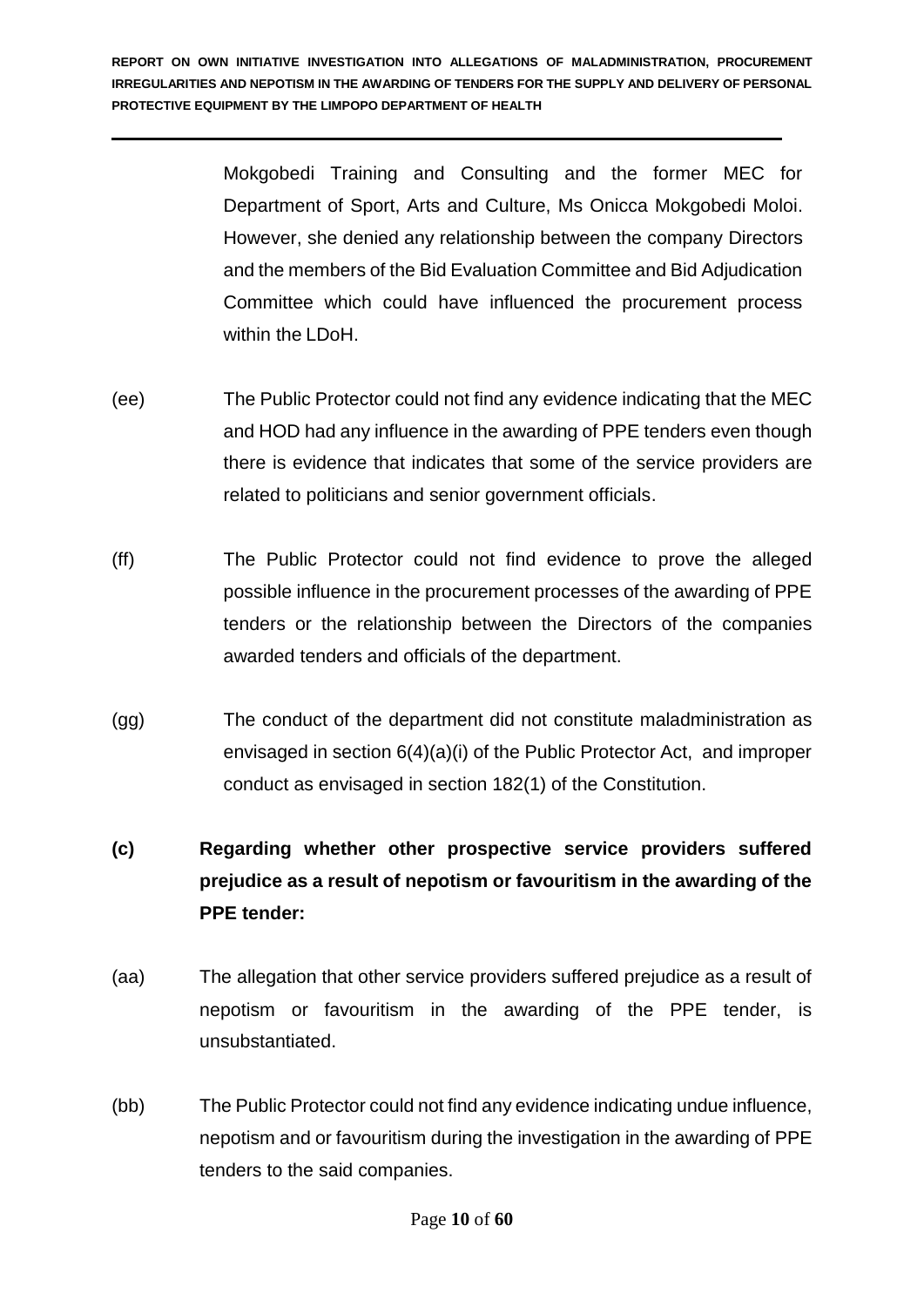- (cc) Though the investigation team established that some of the appointed companies' Directors may be politically connected and/ or related to senior officials in government, the team could not find any evidence to confirm that there was any influence/favouritism or nepotism.
- (dd) The Pubic Protector could not find evidence indicating that other prospective service providers suffered any prejudice as a result of the alleged nepotism or favouritism in the awarding of PPE tender.
- (ee) The conduct of the Department did not constitute maladministration as envisaged in section 6(4)(a)(i) of the Public Protector Act, and improper conduct as envisaged in section 182(1) of the Constitution.
- (xiii) The appropriate remedial action the Public Protector is taking in terms of section 182(1)(c) of the Constitution to remedy the maladministration and improper conduct referred to in this report are as follows:

## **The Premier must:-**

(a) **Within ninety (90) working days** of receipt of the report and in terms of section 38(1)(h), take disciplinary action against the HOD for contravening section  $38(1)(a)(iii),(c)(ii)$  and  $81(b)$  of the PFMA.

## **The Acting HOD:-**

(b) **Within sixty (60) working days** of receipt of the report take appropriate disciplinary action against all Supply Chain Management (SCM) officials who were involved in the procurement of the PPE for contravention of paragraph 13.3 (a)(b) and (c) of the SCM policy, paragraph 14(d) and (j) of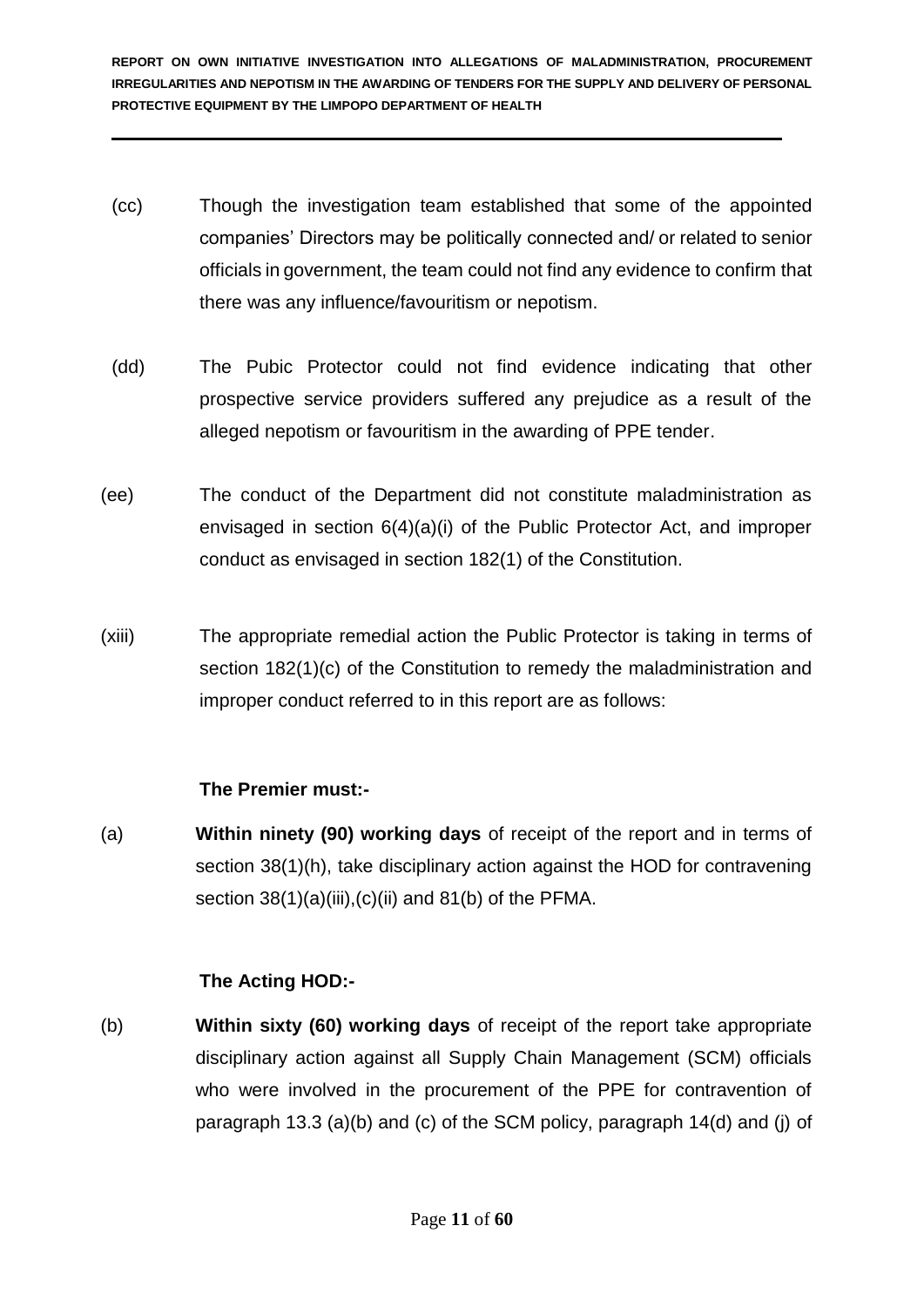> the Public Service Regulations of 2016 and section 45(a), (b) and (c) of the PFMA;

- (c) **Within one hundred and twenty (120) working days** of receipt of the report and upon discovery of any unauthorised, irregular or fruitless and wasteful expenditure, immediately report in writing, particulars of the expenditure to the relevant Treasury and in the case of irregular expenditure involving the procurement of goods or services in terms of section 38(1)(g) of the PFMA;
- (d) The Internal Audit Unit must, on an annual basis, review the adequacy and effectiveness of the Department's system of internal control, risk management and supply chain management.
- (e) The Audit Committee of the Department must, in all its meetings, consider the internal audit and AGSA reports to ensure that the recommendations are implemented.
- (f) Must in terms of paragraph 17.1.2 (a) of the SCM policy report any criminal conduct to the South African Police Service.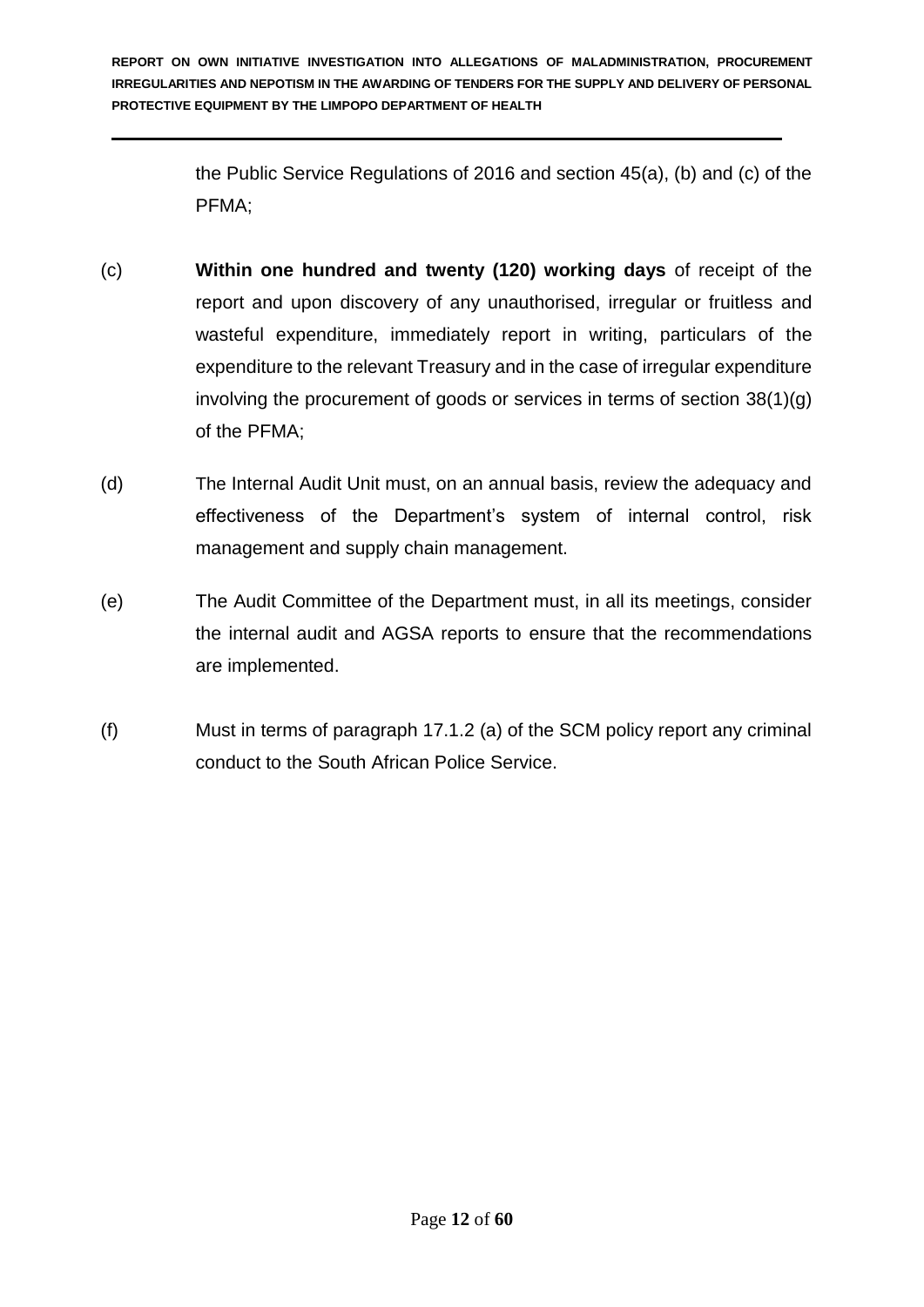**REPORT ON OWN INITIATIVE INVESTIGATION INTO ALLEGATIONS OF MALADMINISTRATION, PROCUREMENT IRREGULARITIES AND NEPOTISM IN THE AWARDING OF TENDERS FOR THE SUPPLY AND DELIVERY OF PERSONAL PROTECTIVE EQUIPMENT BY THE LIMPOPO DEPARTMENT OF HEALTH**

## **1. INTRODUCTION**

- 1.1 This is the report of the Public Protector in terms of section 182(1)(b) of the Constitution of the Republic of South Africa Act, No. 108 of 1996, (the Constitution) and published in terms of section 8(1) of the Public Protector Act, No. 23 of 1994, (the Public Protector Act).
- 1.2 The report relates to an own initiative investigation into allegations of maladministration by the Limpopo Department of Health (LDoH) relating to the procurement irregularities and nepotism in the awarding of tenders for the supply and delivery of Personal Protective Equipment (PPE).
- 1.3 The report is submitted in terms of section 8(3) of the Public Protector Act to the following persons to note the outcome of the investigation and to implement the remedial action taken:
- 1.3.1 The Premier of Limpopo Province, Hon Chupu Stanley Mathabatha;
- 1.3.2 The MEC of the Limpopo Department of Health, Dr Phophi Constance Ramathuba;
- 1.3.3 The Acting HOD of the Limpopo Department of Health, Dr M Dombo ;
- 1.3.4 A copy of the report is also submitted to the Head of the Limpopo Auditor General of South Africa, Mr S Kheleli
- 1.3.5 A copy of the report is also submitted to Limpopo Treasury, Mr G Pratt.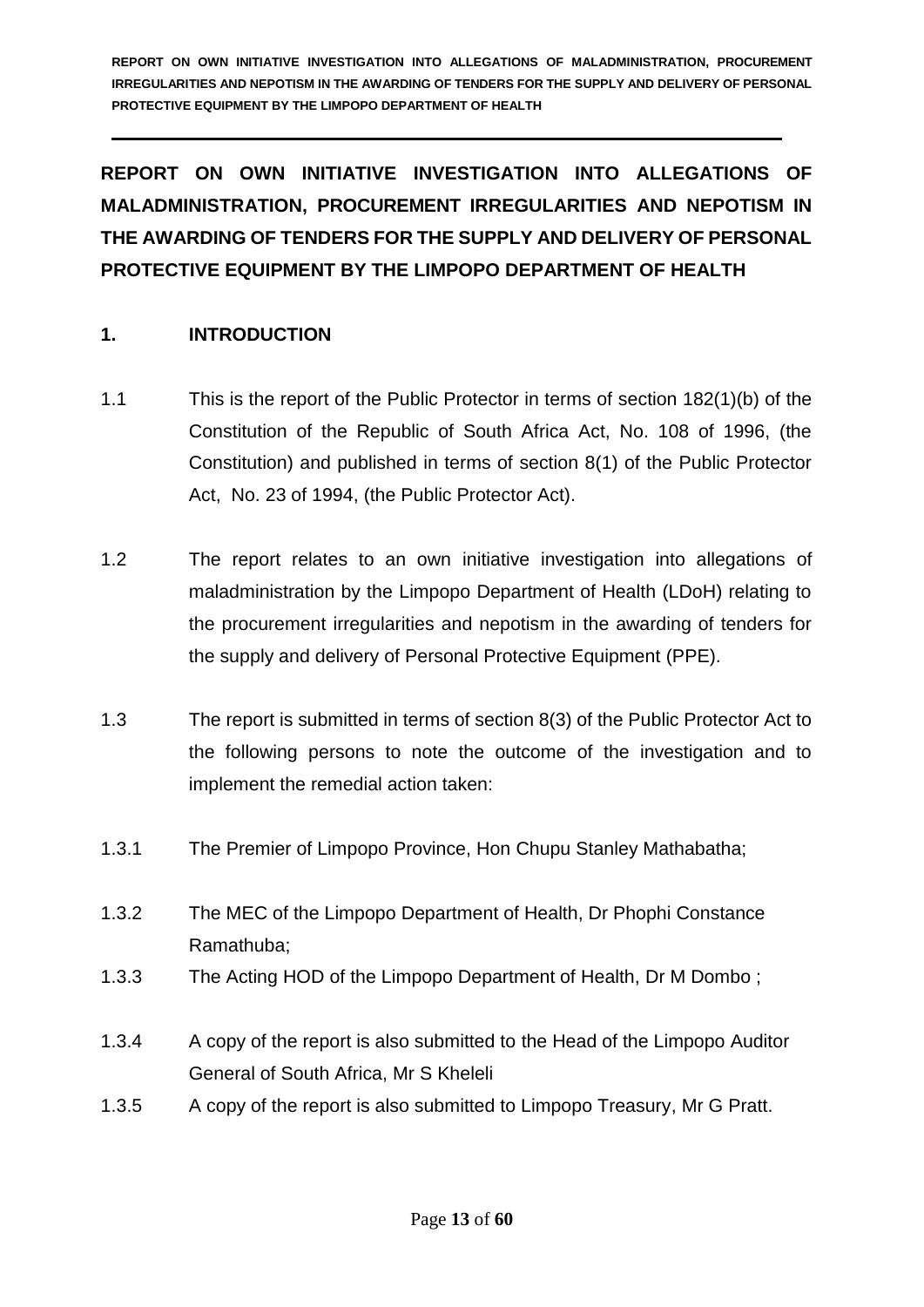## **2. OWN INITIATIVE INVESTIGATION**

- 2.1 The investigation commenced on 17 August 2020 as an own initiative investigation by the Public Protector South Africa (PPSA) in terms of section 6(4) of the Public Protector Act.
- 2.2 The Public Protector Limpopo Provincial Office came across a newspaper article titled *"A R932m PPE mess"* which was published in the *Sunday Independent* newspaper. The article prompted the office to register a complaint on 17 August 2020 as an Own Initiative investigation in terms of section 7(1)(a) of the Public Protector Act, 1994, which empowers the Public Protector's Office to investigate complaints on an own initiative basis.
- (iv) In the main, the article alleged that:
- (a) Some of the companies who were awarded the PPE tenders were handpicked and did not appear on the official database of the LDoH's suppliers;
- (b) The companies who were awarded the tenders are owned by people who are politically connected;
- (c) The companies who were appointed and awarded tenders belong to African National Congress (ANC) activists and relatives of senior officials, including prominent politicians; and
- (d) The LDoH officials manipulated the procurement processes to benefit their associates and close comrades before locking away all PPE documents.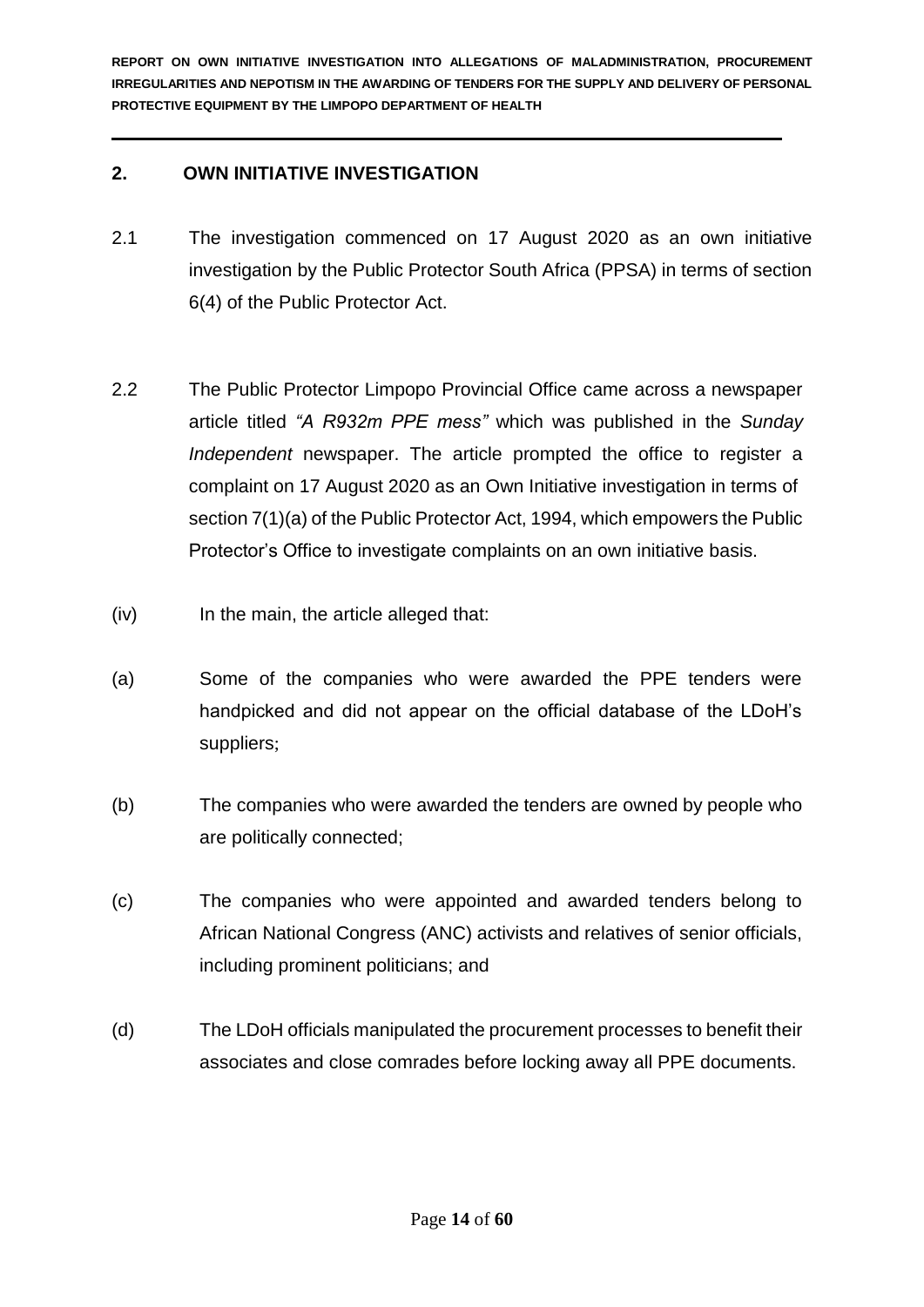## **3. POWERS AND JURISDICTION OF THE PUBLIC PROTECTOR**

## **3.1 The mandate of the Public Protector**

- 3.1.1 The Public Protector is an independent constitutional institution, established in terms of section 181(1)(a) of the Constitution to support and strengthen constitutional democracy through investigating and redressing improper conduct in state affairs.
- 3.1.2 Section 182(1) of the Constitution provides that:

*"The Public Protector has the power as regulated by national legislation,-*

- *(a) to investigate any conduct in state affairs, or in the public administration in any sphere of government, that is alleged or suspected to be improper or to result in any impropriety or prejudice;*
- *(b) to report on that conduct; and*
- *(c) to take appropriate remedial action".*
- 3.1.3 Section 182(2) directs that the Public Protector has additional powers and functions prescribed by national legislation.
- 3.1.4 The Public Protector's powers are regulated and amplified by the Public Protector Act, which states, among others, that the Public Protector has the powers to investigate and redress maladministration and related improprieties in the conduct of state affairs. The Public Protector Act also confers powers on the Public Protector to resolve disputes through conciliation, mediation, negotiation or any other appropriate dispute resolution mechanism as well as subpoena persons and information from any person in the Republic for the purposes of an investigation.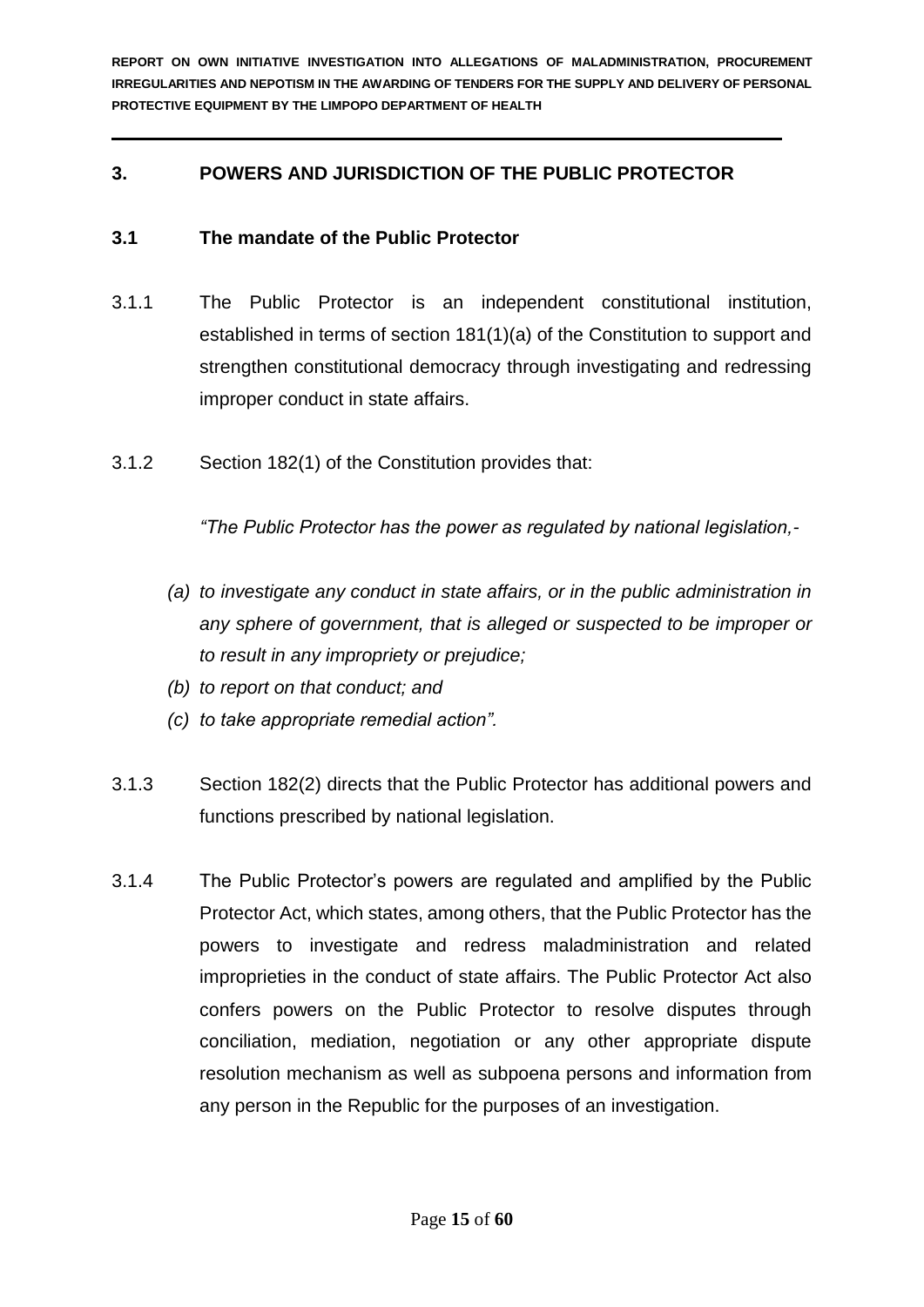- 3.1.5 The Limpopo Department of Health is an organ of state and its conduct amounts to conduct in state affairs. This matter, falls within the ambit of the Public Protector's mandate.
- 3.1.6 The jurisdiction of the Public Protector was not disputed by any of the parties in this matter.

## **4. THE INVESTIGATION**

#### **4.1 Methodology**

- 4.1.1 The investigation of the complaint was conducted in terms of section 182(1)(a) of the Constitution which gives the Public Protector the powers to investigate any conduct in state affairs, or in the public administration in any sphere of government, that is alleged or suspected to be improper or to result in any impropriety or prejudice; to report on that conduct; and to take appropriate remedial action; and in terms of section 6(4) of the Public Protector Act, that regulates the manner in which the powers conferred by section 182 of the Constitution may be exercised in respect of government at any level.
- 4.1.2 The Public Protector Act confers on the Public Protector the sole discretion to determine how to resolve a dispute of alleged improper conduct or maladministration. Section 6 of the Public Protector Act gives the Public Protector the authority to resolve a matter through Alternative Dispute Resolution (ADR) measures such as conciliation, mediation and negotiation.
- 4.1.3 The investigation was conducted in terms of section 182(1) of the Constitution and sections 6 and 7 of the Public Protector Act. It included correspondence with the Head of the Department of Health and the Member of the Executive Council of the Department of Health as well as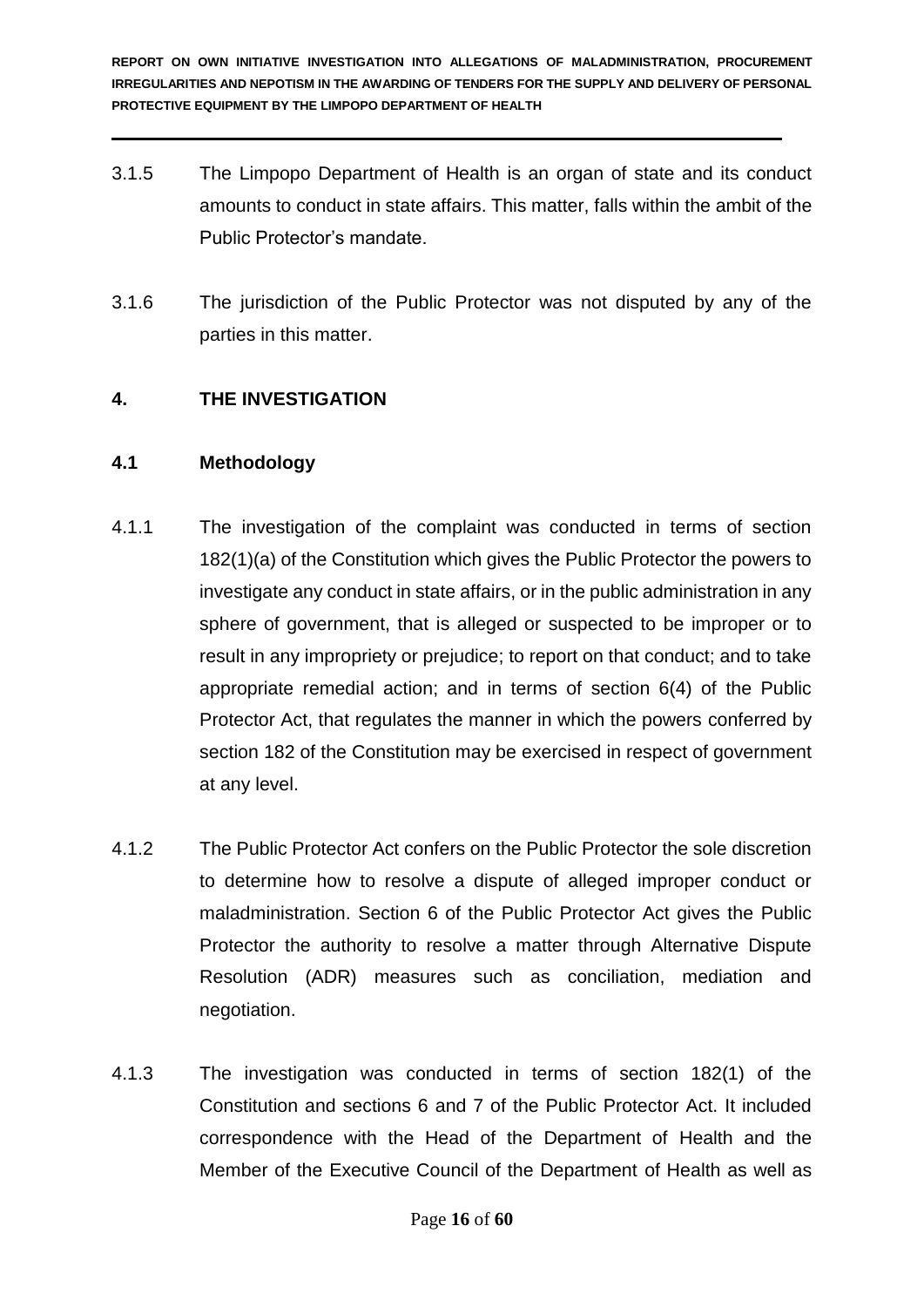perusal of all relevant documents, the analysis and application of all relevant laws, policies and related prescripts.

## **4.2 Approach to the investigation**

- 4.2.1 Like every Public Protector investigation, the investigation was approached using an enquiry process that seeks to find out:
	- (a) What happened?
	- (b) What should have happened?
	- (c) Is there a discrepancy between what happened and what should have happened and does that deviation amounts to maladministration or other improper conduct?
	- (d) In the event of maladministration or improper conduct, what would it take to remedy the wrong or to place the Complainant as close as possible to where he/she would have been but for the maladministration or improper conduct?
- 4.2.2 The question regarding what happened is resolved through a factual enquiry relying on the evidence provided by the parties and independently sourced during the investigation. Evidence was evaluated and a determination was made on what happened based on a balance of probabilities. The Supreme Court of Appeal<sup>2</sup> (SCA) made it clear that it is the Public Protector's duty to actively search for the truth and not to wait for parties to provide all of the evidence as judicial officers do.

1

<sup>2</sup> *Public Protector v Mail and Guardian* 2011(4) SA 420 (SCA).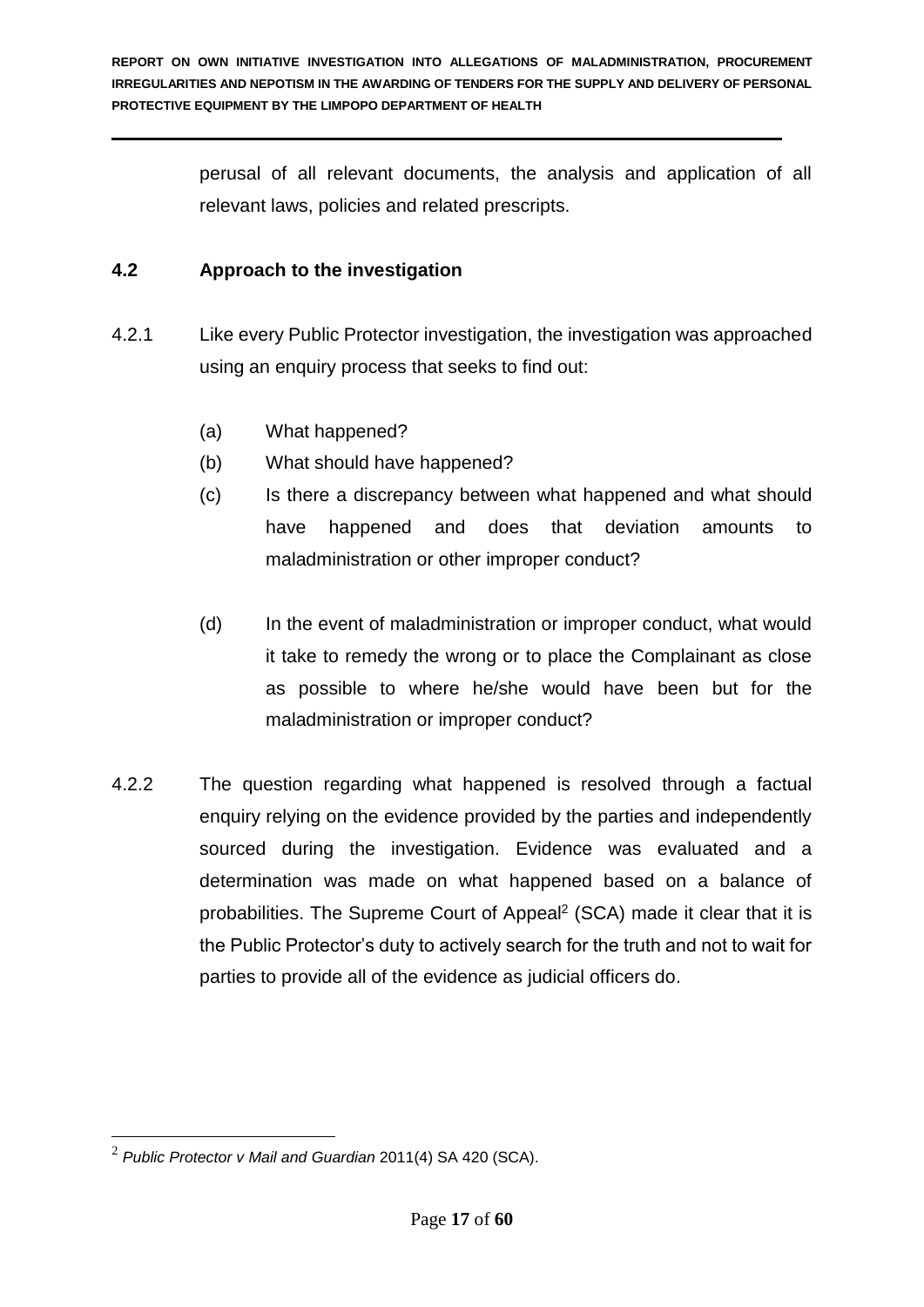- 4.2.3 The enquiry regarding what should have happened, focuses on the law or rules that regulate the standard that should have been met or complied with by the Department to prevent maladministration and prejudice.
- 4.2.4 The enquiry regarding the remedial or corrective action seeks to explore options for redressing the consequences of maladministration or improper conduct. Where a Complainant has suffered prejudice, the idea is to place him or her as close as possible to where they would have been had the LDoH complied with the regulatory framework setting the applicable standards for good administration.

## **4.3 On analysis of the complaint, the following issues were considered and investigated:**

- 4.3.1 Whether the LDoH followed due processes in the procurement of PPE's;
- 4.3.2 Whether there was nepotism and/or undue influence/favouritism in the appointment of service providers for the provision of PPE; and
- 4.3.3 If yes, whether other prospective service providers or the taxpayers suffered prejudice as a result of nepotism or favouritism in the awarding of the PPE tender.

## **4.4 The key sources of information**

## **4.4.1 Documents**

- 4.4.1.1 Copy of the newspaper article from the Sunday Independent newspaper dated 16 August 2020;
- 4.4.1.2 Seventeen (17) copies of Central Supplier Database Certificates (CSD);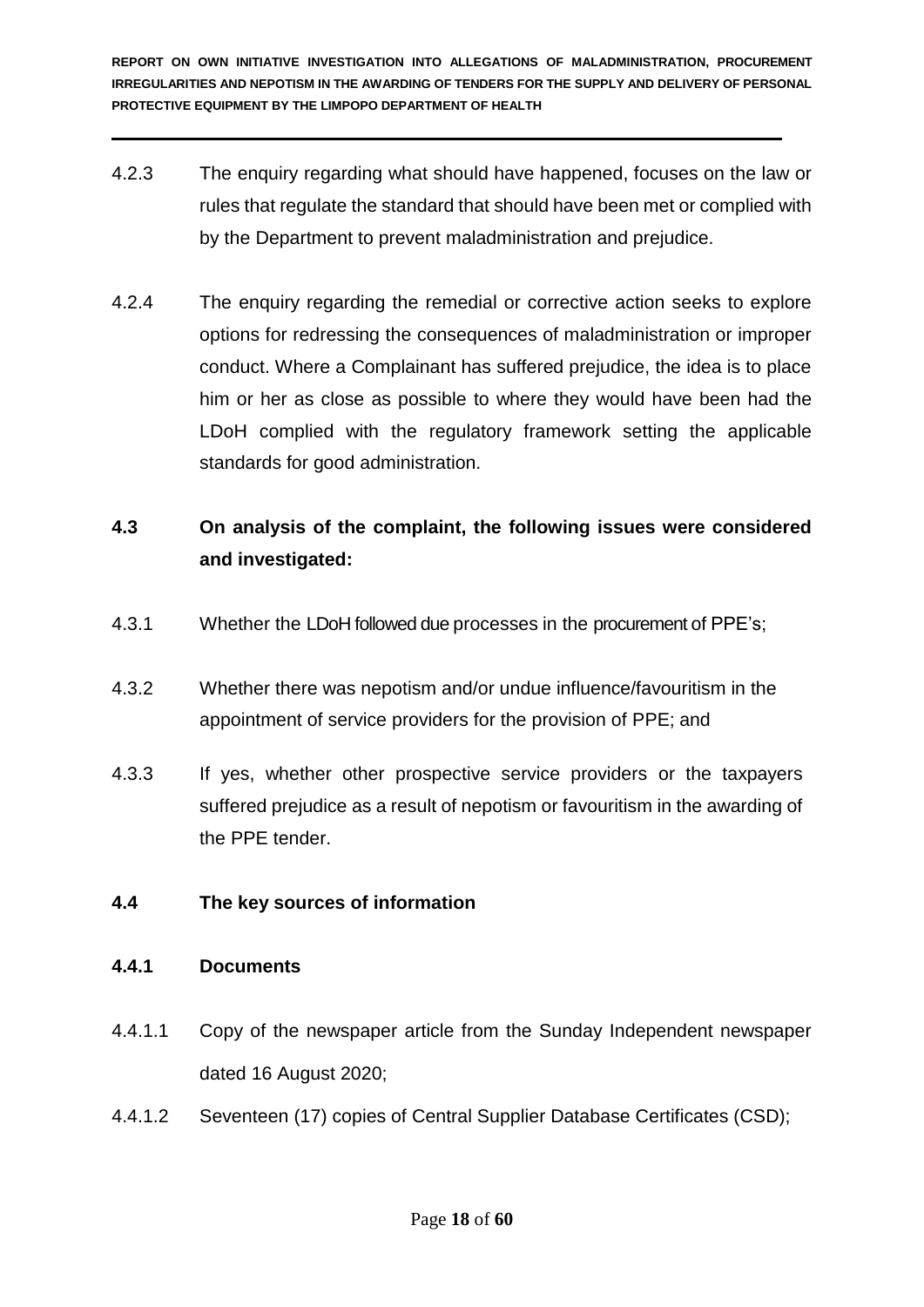#### **4.4.2 Correspondence sent and received**

- 4.4.2.1 Letter from PPSA to the HOD dated 24 August 2020;
- 4.4.2.2 Letter from the HOD to PPSA dated 03 September 2020;
- 4.4.2.3 Letter from PPSA to the MEC dated 28 September 2020;
- 4.4.2.4 Sworn statement from the MEC dated 08 October 2020;
- 4.4.2.5 Letter from the HOD to the Provincial Treasury dated 25 March 2020;
- 4.4.2.6 Letter from the HOD to the Provincial Treasury dated 02 June 2020;
- 4.4.2.7 Letter from the HOD to the AGSA dated 02 June 2020;
- 4.4.2.8 Letter from the HOD to the Provincial Treasury dated 14 July 2020;
- 4.4.2.9 Letter from the HOD to the AGSA dated 14 July 2020;
- 4.4.2.10 Letter from PPSA to the HOD dated 04 November 2020;
- 4.4.2.11 Letter from the HOD to PPSA dated 13 November 2020;
- 4.4.2.12 Letter from PPSA to the HOD dated 24 November 2020;
- 4.4.2.13 Letter from the HOD to PPSA dated 30 November 2020; and
- 4.4.2.14 Letter from the MEC and the HOD dated 23 March 2021.

#### **4.4.3 Meeting**

- 4.4.3.1 Meeting with the HOD on 24 March 2021
- **4.4.4 Legislation and other prescripts**
- 4.4.4.1 The Constitution of the Republic of South Africa, 1996.
- 4.4.4.2 The Public Protector Act 23 of 1994.
- 4.4.4.3 Public Finance Management Act No 1 of 1999 (PMFA)
- 4.4.4.4 National Treasury Practice Note No 8 of 2019/2020 (Practice Note)
- 4.4.4.5 National Treasury Practice Note No 5 of 2020/2021 (Practice Note)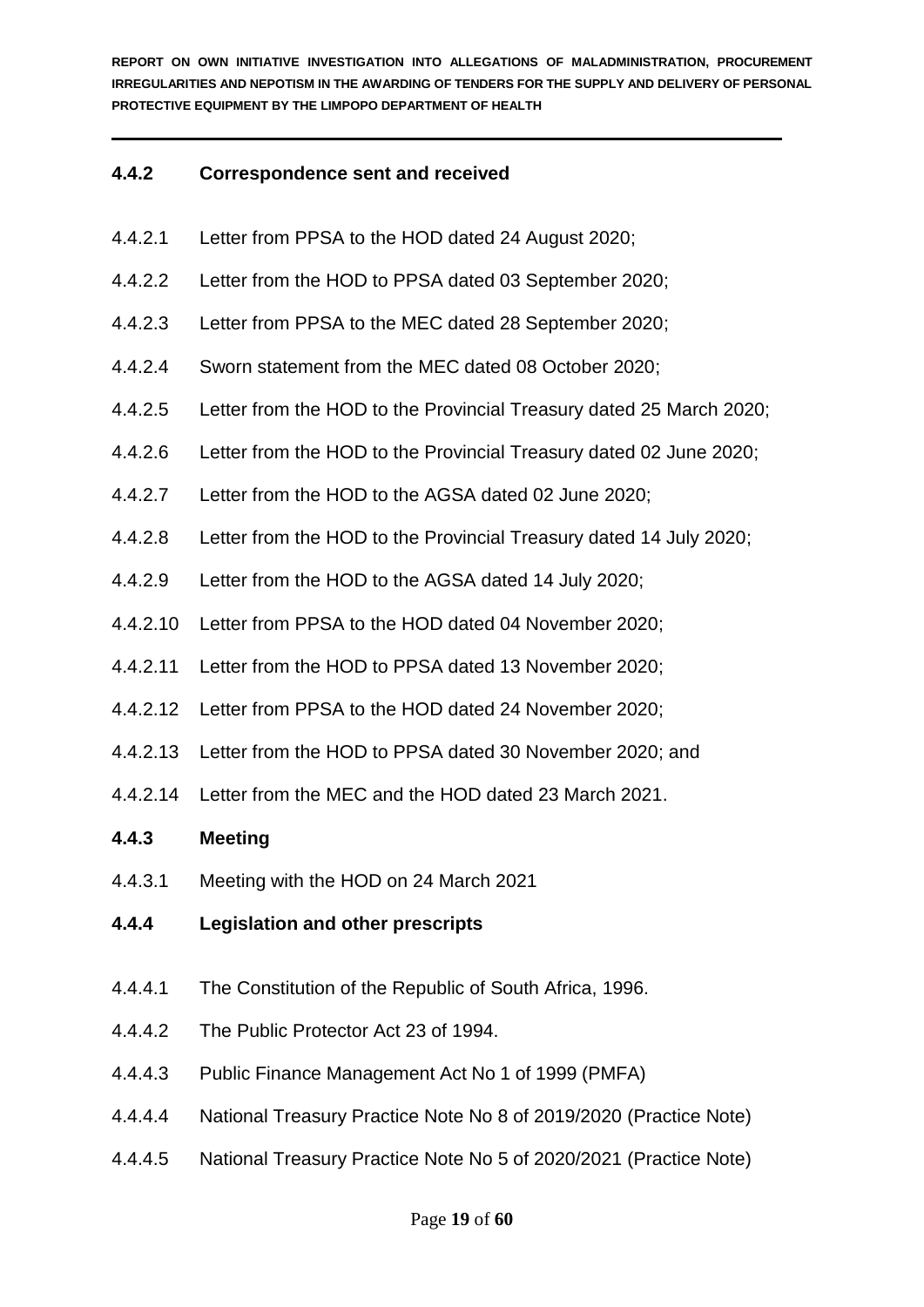- 4.4.4.6 Treasury Regulations
- 4.4.4.7 Preferential Procurement Policy Framework Act, 2000 (Act No. 5 of 2000) (PPPFA)
- 4.4.4.8 Departmental Supply Chain Management Policy, Circular No 63 of 2016

#### **4.4.5 Case Law**

- 4.4.5.1 *Economic Freedom Fighters v Speaker of the National Assembly and Others; Democratic Alliance v Speaker of the National Assembly and Others* 2016 (5) BCLR 618 (CC); 2016 (3) SA 580 (CC).
- 4.4.5.2 *President of the Republic of South Africa v Office of the Public Protector and Others* Case [2017] ZAGPPHC 747.
- 4.4.5.3 *Public Protector v Mail and Guardian* 2011(4) SA 420 (SCA).
- **5. THE DETERMINATION OF THE ISSUES IN RELATION TO THE EVIDENCE OBTAINED AND CONCLUSIONS MADE WITH REGARD TO THE APPLICABLE LAW AND PRESCRIPTS**
- **5.1 Whether the LDoH followed due processes in the procurement of PPE's**

#### *Common cause issues*

- 5.1.1 The Sunday Independent newspaper published an article titled *''Limpopo's R932m PPE tender mess"* on 16 August 2020.
- 5.1.2 In the newspaper article, the following were alleged: *"The majority of successful bidders appear to be politically connected individuals, ANC activist and relatives of senior officials and prominent politicians. They*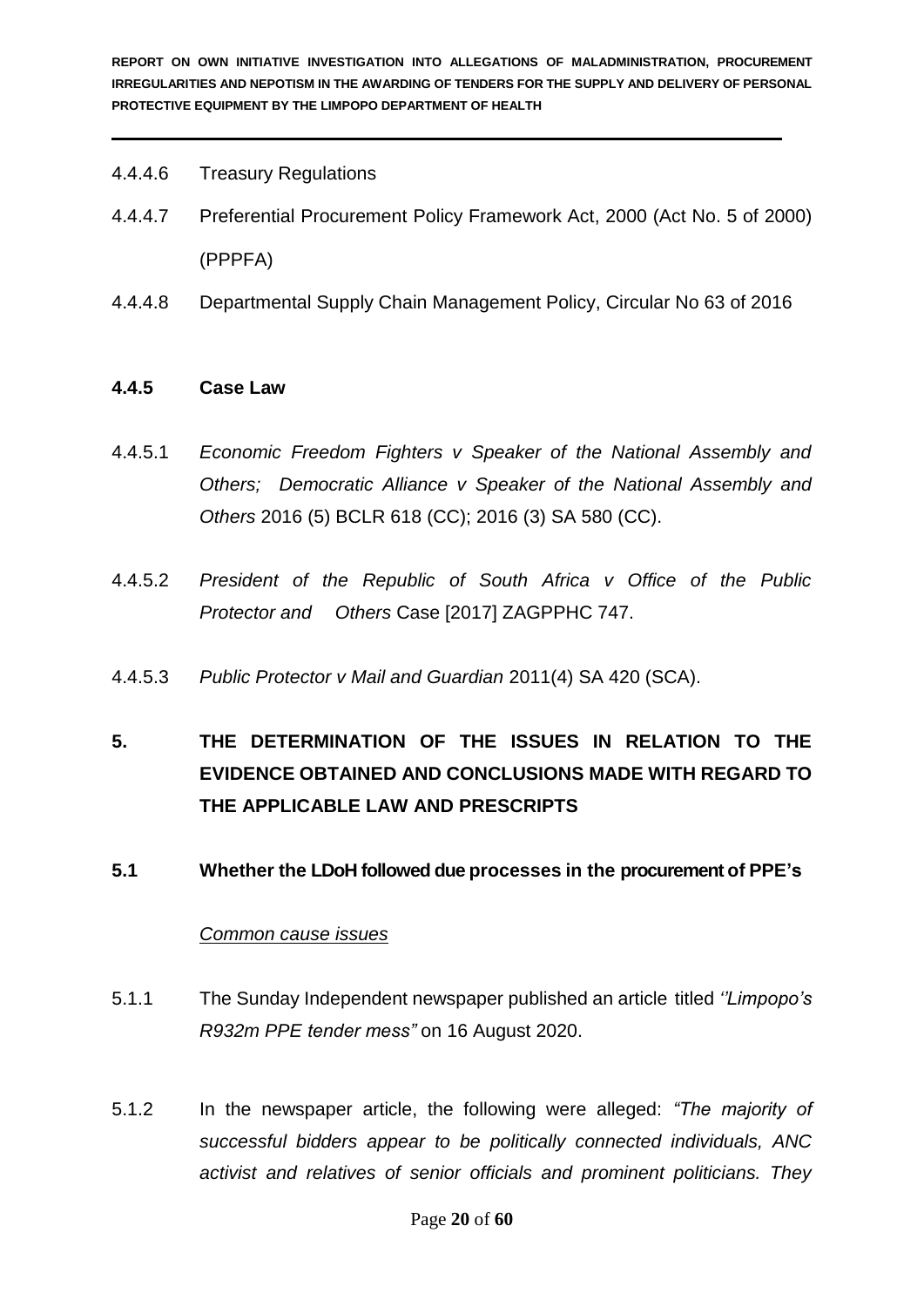*include the 22 year old daughter of former Limpopo sports MEC, Onicca Mokgobedi Moloi, Motlatso Elizabeth Moloi, who scored a 2.2m contract. Moloi and provincial Health MEC, Dr Phophi Ramathuba, are allegedly close friends and comrades who served together in Premier Stan Mathabatha's fifth administration cabinet.*

*Other major beneficiaries included ENPRO* Laboratories R64m, *Mizana Trading R53m, Tsopane PharmacyR39m, Clinipro R30m, Sedilaka Holdings and Projects R21.5m, Pro Asanta R10m, Smandi Projects Management R14m, Mkhacani Holdings (Pty)Ltd R 8.3m, RIHM R7.5m, Machawana Trading Enterprise R6m, 777 MPS Logistics, Ngoako HoldingsR17.7m, Confidence no 1 Trading (Pty) Ltd R8.3m, Luhura Trading and General Supplier R1.2M, ProSecure(Pty)Ltd,R151,629,083.71, Mokgobedi Training and Consulting R2.2m,AG Medical R1,6m, NDIA Business Trading (Pty) Ltd R1.1m''.*

5.1.3 The tender was awarded to 216 companies, but the investigation was only focused on the 18 Companies mentioned in the article with the focus on alleged political connections to ANC activists, relatives of senior officials and prominent politicians.

#### *Issues in dispute*

- 5.1.4 The newspaper article reported that some of the companies that were awarded the PPE tenders were handpicked and do not appear on the supplier database of the LDoH.
- 5.1.5 On 24 August 2020, the investigation team raised the matter with the Head of Department (HOD), Dr TF Mhlongo.
- 5.1.6 On 03 September 2020, the HOD responded by indicating the following: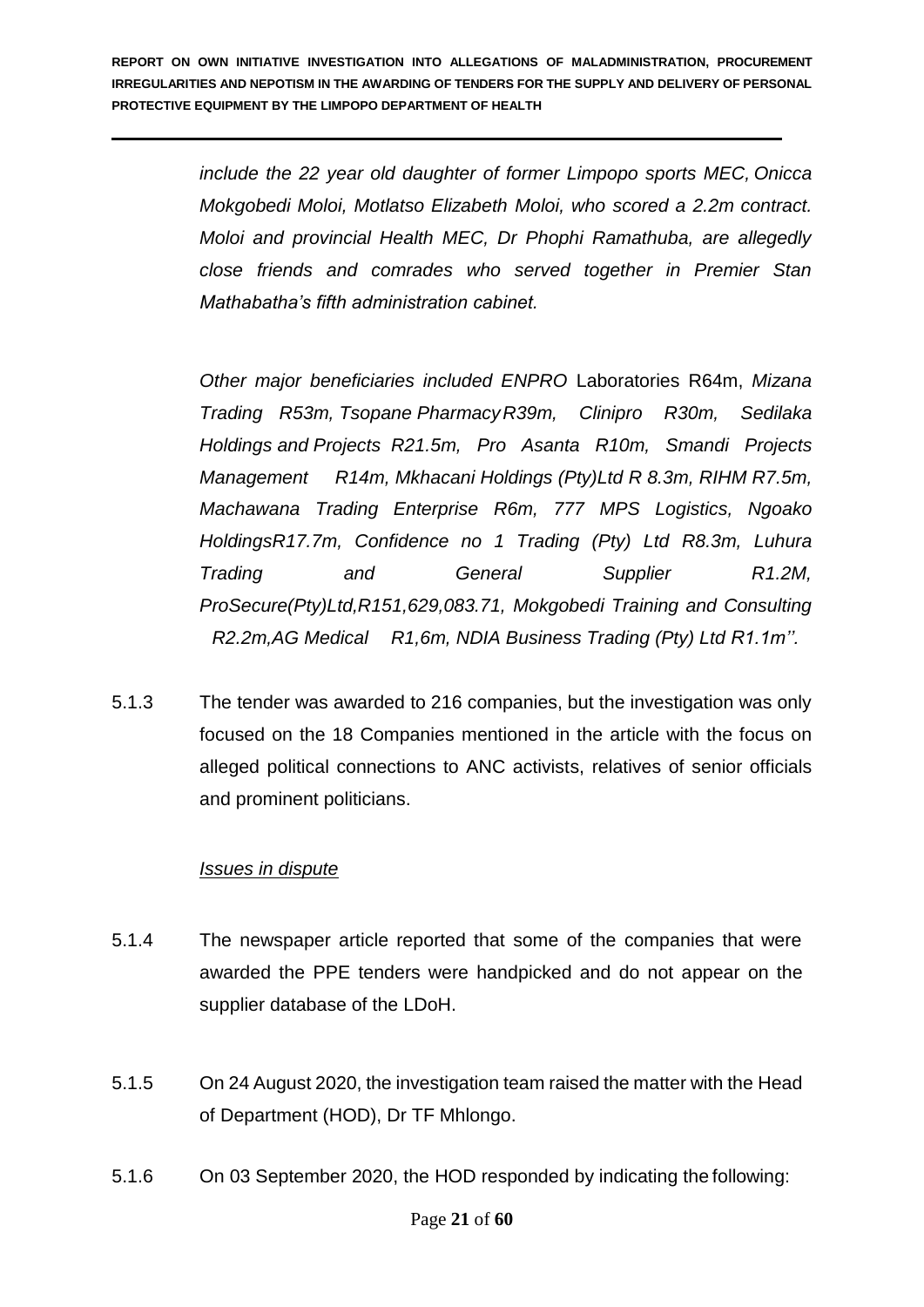*''8.1 The Department applied a three approach procurement process for the procurement of PPE's as follows: 1st and 2 nd Procurement approach: Procurement from National Treasury RT Contracts and from the Department Contracts;*

 *8.1.1.1 All medical related PPE's or products are covered in either the National Treasury RT contracts or Departmental contracts. Therefore, the first step taken by the Department was to place orders with both RT and Departmental Contractors.* 

 *8.2. 3 rd Procurement Approach: Emergency Procurement Process in terms of the following National Treasury Instruction Notice: Note 08 of 2019/20* 

*(Emergency Procurement in Response of National State of Disaster) and NT SCM Note no 03 of 2016/17(Prevention and Combating Abuse in the Supply Chain Management System.*

 *8.3. The procurement approaches in 8.1 above indicated challenges in the supply market which was caused by the confirmation of COVID-19 by the World Health Organization as pandemic. The confirmation of COVID-19 as a pandemic resulted in a severe and mounting disruptions to the global supply of personal protective equipment (PPE's).This resulted in the market volatility wherein the contractors were unable to supply the department at contracted rates within the required timeframes. This resulted in approach 3 as outlined in 8.2 above being applied.*

 *8.4.Due to challenges highlighted in 8.3 above coupled with the mounting pressure to minimize the impact of COVID – 19 it was incumbent of the Department to follow the emergency procurement process detailed in*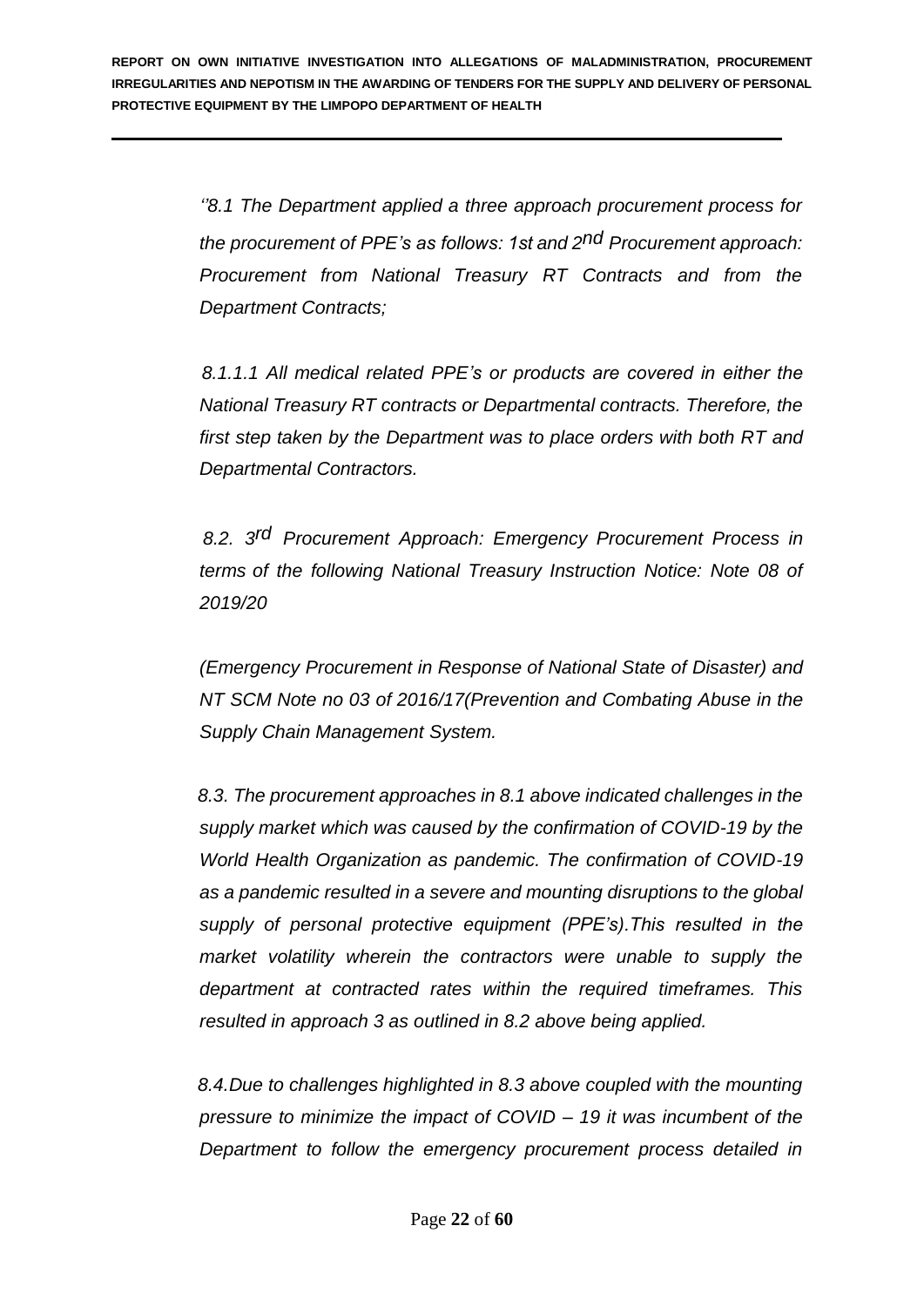*instruction notes issued by National Treasury for Emergency Procurement Process in Response to the National State of Disaster listed above'' (sic).*

- 5.1.7 The HOD indicated that all the medically related PPE's or products were procured both through National Treasury RT contracts or Departmental contracts and through Emergency Procurement Process in terms of the National Treasury Instruction Notice: Note 08 of 2019/20.
- 5.1.8 The HOD indicated that the reasons for deviation were reported to the Provincial Treasury and the Auditor-General South Africa (AGSA) within 10 working days from date of procurement of goods and services.
- 5.1.9 The HOD also furnished the office with copies of the letters dated 25 March 2020, 02 June 2020 and 14 July 2020 respectively in which the reasons for the deviation were reported to the Provincial Treasury.
- 5.1.10 She also furnished the office with copies of letters dated 02 June 2020 and 14 July 2020 in which the reasons for deviation were reported to the Auditor-General South Africa (AGSA) within 10 working days from date of appointment of the service provider.
- 5.1.11 In response to the Public Protector's Section 7(9) notice, the MEC responded in a letter dated 23 March 2021, and indicated the following: ''*Your letter dated 05 March 2021 is hereby acknowledged with thanks. Let me indicate to your office that after going through your preliminary report, as you will appreciate issues raised are mainly Supply Chain Processes, which are of administrative in their nature and the accounting officer has the final say on the matter, I did engaged the accounting officer who gave a thorough report and clarify all issues that were raised as findings by the preliminary report to my satisfaction.*

*According to your preliminary report, the HOD dispute report and the*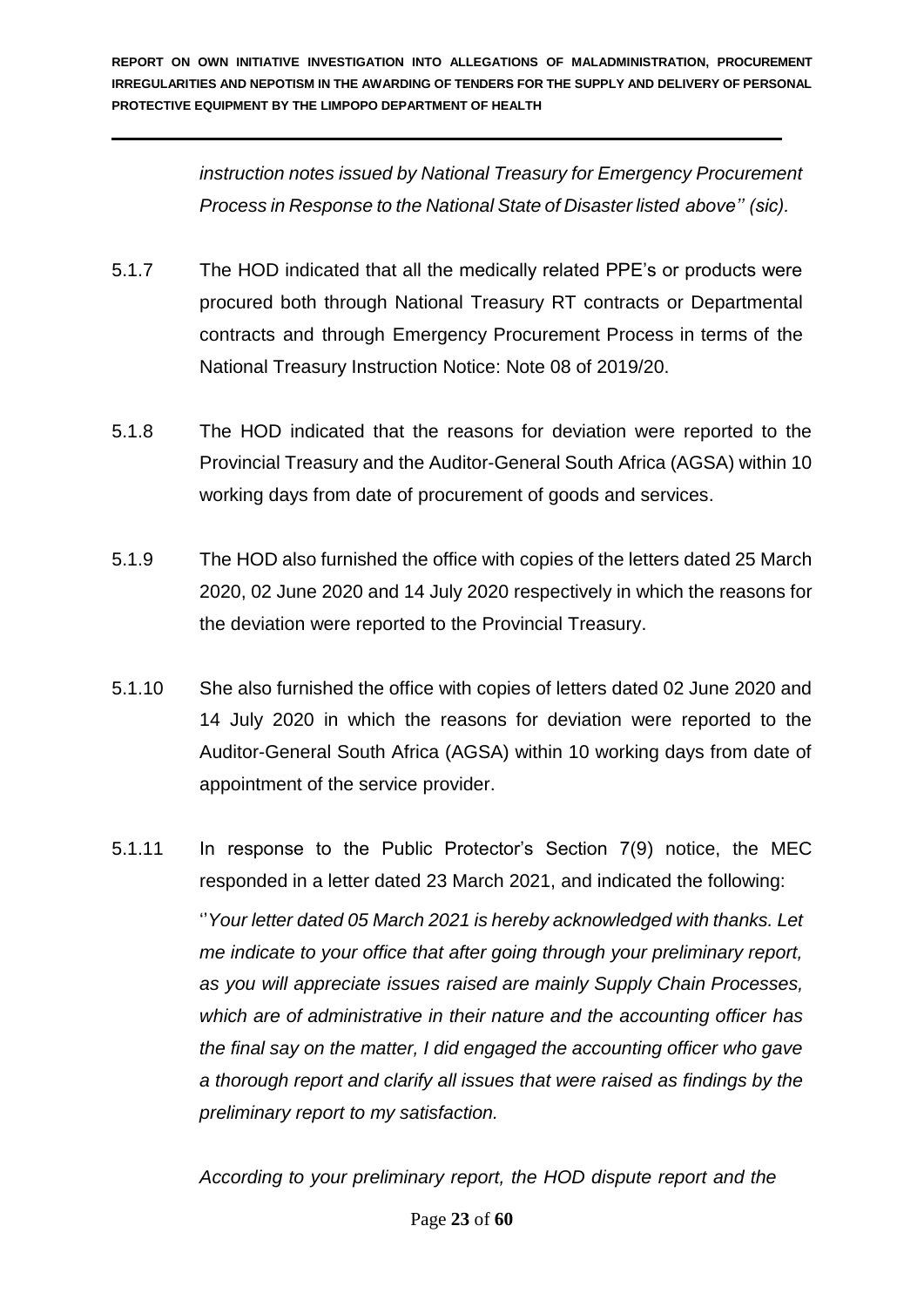> *newspaper article which prompted your investigation one could come to a conclusion that out of a total of 216 companies that were awarded PPEs contracts in the Limpopo department of health, only 15 were alleged to have been awarded through nepotism and corruption because of political connections, of which only three companies were found to be belonging to people who are close relatives of politicians of which none of them belongs to a relative or friend of any employee within the department of health. The three companies in terms of your report, one belongs to a daughter of a deputy chair of the ANC, another to the wife of a DDG at premier's office and a third belonging to a daughter of a former politician, former MEC who is currently not in any political or government position. None of these people have influence in the awarding of tenders including the appointment of Human Resources within the department of health. Out of those three companies two companies were paid because they delivered the goods as required. I am therefore of the view that perceptions created on the public space looking at these facts are very wrong, department followed processes stipulated by the law when awarding PPEs tenders. The HOD report is hereby attached."*

- 5.1.12 The MEC denied any involvement in the procurement process, supply and delivery of PPE's. She indicated that this function was purely of an administrative nature and the only person accountable in this regard was the HoD who had prepared a report in response to the allegations mentioned in the newspaper article.
- 5.1.13 In response to the Public Protector's Section 7(9) notice, the HOD responded in a letter dated 23 March 2021, and denied the existence of any relationship with the appointed companies or that she unduly influenced, favoured, or that there was nepotism in the awarding of the tender for the supply and delivery of PPE.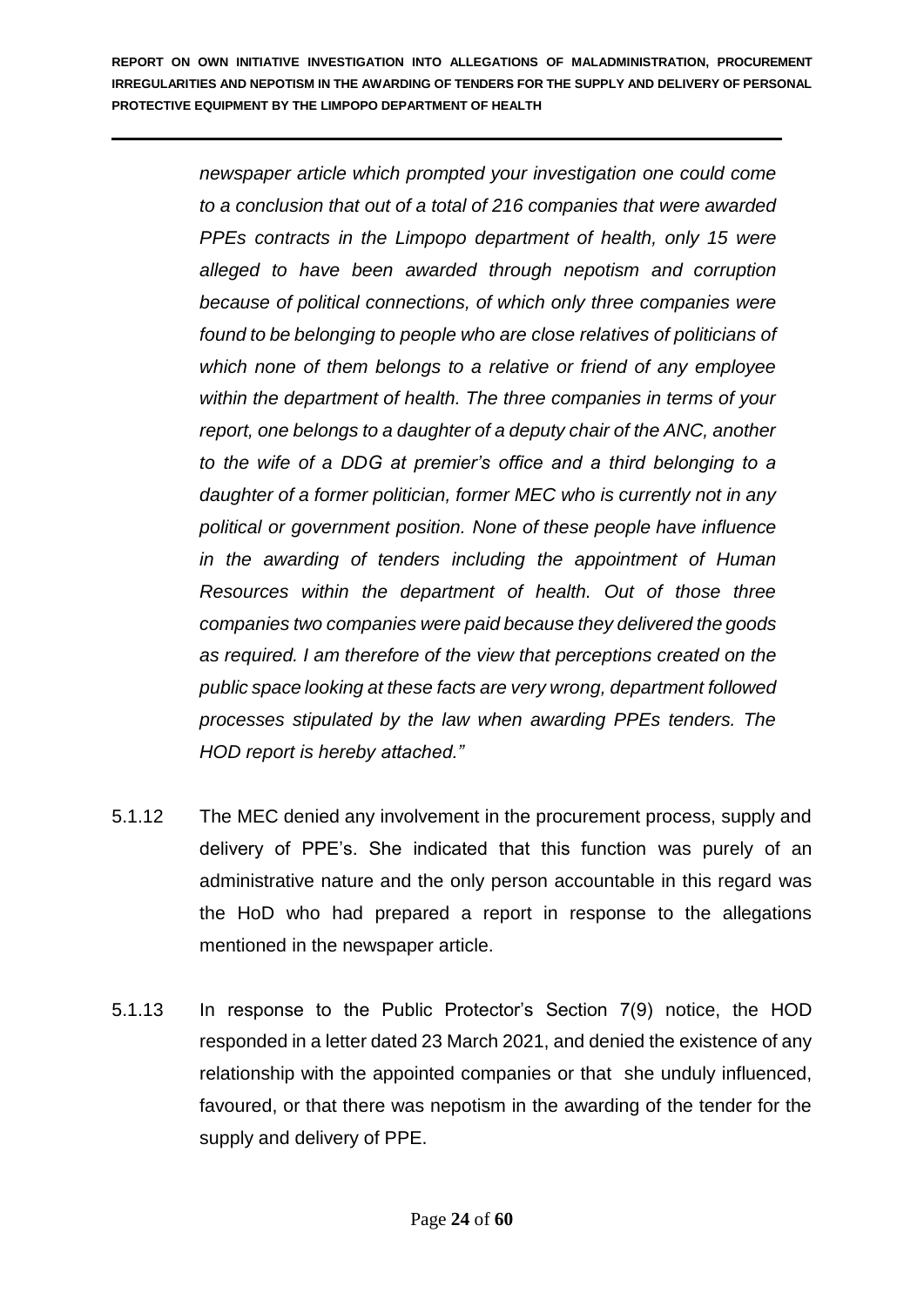- 5.1.14 A meeting was held on 24 March 2021 with LDoH officials responsible for Supply Chain Management. The meeting was held at the request of the LDoH with a view of detailing and explaining the process followed to procure PPE and the appointment of service providers in response to the Section 7(9) Notice. The officials reiterated what was captured in their letters referred to above.
- 5.1.15 On 08 September 2021, the Provincial Treasury and the AGSA were requested to confirm whether the above deviation letters were received from the LDoH.
- 5.1.16 In a letter dated 09 September 2021, the Provincial Treasury confirmed that the Provincial Treasury Transversal Supply Chain Management Unit received the deviation letters from the LDoH in terms of Treasury Regulation 16.A.6 dated 25 March 2020, 02 June 2020 and 14 July 2020 respectively.
- 5.1.17 In a letter dated 13 September 2021, the AGSA confirmed that the LDoH reported the deviations in terms of Treasury Regulation 16.A.6 in letters dated 02 June 2020 and 14 July 2020 respectively.
- 5.1.18 The investigation team independently obtained evidence from the National Treasury's Central Supplier Database (CSD) in respect of the registration, Directorship and the tax status of the eighteen (18) companies.
- 5.1.19 Out of the eighteen (18) companies mentioned in the newspaper article, no evidence was uncovered on fourteen (14) companies to support the allegation that they are not tax compliant or not registered on the CSD.
- 5.1.20 The fourteen (14) companies referred to above are: ENPRO Laboratories; Mizana Trading; Clinipro; Pro Asanta; Mkhacani Holdings (Pty) Ltd; RIHM; Machawana Trading Enterprise; 777 MPS Logistics; Ngoako Holdings;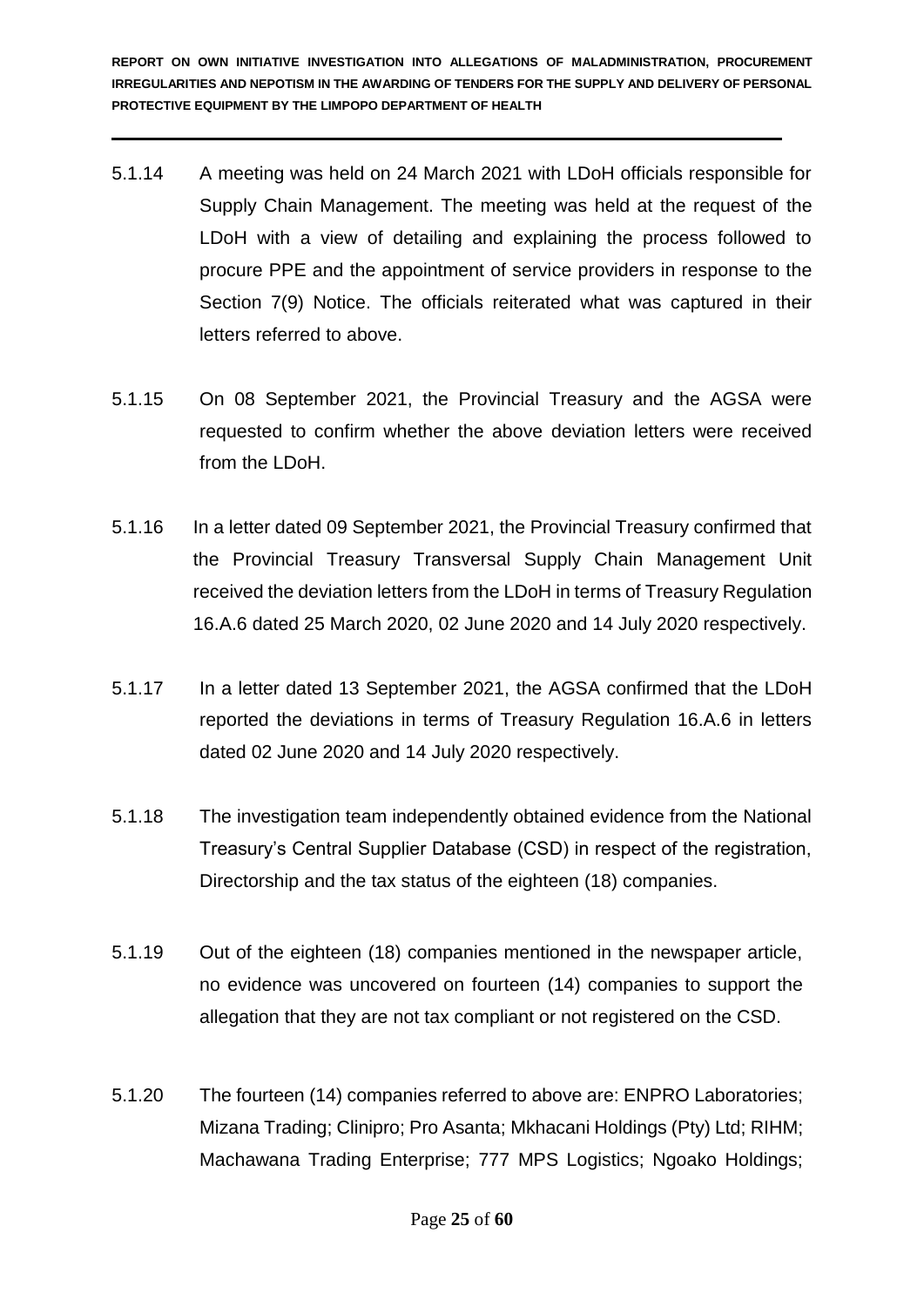Confidence no.1 Trading (Pty) Ltd; Luhura Trading; Smandi Project Management and General Supplier; AG Medical, Ndia Business Trading (Pty) Ltd.

- 5.1.21 Out of the eighteen (18) companies mentioned, only two (2) companies, viz. Tsopane Pharmacy and Mokgobedi Training and Consulting were found to be non-tax compliant. The tax status of Sedilaka Holdings and Projects on the CSD indicated the following: *"Unable to determine the tax compliance and taxpayer information provided does not match or could not be found"* and with Pro Secure its tax status could not be determined.
- 5.1.22 Out of the two (2) companies whose tax status could not be determined on the CSD, it was uncovered that only Sedilaka Holdings and Projects rendered services and was paid by the Department.
- 5.1.23 Out of the two (2) companies appointed which were not tax compliant, only Tsopane Pharmacy rendered a service and was paid by the Department.
- 5.1.24 The evidence obtained (invoices) from the LDoH reveal that Sedilaka Holdings and Projects was paid as follows:

| Date of Payment | Description of item    | Amount                     |
|-----------------|------------------------|----------------------------|
| 1.06-04-2020    | 100 000 Surgical masks | R2,000 000,00              |
| 2.17-04-2020    | 150 000 Surgical masks | R3,000 000,00              |
| 3.20-04-2020    | 50 000 Surgical masks  | R <sub>1</sub> ,000 000,00 |
| 4.18-04-2020    | 100 000 Surgical masks | R2,000 000,00              |
| 5.24-04-2020    | 50 000 Surgical masks  | R <sub>1</sub> ,000 000,00 |
| 6.29-04-2020    | 150 000 Surgical masks | R3,000 000,00              |
| Total           |                        | R12,000 000.00             |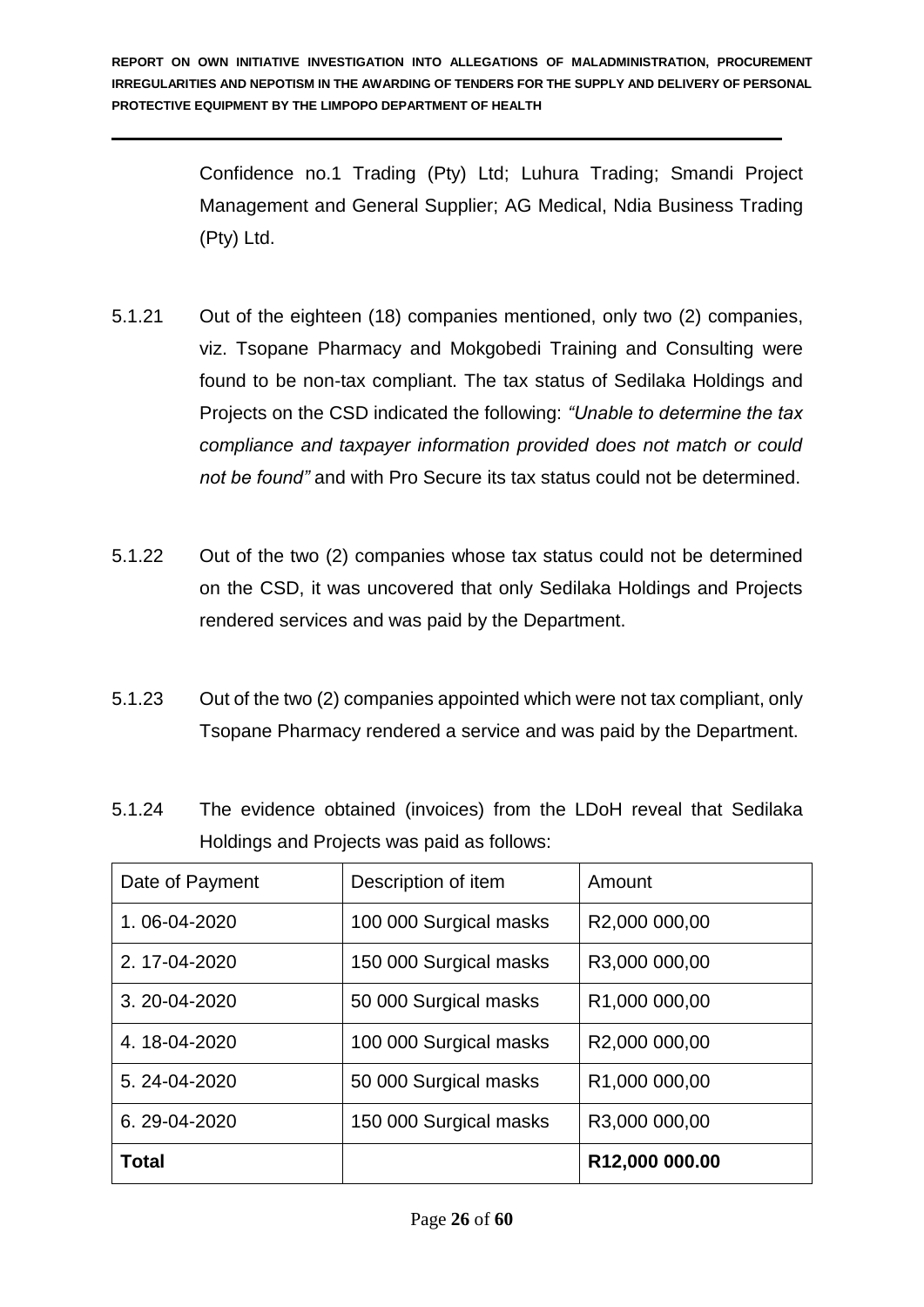5.1.25 The evidence (invoices) obtained from the LDoH reveal that Tsopane Pharmacy was paid as follows:

| Date of Payment | Description of item      | Amount                  |
|-----------------|--------------------------|-------------------------|
| 1.21-04-2020    | 350ml of hand-rubs, 2227 | R66 587, 30             |
|                 | of 100 000               |                         |
| 2.28-04-2020    | 350ml of hand-rubs, 5166 | R154 463,40             |
|                 | of 100 000               |                         |
| 3.11-05-2020    | 350ml of hand-rubs, 6174 | R <sub>184</sub> 602,60 |
|                 | of 100 000               |                         |
| 4.11-05-2020    | 350ml of hand-rubs, 5544 | R <sub>164</sub> 765,60 |
|                 | of 100 000               |                         |
| 5.15-05-2020    | 350ml of hand-rubs, 5796 | R173 300,40             |
|                 | of 100 000               |                         |
| 6.19-05-2020    | Chlorhex 0,5%            | R165 765,60             |
|                 |                          |                         |
| 7.19-05-2020    | Chlorhex 0,5%            | R184 602,60             |
| 8.20-05-2020    | 50 000 Surgical masks    | R1000 000,00            |
| 9.07-08-2020    | 350ml of hand-rubs, 5166 | R <sub>154</sub> 463,40 |
|                 | of 100 000               |                         |
| Total           |                          | R2587616,90             |

5.1.26 The procurement of the PPE's were done centrally by the Limpopo Department of Health pharmaceutical depot and all other institutions in the province would then place their orders directly at the depot according to their needs. The Department procured the PPE's in bulk and supplied all other institutions in the province.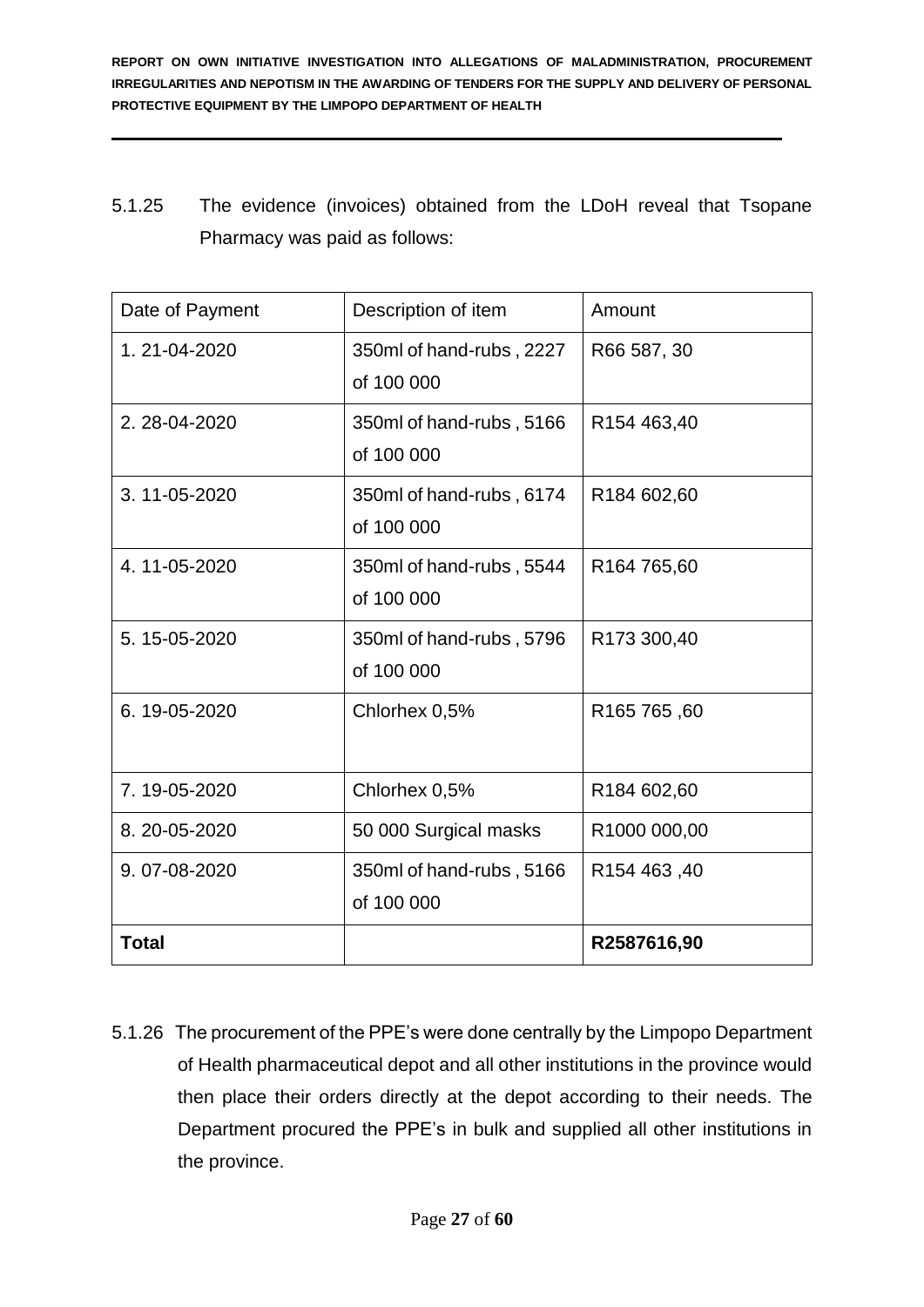### *Application of the relevant law*

- 5.1.27 Section 217 (1) of the Constitution stipulates that: "*When an organ of state in the national or local government, or any other institution identified in national legislation, contracts for goods or services, it must do so in accordance with the system which is fair, equitable, transparent, competitive and cost-effective''.*
- 5.1.28 It was required of the LDoH to procure goods and services from the service providers in a fair, equitable, transparent, competitive and cost- effective manner.
- 5.1.29 The HOD indicated that the supply and delivery of PPE were procured through an emergency procurement process in terms of National Treasury Instruction No. 08 of 2019/20 issued in response to the National State of Disaster (COVID 19).
- 5.1.30 Clause 3.5.1 of the National Treasury Practice Note No 8 of 2019/2020 (Practice Note) provides that: *''If an item is not listed on Annexure A, and is deemed to be a specific requirement for the institution, the Emergency procurement prescripts may be followed:*

*I. Accounting Officers of national and provincial departments and accounting authorities of national and provincial public entities may deviate for inviting competitive bidding in cases of emergency – paragraph 8.1 and 8.2 of National Treasury SCM Instruction 3 of 2016/2017. This does not require National Treasury's approval".* 

5.1.31 Treasury Regulations 16A6.4 ( the Regulations) provide that*: ''If in a specific case it is impractical to invite competitive bids, the accounting officer or accounting authority may procure the required goods or services by other means, provided that the reasons for deviating from competitive*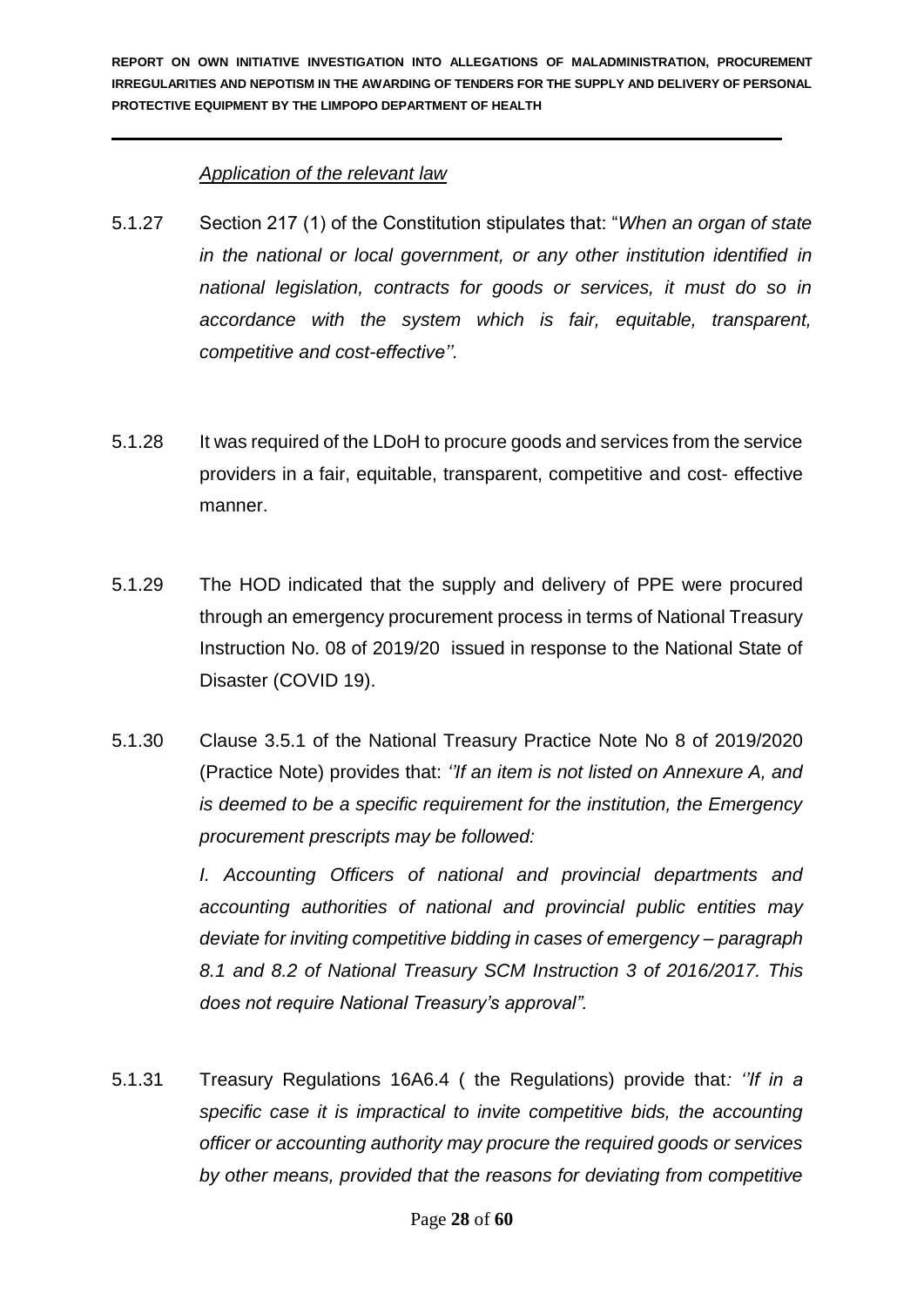> *bids must be recorded and approved by the accounting officer or accounting authority''*

- 5.1.32 Both the Practice Notes and the Regulations allow the accounting officer of an organ of state to deviate in circumstances where it is impractical to invite competitive bids and to report such deviation to the Provincial Treasury and AGSA within 10 working days all cases where goods and services were procured.
- 5.1.33 It was required of the HOD, as the accounting officer, to report the deviation to both the Provincial Treasury and AGSA within 10 working days on all cases where goods and services were procured but compliance with other supply chain processes should not be comprised or selectively applied.
- 5.1.34 Section 41 of the Public Finance Management Act No 1 of 1999 (PMFA) provides that: *"An accounting officer for a department, trading entity or constitutional institution must submit to the relevant treasury or the Auditor-General, such information, returns, documents, explanations and motivations as may be prescribed or as the relevant treasury or the Auditor-General may require''*
- 5.1.35 Copies of the letters obtained from the Department indicates that the deviation was reported to both the Provincial Treasury and AGSA within 10 working days, on 25 March 2020, 02 June 2020, and 14 July 2020, and to the AGSA on 02 June 2020 and 14 July 2020 respectively.
- 5.1.36 The National Treasury SCM Instruction Note 9 of 2017/18, paragraph 2.2 and 3.1 state the following: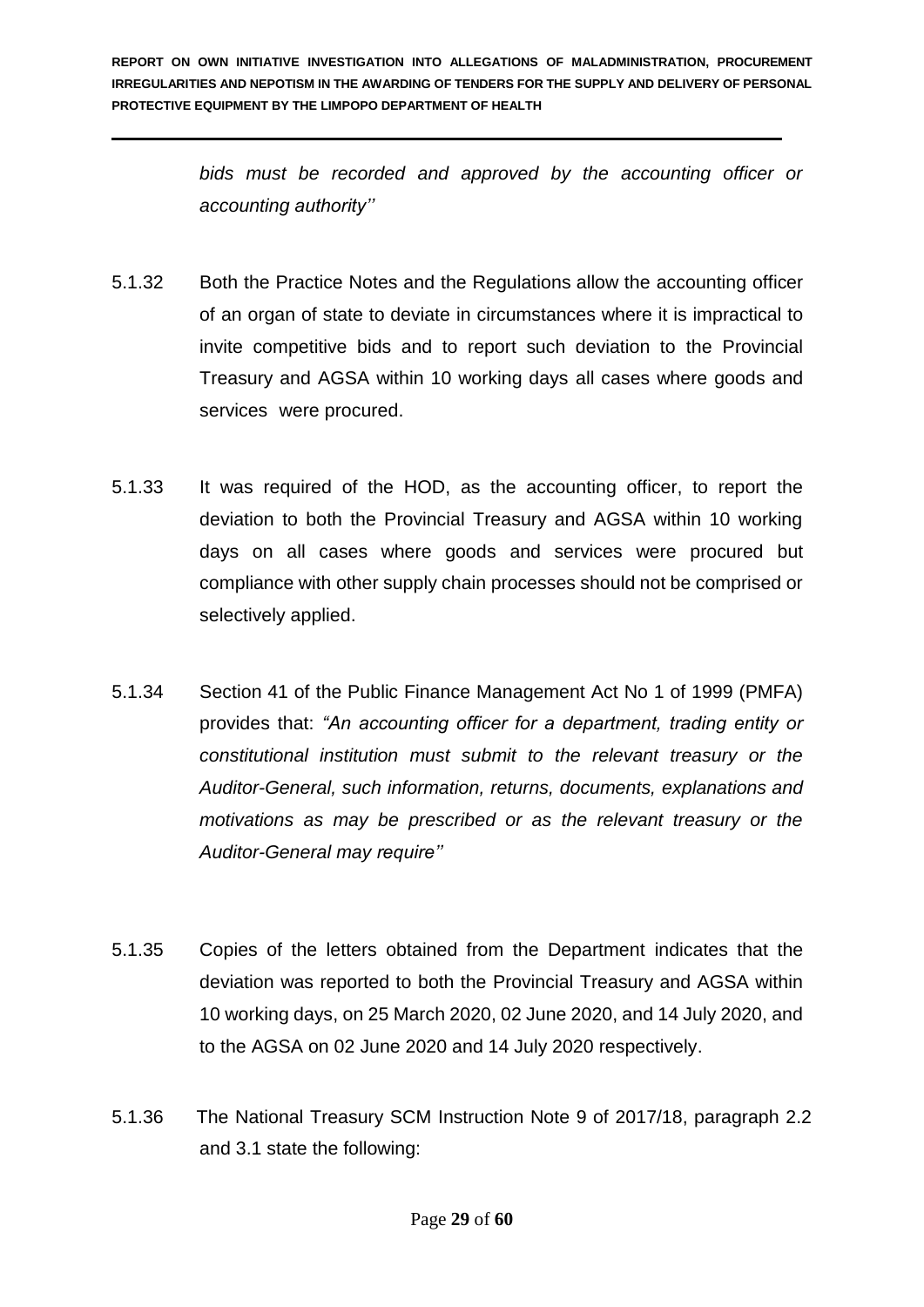- *"2.2 It is therefore essential to ensure that persons conducting business with the State are tax compliant at the time of the awarding of price quotations or competitive bids. No price quotations or competitive bids shall be awarded to businesses or persons who are not tax compliant.*
	- *3.1 In order to comply with the provisions indicated in paragraph 2 above and the conditionthat successful bidder's taxes must be in order, accounting officers and accounting authorities of all PFMA compliant institutions must:*
- a) *Designate officials, preferably from the Supply Chain Management Unit, whose function will be to verify the tax compliance status of a bidder on the South African Revenue Service's Tax Compliance Status system housed on eFiling. Guidanceon the functionality of the Tax Compliance Status system on eFiling is available on the South African Revenue Service website www.sars.gov,za;*
- b) *Utilise the SBD1 issued with this Treasury Instruction when inviting bids;*
- c) *As a bid condition, accounting officers and accounting authorities must request bidders to register on Government's Central Supplier Database and to include in their bid their Master Registration Number (Supplier Number) in order to enable the institution to verify the supplier's tax status on the Central Supplier Database;*
- d) *Utilise the tax compliance status PIN or the Central Supplier Database Master Registration Number (MAAA number) to verify the bidders' tax compliance status; and"*

5.1.37 It was required of the HOD to ensure that persons conducting business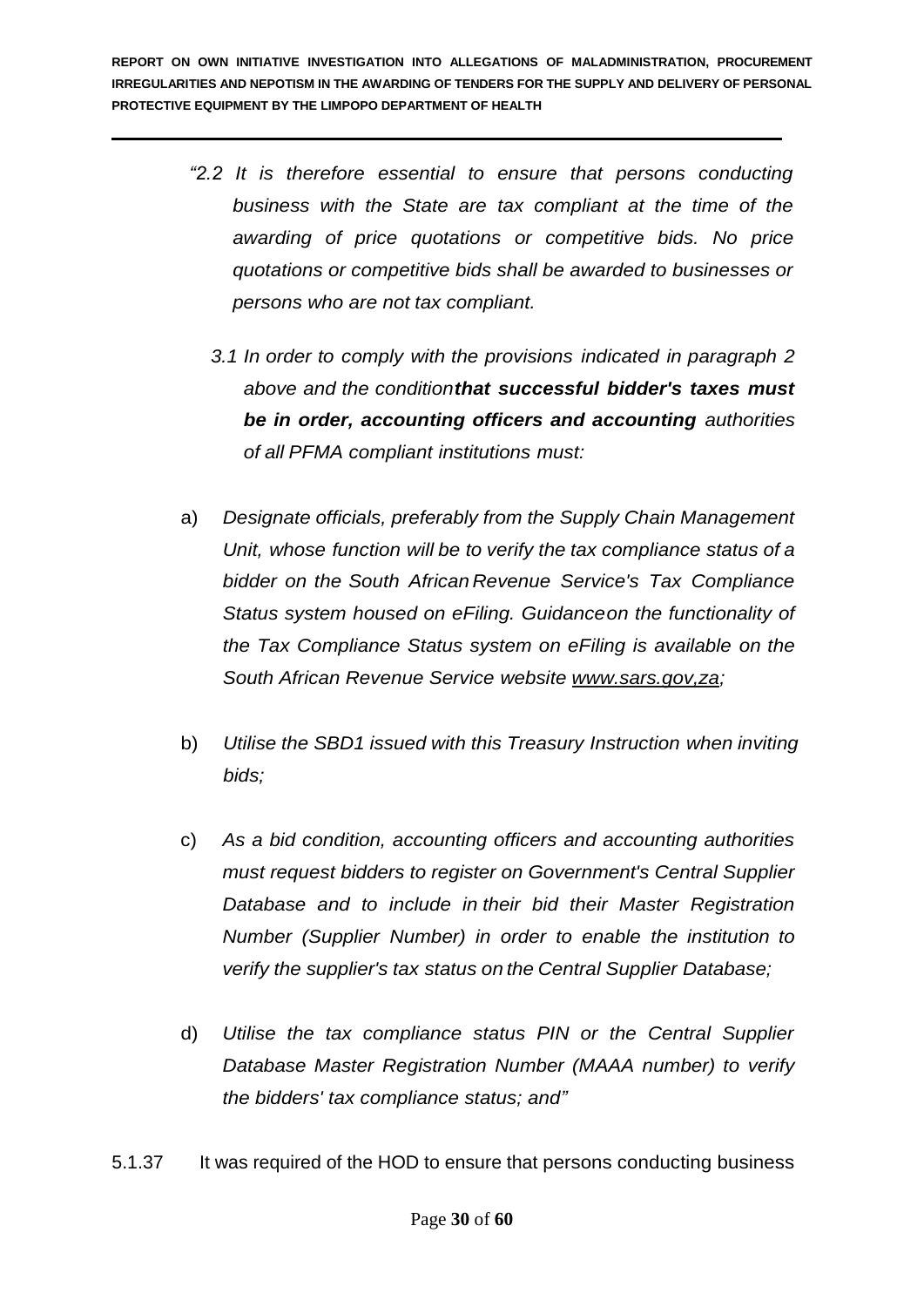with the state are tax compliant at the time of the awarding of price quotations or competitive bids.

5.1.38 Paragraph 4.4 of the National Treasury SCM Instruction Note 9 of 2017/18 states that:

> *"Where goods or services have been delivered satisfactorily without any dispute, accounting officers and accounting authorities must not delay the processing of payments as a result of outstanding tax matters".*

- 5.1.39 Though it was required of the LDoH not to delay the processing of payments as a result of the outstanding tax matters, there were no delays with regard to the payment for the services or goods delivered.
- 5.1.40 National Treasury Instruction No. 5 of 2020/21: Emergency Procurement in response to National State of Disaster, paragraph 4.4 stipulates that:

*"During the duration of the state of disaster, the supply of the PPE items will be open to all suppliers that conform to the COVID-19 item specifications issued by the World Health Organisation (WHO) and the National Department of Health (NDOH)''.*

5.1.41 Though it was required of government Departments to appoint all service providers that conform to the COVID-19 item specifications issued by WHO and the National Department of Health, no evidence was uncovered for non-compliance thereto.

## *Conclusion*

5.1.42 Based on the evidence, it can be concluded that the PPE's were procured both through National Treasury RT contracts or Departmental contracts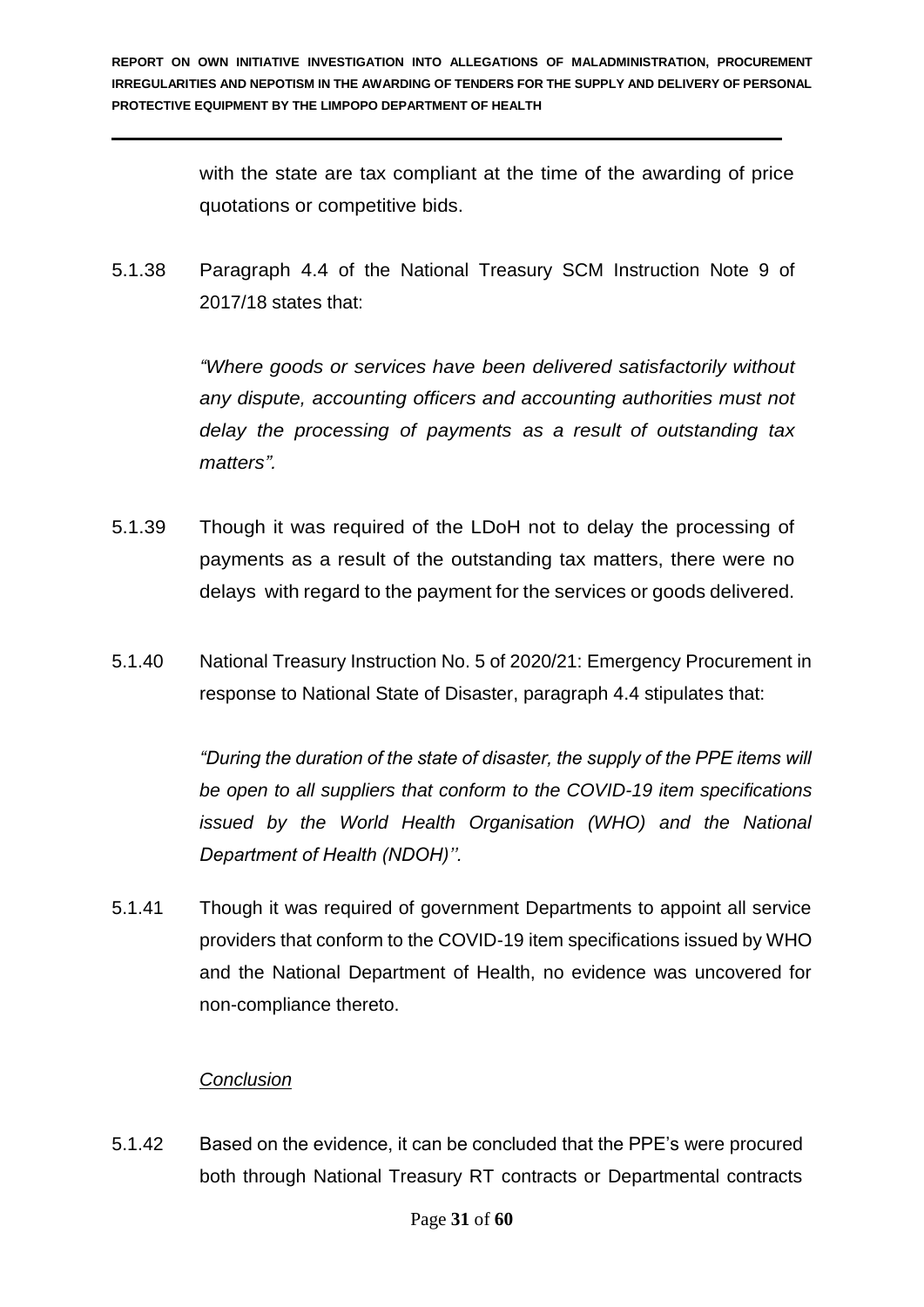and through Emergency Procurement Process in terms of the National Treasury Instruction Notice: Note 08 of 2019/20.

- 5.1.43 The acquisition, supply and delivery of PPE was not through competitive bids, but were procured both through National Treasury RT contracts or Departmental contracts and through Emergency Procurement Process in terms of the National Treasury Instruction Notice: Note 08 of 2019/20.
- 5.1.44 The HOD reported the deviation from the competitive bidding process to both the Provincial Treasury and AGSA within 10 working days from the date of appointment of the service provider, as required by law but the Department failed to report the deviation to AGSA in March 2020.
- 5.1.45 Only NDIA Business Trading (Pty) Ltd and Luhura Trading and General Supplier were tax compliant. Mokgobedi Training and Consulting was not tax compliant but did not render any service.
- 5.1.46 The Pubic Protector could not find evidence indicating that the service providers did not comply with the requirement the COVID-19 item specifications issued by the World Health Organisation (WHO) and the National Department of Health (NDOH).
- 5.1.47 The Department appointed service providers by issuing orders without verifying the tax status of Tsopane Pharmacy and Mokgobedi Training and Consulting.
- 5.1.48 The Department paid an amount of R1 000 000, 00 on 20 May 2020 to Tsopane Pharmacy for the procurement of 50 000 Surgical Masks.
- 5.1.49 The HOD appointed service providers who were not tax compliant in contravention of the National Treasury SCM Instruction Note 9 of 2017/18, paragraph 2.2 and 3.1.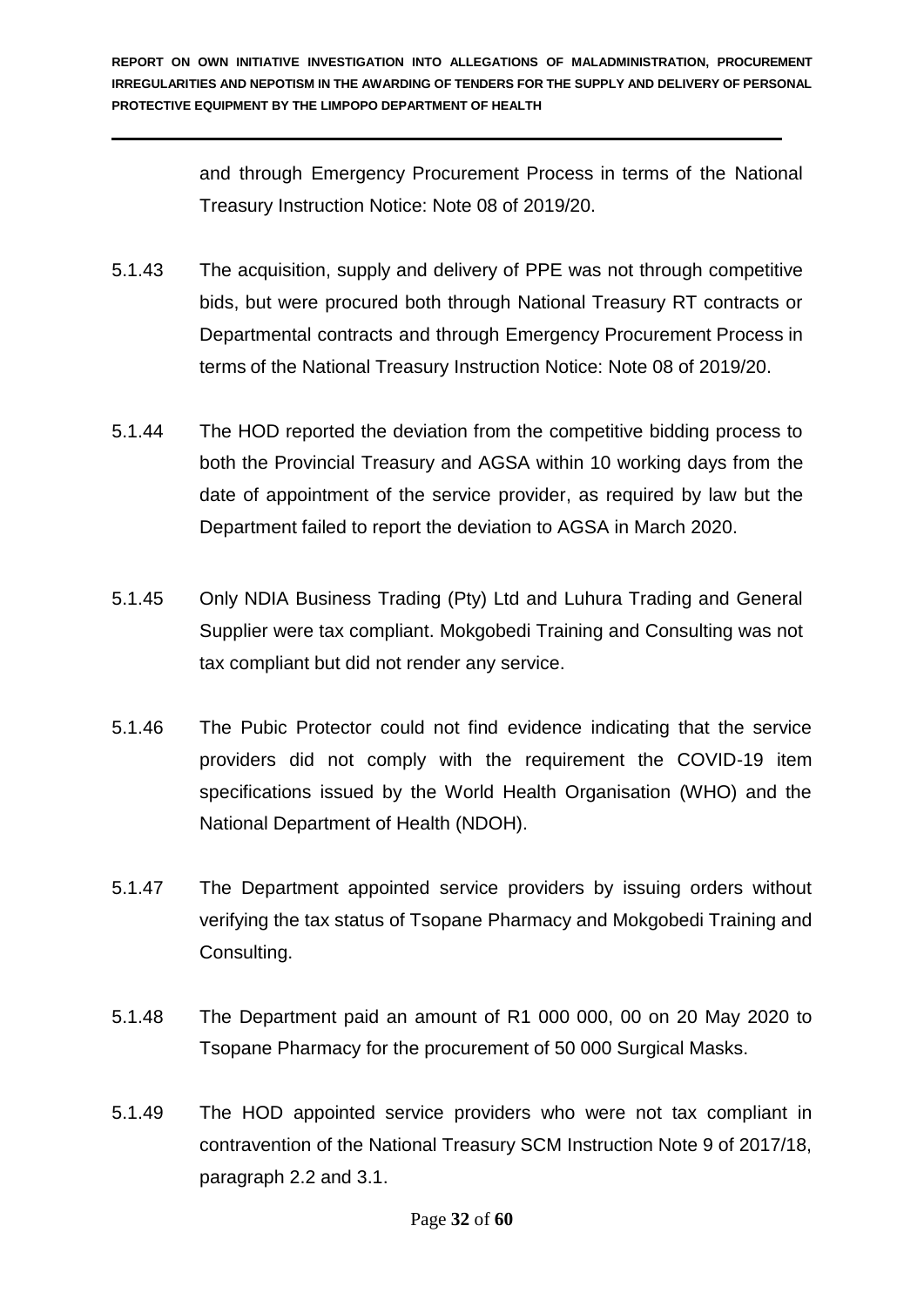## **5.2 Whether there was nepotism and or undue influence/favouritism in the appointment of service providers for the provision of PPEs:**

#### *Common cause facts*

- 5.2.1 NDIA Business Trading (Pty) Ltd, Luhura Trading and General Supplier and Mokgobedi Training and Consulting, were amongst the companies who were awarded the PPE tenders.
- 5.2.2 NDIA Business Trading (Pty) Ltd is owned by Ms Ndivhuwo Radzilani, who is the daughter of the ANC Deputy Chairperson in the Province, Ms Florence Radzilani.
- 5.2.3 Luhura Trading and General Supplier is owned by Ms Suzan Managa, who is the wife of Mr Eddie Managa, the Deputy Director-General for Institutional Support in the Premier's Office.
- 5.2.4 Mokgobedi Training and Consulting is owned by Ms Motlatso Elizabeth Moloi, who is the daughter of the former MEC of the Limpopo Department of Sport, Arts and Culture, Ms Mokgobedi Onicca Moloi.

#### *Issues in dispute*

- 5.2.5 It was reported in the Newspaper article that the companies which were awarded the tenders, are owned by people who are politically connected.
- 5.2.6 It was also reported that the companies that were awarded tenders belong to ANC activists and relatives of senior officials, including prominent politicians.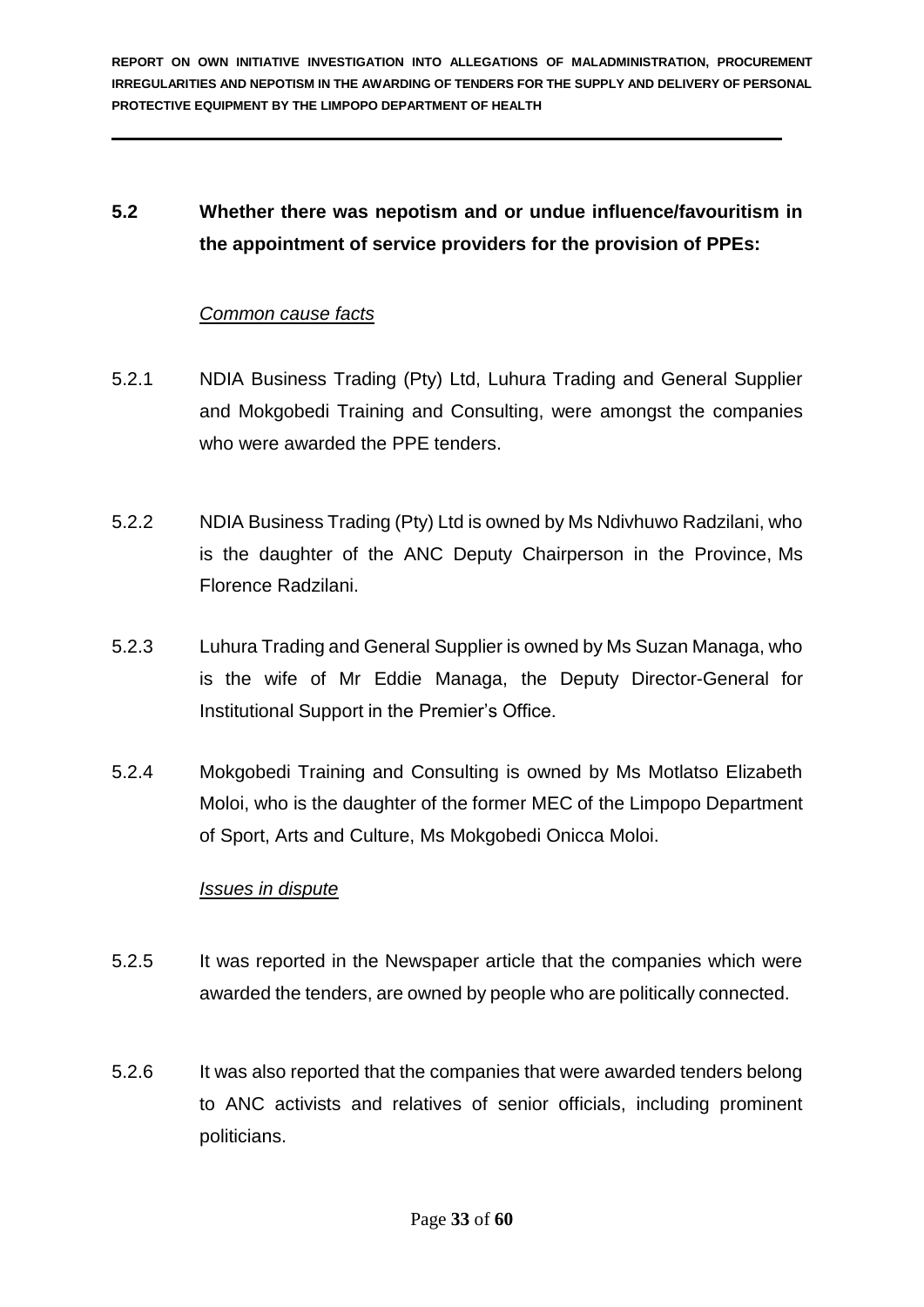- 5.2.7 The investigation team independently obtained evidence from the National Treasury's Central Supplier Database (CSD) in respect of the registration, Directorship and the status of the eighteen (18) companies but the focus of the investigation was on following companies which allegedly had political connections: NDIA Business Trading (Pty) Ltd; Luhura Trading and General Supplier, and Mokgobedi Training and Consulting.
- 5.2.8 Out of the eighteen (18) companies mentioned in the newspaper article, no evidence was uncovered regarding fifteen (15) companies to support the allegation that they are either owned by people who are politically connected or ANC activists as evidenced by the analysis of bank and cell phone records.
- 5.2.9 The fifteen (15) companies referred to are: ENPRO Laboratories; Mizana Trading; Tsopane Pharmacy; Clinipro; Sedilaka Holdings and Projects; Pro Asanta; Smandi Projects Management; Mkhacani Holdings (Pty) Ltd; RIHM; Machawana Trading Enterprise; 777 MPS Logistics; Ngoako Holdings; Confidence no.1 Trading (Pty) Ltd; Pro Secure (Pty) Ltd and AG Medical.
- 5.2.10 The HOD in her response dated 03 September 2020 confirmed that NDIA Business Trading (Pty) Ltd, Luhura Trading and General Supplier and Mokgobedi Training and Consulting were amongst the companies that were awarded the PPE tenders. However, she denied any relationship between any of the company Directors and the members of the Bid Evaluation Committee (BEC) and Bid Adjudication Committee (BAC) which could have influenced the procurement process within the LDoH.
- 5.2.11 The invoices and proof of payments obtained from the LDoH indicates that Sedilaka Holdings and Tsopane Pharm Group supplied and delivered the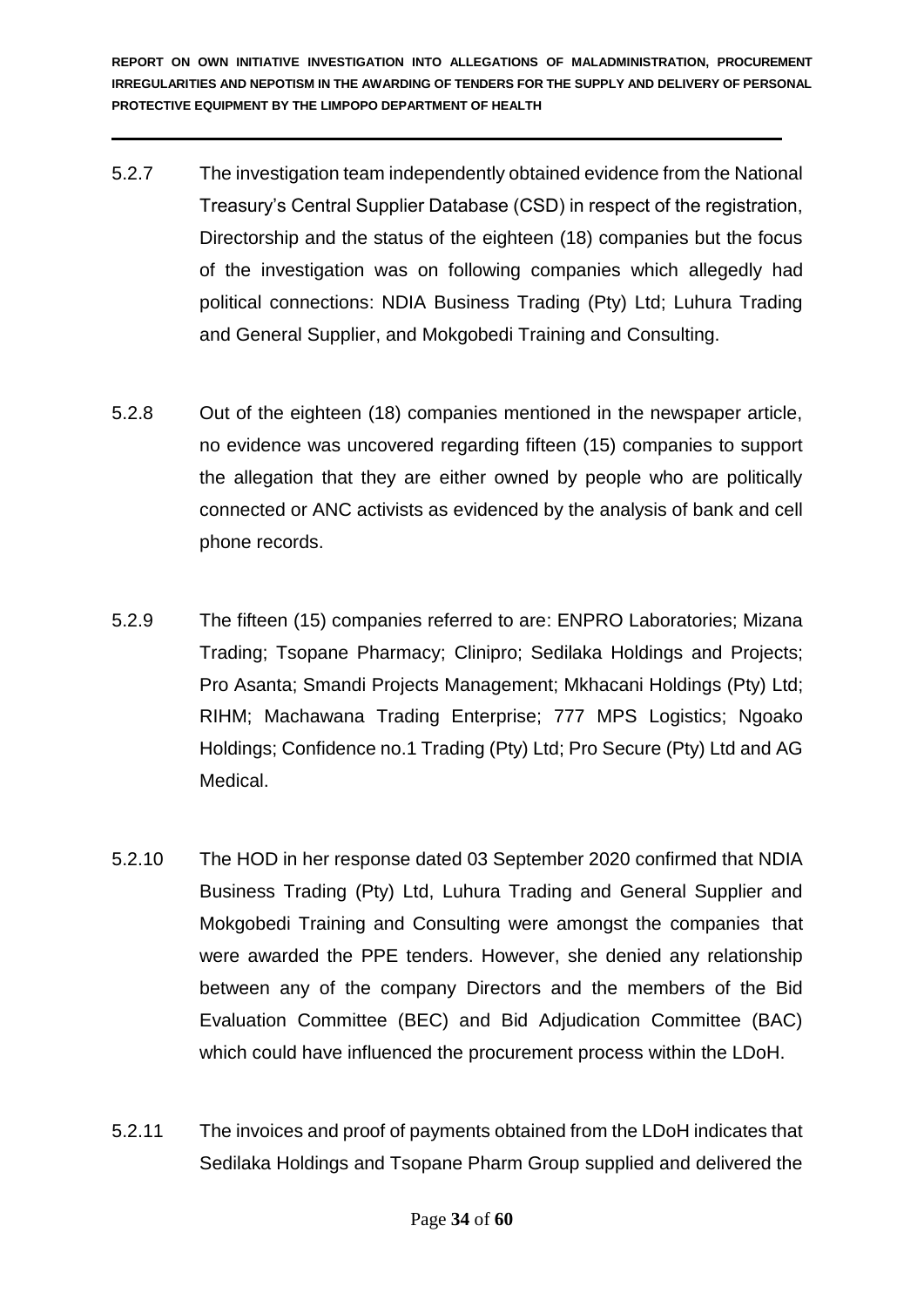PPE, were paid for their services and did not claim VAT.

- 5.2.12 Though Mokgobedi Training and Consulting, was awarded the tender, no services were rendered and the company was not paid.
- 5.2.13 The bank records of Mokgobedi Training and Consulting were analysed for the period 01 January 2020 to 31 August 2020, the analysis did not reveal suspicious transactions, deposits or withdrawals of large amounts. The account had a total amount of only R863.38.
- 5.2.14 The CSD certificates also show that two (2) companies, i.e. Mokgobedi Training and Consulting and Sedilaka Holdings and Projects were in the process of deregistration/conversion when they were awarded the PPE tender but were active to be considered for appointment.
- 5.2.15 On 24 September 2020, bank records of NDIA Business Trading (Pty) Ltd, Luhura Trading and General Supplier and Mokgobedi Training and Consulting were subpoenaed for the period 01 January 2020 ending 31 August 2020,and same were received on 29 October 2020.
- 5.2.16 An analysis of NDIA Business Trading (Pty) Ltd banking records for the period 01 January 2020 to 31 August 2020, the analysis did not reveal suspicious transactions, deposits or withdrawals of large amounts.
- 5.2.17 An analysis of Luhura Trading and General Supplier banking records for the period 01 January 2020 to 31 August 2020, the analysis did not reveal suspicious transactions, deposits or withdrawals of large amounts.
- 5.2.18 An analysis of Mokgobedi Training and Consulting banking records for the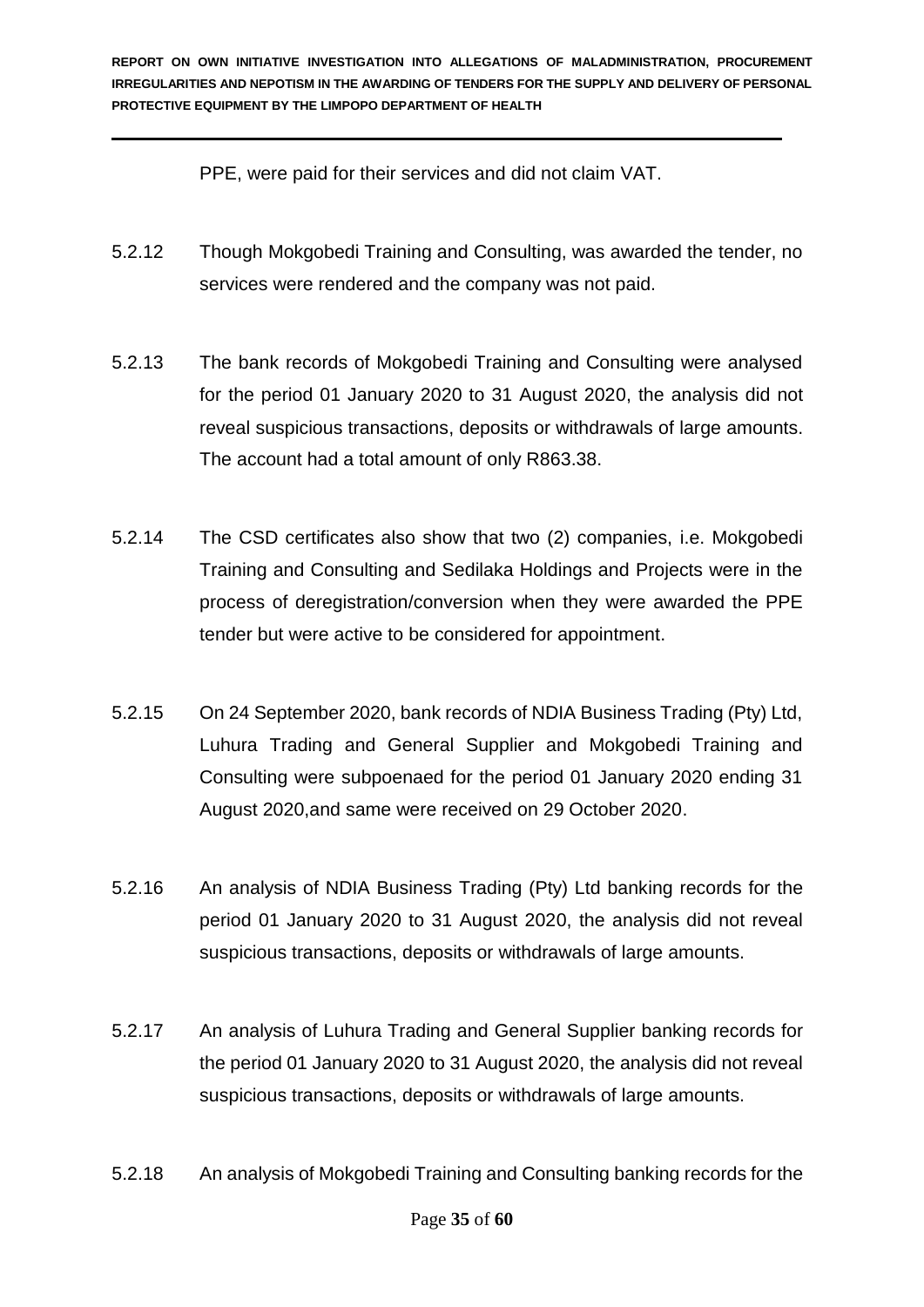period 01 January 2020 to 31 August 2020, the analysis did not reveal suspicious transactions, deposits or withdrawals of large amounts.

- 5.2.19 On 07 October 2020, the Cellphone records of the Directors of the companies who were awarded PPE tenders, viz Mokgobedi Training and Consulting, Luhura Trading and General Supplier, and NDIA Business Trading (Pty) Ltd who were allegedly connected to prominent politicians and LDoH officials were subpoenaed for the period 01 January 2020 ending 31 August 2020, and same were received on 29 October 2020.
- 5.2.20 On analysis of the cellphone records of Dr Phophi Ramathuba: MEC of the Department of Health Limpopo Province for the period 01 January 2020 to 31 August 2020, the analysis did not reveal any incoming or outgoing calls linking the Directors of the companies and prominent politicians. No cellphone numbers of any of the Directors of companies or service providers that supplied and delivered PPE's to the LDoH were found on her cellphone records.
- 5.2.21 For the period in question, no incoming or outgoing cellphone numbers of Ms Moloi Onicca and Ms Florence Radzilani were found in the MEC's cellphone records even though they are members of the same political party and served together.
- 5.2.22 No communication link could be established between the MEC and the Directors of the appointed service providers and prominent politicians.
- 5.2.23 No communication link could be established between the MEC and senior government official, Mr Eddie Managa.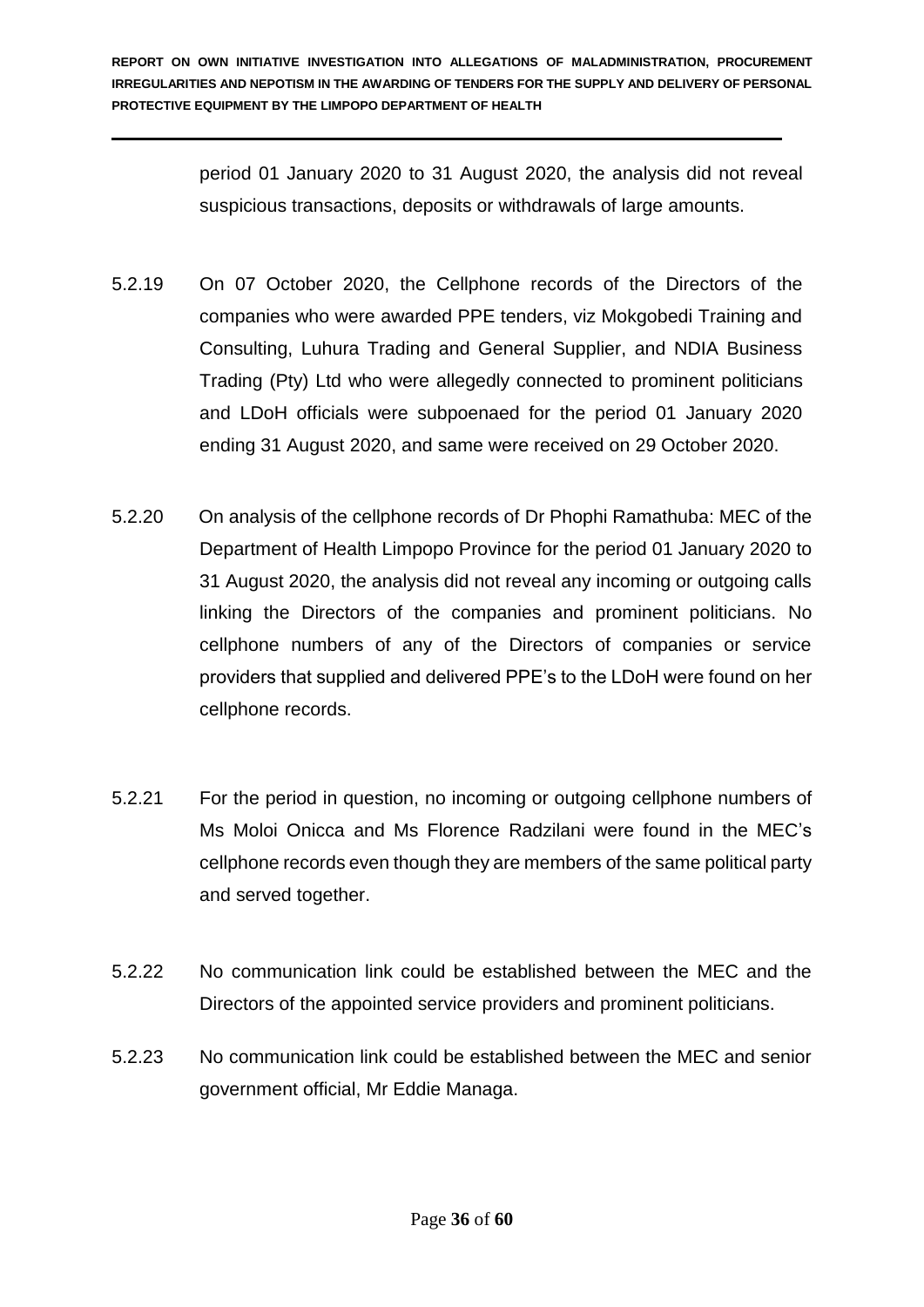- 5.2.24 No communication link could be established between the Directors of the service providers and the HOD, Dr Mhlongo and the Chief of staff, Ms Nyambeni.
- 5.2.25 On 28 September 2020, the MEC was requested to provide the investigation team with a sworn statement regarding her role in the awarding of the PPE tender as well as her relationship with the Directors of NDIA Business Trading (Pty) Ltd; Luhura Trading and General Supplier and Mokgobedi Training and Consulting that could have influenced the procurement process and the ultimate awarding of the tender to those companies.
- 5.2.26 In a sworn statement dated 08 October 2020, the MEC declared that she did not play any role in the supply chain processes which led to the awarding and appointment of any service provider for supplying and delivering of Personal Protective Equipment to the Limpopo Department of Health. She also declared that Ms Onicca Mokgobedi Moloi was not her friend or her close friend. Also, that the latter is her former colleague whom she served together with as Members of the Executive Council during the 5th Administration. Further, that Ms Onicca Mokgobedi Moloi was the MEC responsible for Sports, Arts and Culture, while she as HOD was responsible for health and as such they were forced to collaborate on Departmental programs.
- 5.2.27 The HOD also indicated in a letter dated 13 November 2020 that: *"I am unable to provide you with the Tax Clearance Certificates of the business entities contained in the above mentioned letter. Please be informed that submission of Tax Clearance Certificate was not a requirement for these Request for Quotations. In terms of National Treasury Instruction Note number 09/2017/2018, the Accounting Officer must require Central Supplier Database Master Registration number or Tax Compliance status pin. It further states that the Central Supplier database and the tax compliance tax*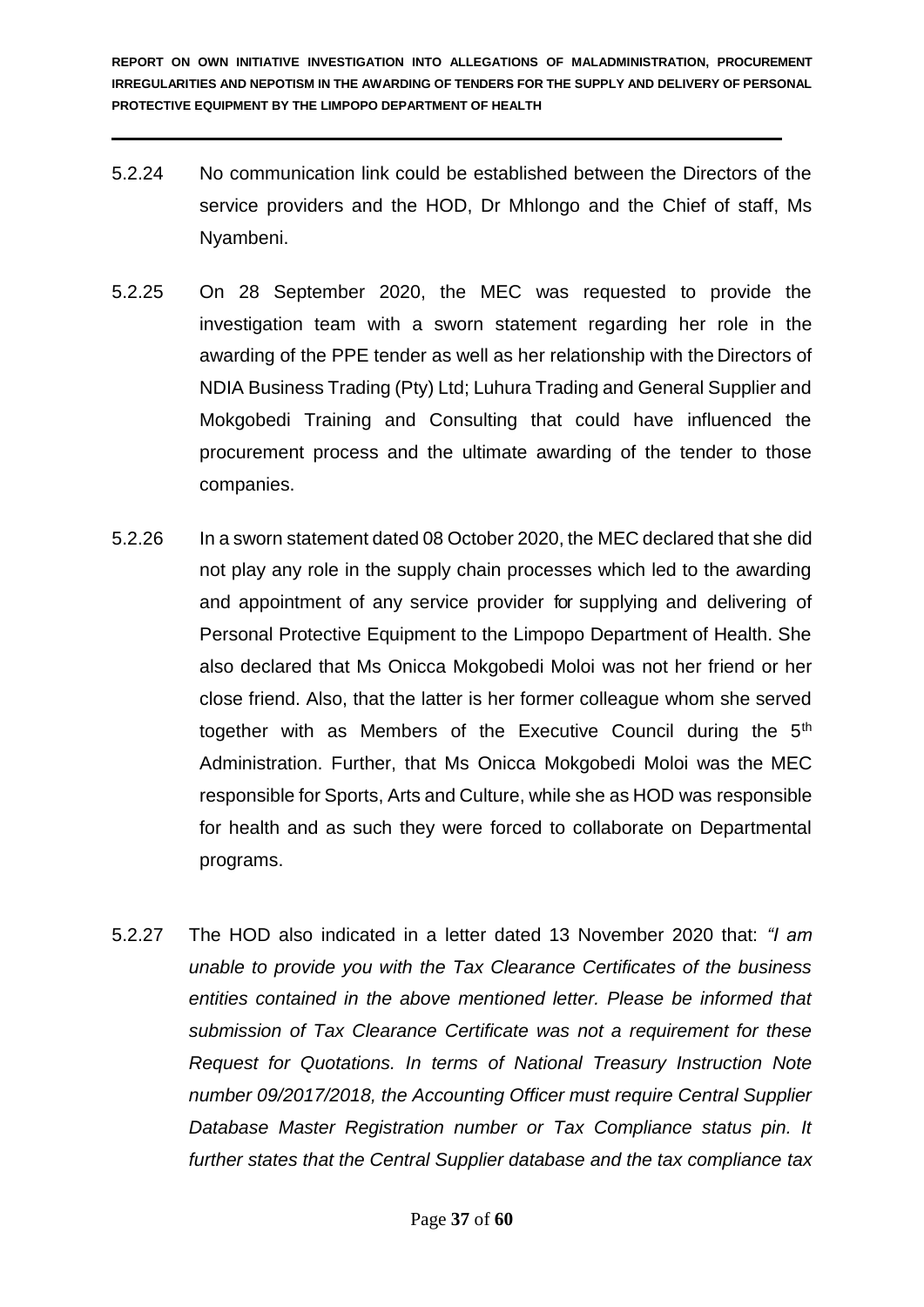*status pin are the only approved met HODs of verifying the tax compliance status of a bidder. The Department has required the Central Supplier Database Master Registration number. We are prepared to supply the Public Protector with the CSD for all the service providers in question if that will suffice. The department will await your guidance''*

- 5.2.28 In a letter dated 30 November 2020, the HOD indicated the following: *"NB Mokgobedi Training and Consulting and Machawana Training Enterprise did not render the services hence there are no payments attached".* This was confirmed by the analysis of the bank statements.
- 5.2.29 Ms Motlatso Moloi of Mokgobedi Training and Consulting in an email dated 16 December 2020, corroborated the statement of the Department that her company was not paid because it did not render any services. She indicated the following:

*''Good day. Please find attached communications with the Department of Health in Limpopo.* 

*This is in regard to the PPE tender my company Mokgobedi Training and Consulting. After bidding for the tender, we received an award letter on the 23rd of June.* 

*Thereafter, we were sent specific orders on the 25th of which were cancelled before we could even render services".*

- 5.2.30 On 10 December 2020, Mr Milton Moagi, the Director of Machawana Trading Enterprise confirmed telephonically that his company did not render services and was not paid by the Department.
- 5.2.31 In a letter dated 23 March 2021 the HOD indicated that all three (3) companies i.e. NDIA Business Trading (Pty) Ltd; Luhura Trading and General Supplier and Mokgobedi Training and Consulting, *"did not declare*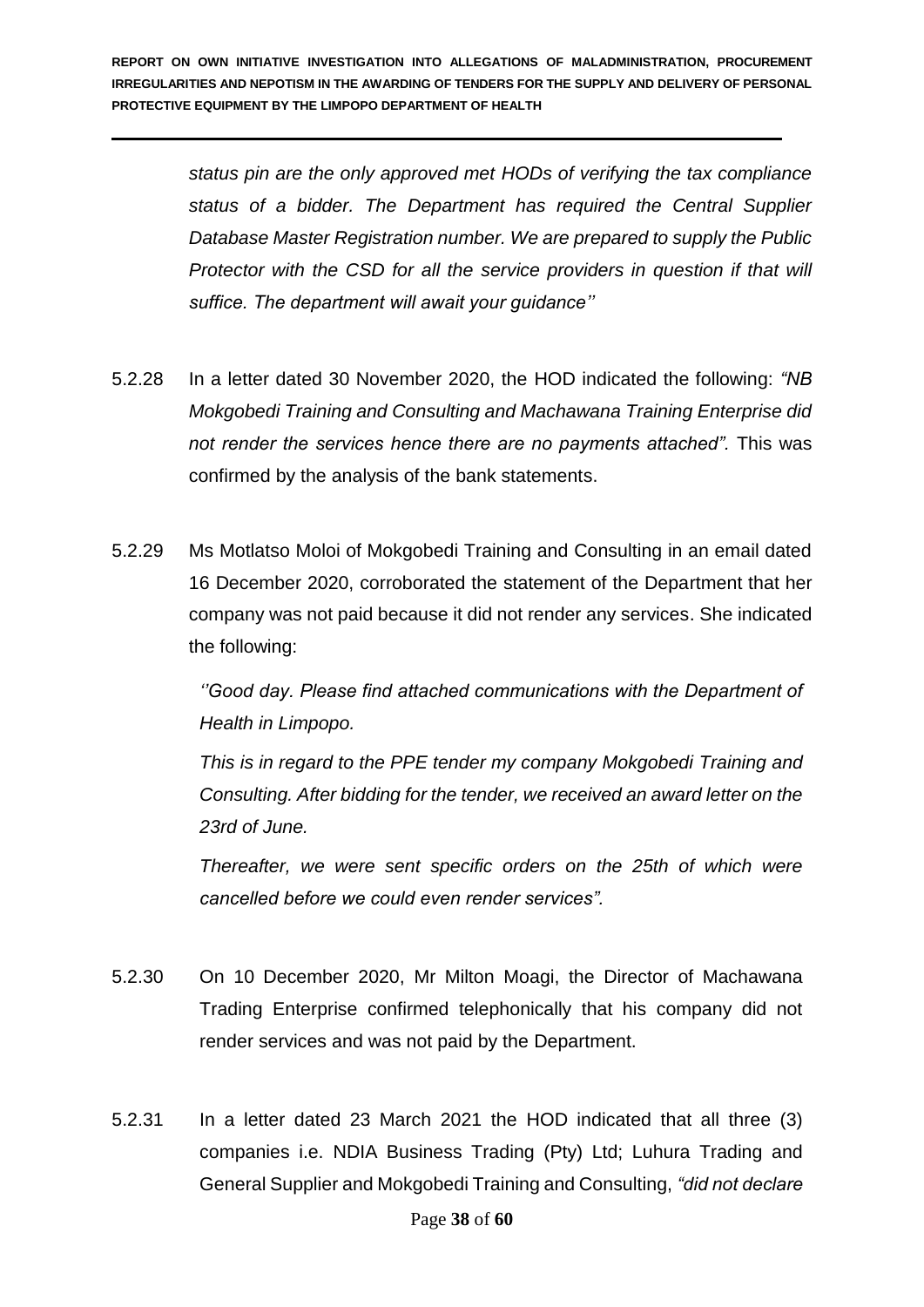*any interest with regard to any relationship with persons within the department who are involved in the evaluation and adjudication of this bid. In terms of the minimum requirements of the declaration of interest as prescribed by the National Treasury, NDIA Business Trading (Pty) Ltd; Luhura Trading and General Supplier and Mokgobedi Training and Consulting did not mention any other relationships warranting the department to disqualify them as a bidder. Therefore, the department is not aware of any other personal relationship between the Directors of NDIA Business Trading (Pty) Ltd; Luhura Trading and General Supplier and Mokgobedi Training and Consulting that could influence the procurement process within the department".*

5.2.32 In a letter dated 23 March 2021, the MEC in response to the Section 7(9) Notice, responded as follows:

> ''*Your letter dated 05 March 2021 is hereby acknowledged with thanks. Let me indicate to your office that after going through your preliminary report, as you will appreciate issues raised are mainly Supply Chain Processes, which are of administrative in their nature and the accounting officer has the final say on the matter, I did engaged the accounting officer who gave a thorough report and clarify all issues that were raised as findings by the preliminary report to my satisfaction.*

*According to your preliminary report, the HOD dispute report and the newspaper article which prompted your investigation one could come to a conclusion that out of a total of 216 companies that were awarded PPEs contracts in the Limpopo department of health, only 15 were alleged to have been awarded through nepotism and corruption because of political connections, of which only find three companies were found to be belonging to people who are close relatives of politicians of which none of them belongs to a relative or friend of any employee within the department of health. The three companies in terms of your report ,one belongs to a daughter of a deputy chair of the*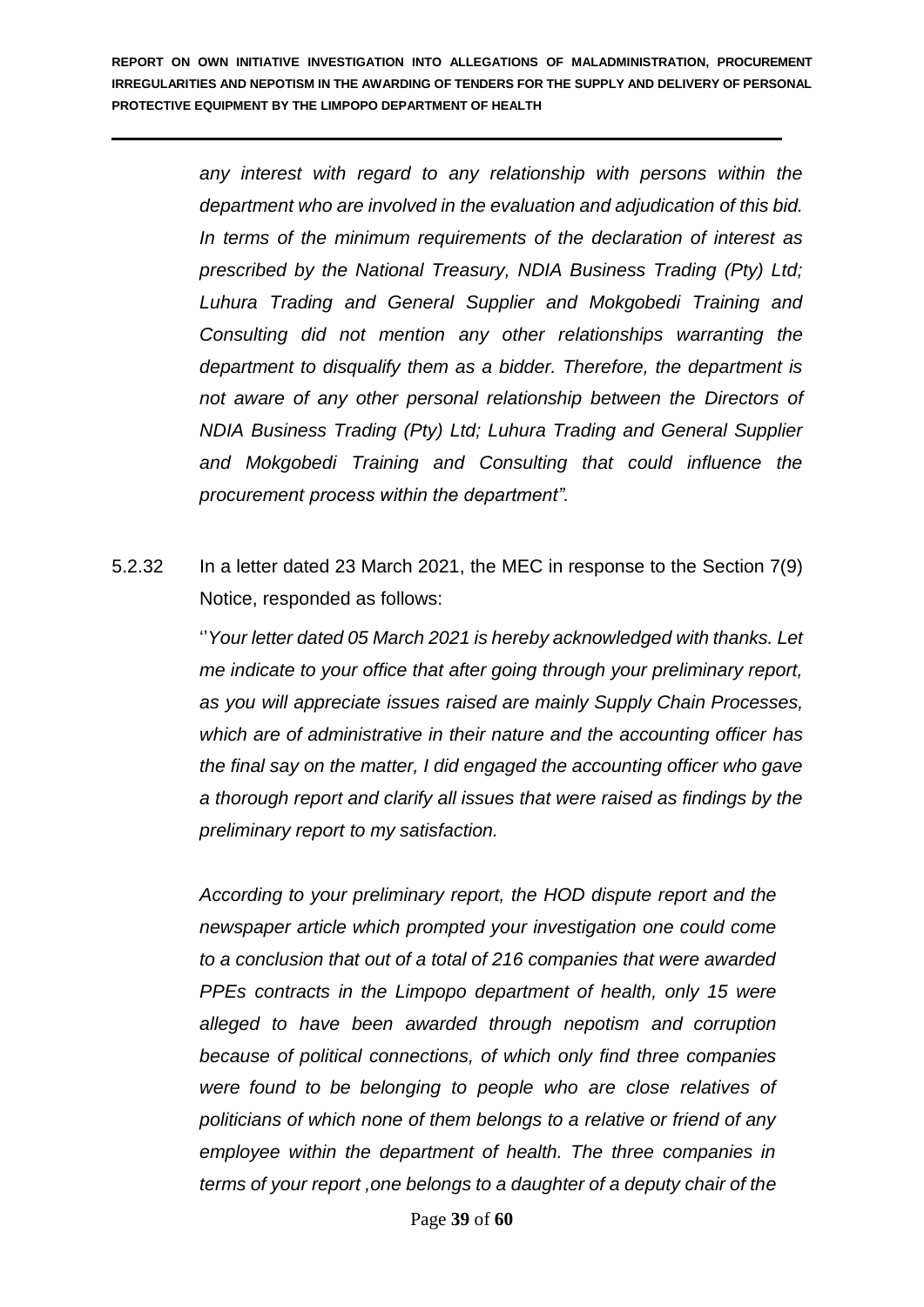> *ANC, another to the wife of a DDG at premier's office and a third belonging to a daughter of a former politician, former MEC who is currently not in any political or government position. None of these people have influence in the awarding of tenders including the appointment of Human Resources within the department of health. Out of those three companies two companies were paid because they delivered the goods as required. I am therefore of the view that perceptions created on the public space looking at these facts are very wrong, department followed processes stipulated by the law when awarding PPEs tenders. The HOD report is hereby attached."(sic)*

- 5.2.33 The MEC denied any involvement in the procurement process, supply and delivery of PPE. She indicated that this function was purely of an administrative nature and the only person accountable in this regard was the HOD who had prepared a report in response to the allegations mentioned by the newspaper article. Further, that only three (3) companies were found to belong to people who are close relatives of politicians.
- 5.2.34 The MEC's response is accepted because she is only the political head of the LDoH and does not deal with issues of procurement in the department though she has an oversight role. Further, no evidence was uncovered to suggest that she was involved with the LDoH's procurement processes.
- 5.2.35 The argument by the MEC that the Directors of the companies mentioned did not have any relationship with the LDoH or its staff which could have influenced the awarding of the PPE tenders to people who are politically connect is accepted. No evidence was uncovered to suggest that the staff of the LDoH were influenced in the awarding of the PPE tender to the various service provider.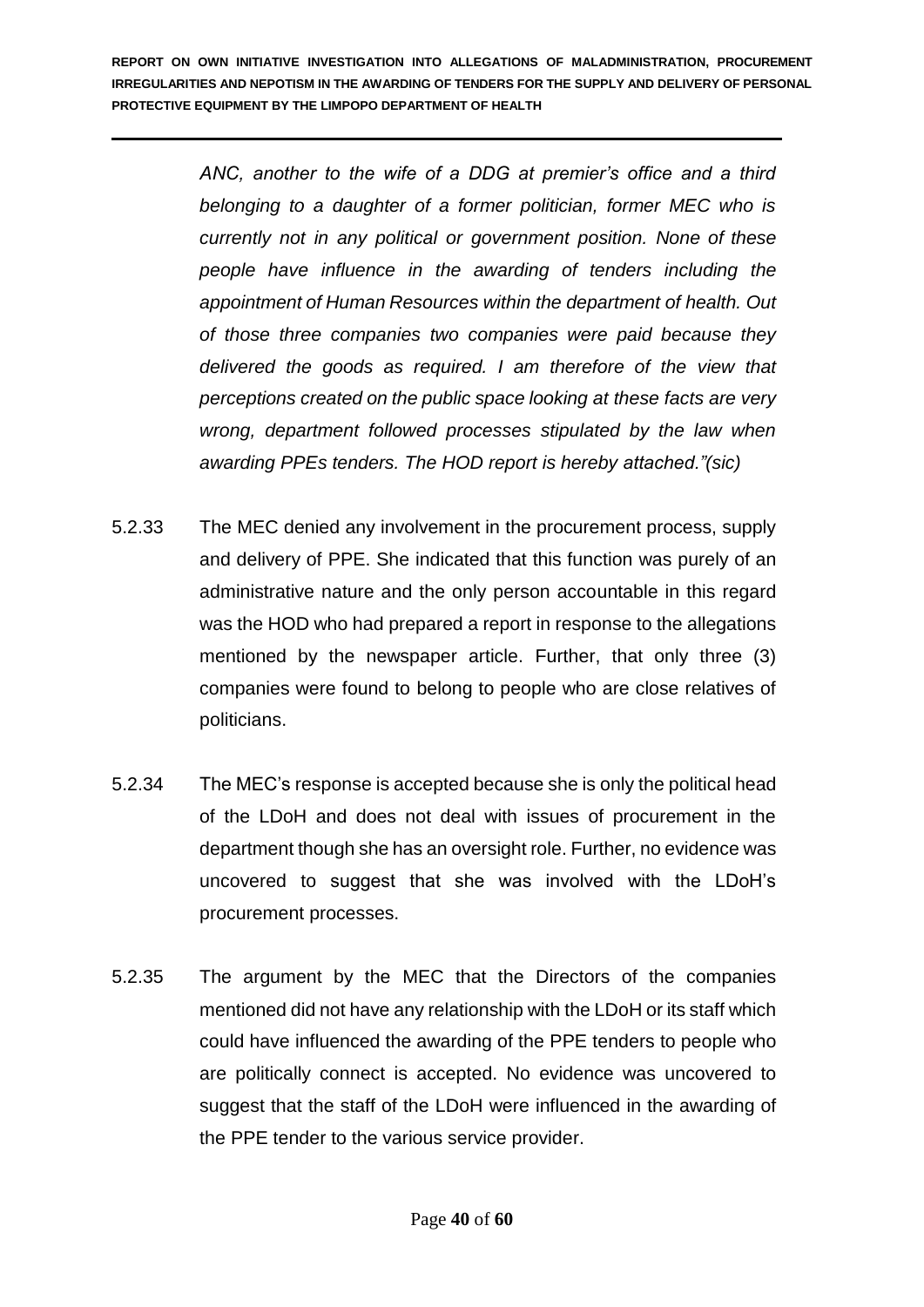- 5.2.36 In a letter dated 23 March 2021, the HOD in response to the Section 7(9) Notice, denied the existence of any relationship with the appointed companies and that she unduly influenced, favoured or that there was nepotism in the awarding of the tender for the supply and delivery of PPE.
- 5.2.37 The HOD indicated that the NationalTreasuryintroducedtheStandard Bidding Document 4 known as Declaration of Interest which states that:

*"Any legal person, including persons employed by the state, or persons having a kinship with persons employed by the state, including a blood relationship, may make an offer or offers in terms of this invitation to bid (includes an advertised competitive bid, a limited bid, a proposal or written price quotation). In view of possible allegations of favouritism, should the resulting bid, or part thereof, be awarded to persons employed by the state, or to persons connected with or related to them, it is required that the bidder or his/her authorised representative declare his/her position in relation to the evaluating/adjudicating authority where-*

- *- the bidder is employed by the state; and/or*
- *- the legal person on whose behalf the bidding document is signed, has a relationship with persons/a person who are/is involved in the evaluation and or adjudication of the bid(s), or where it is known that such a relationship exists between the person or persons for or on whose behalf the declarant acts and persons who are involved with the evaluation and or adjudication of the bid".*
- 5.2.38 It is correct that any person can do business with the department as explained above and that the department could not disqualify NDIA Business Trading (Pty) Ltd owned by Ms Ndivhuwo Radzilani who is the daughter of the ANC Deputy Chairperson in the Province, Ms Florence Radzilani, Luhura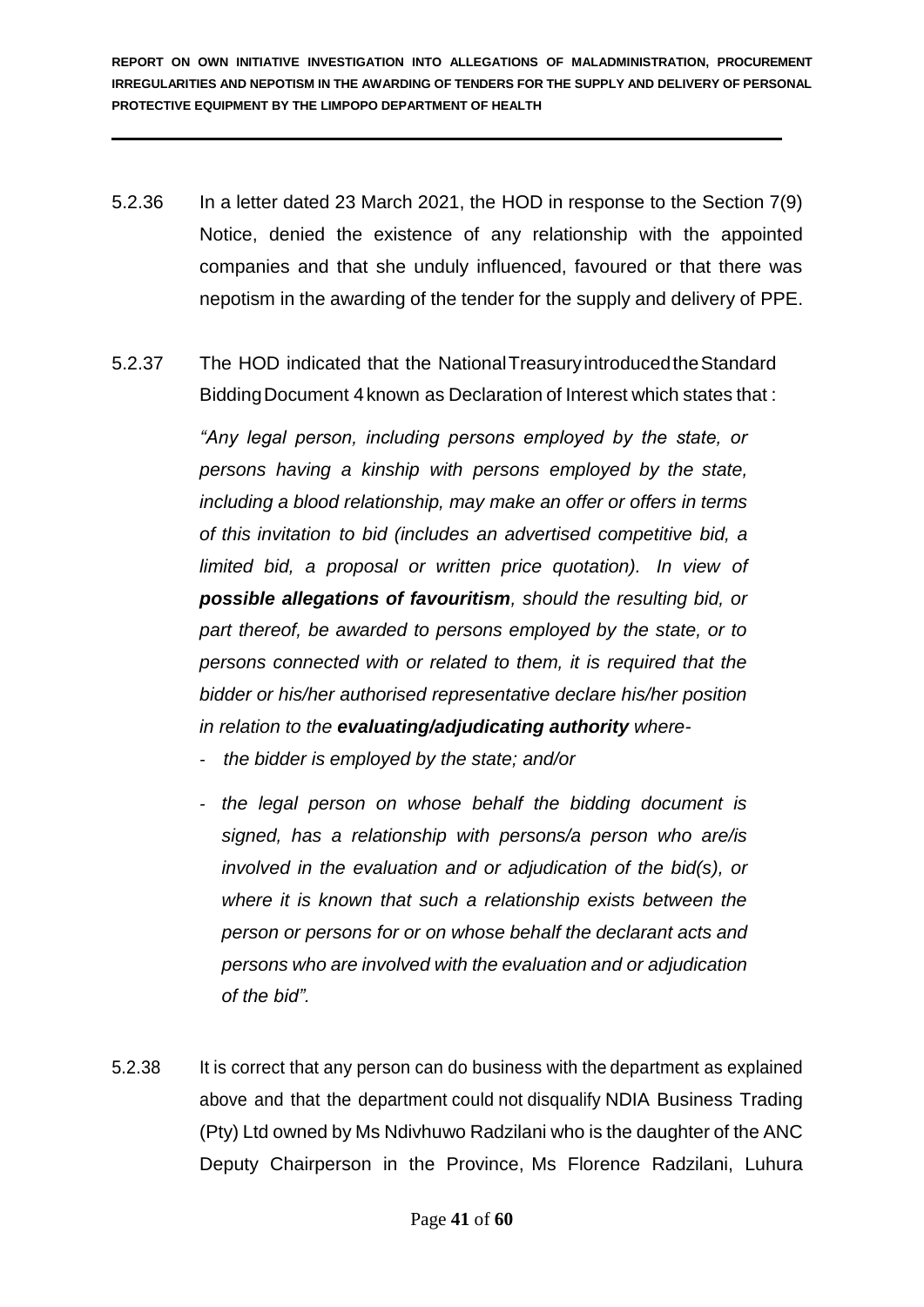Trading and General Supplier owned by Ms Suzan Managa, who is the wife of the Deputy Director-General for Institutional Support in the Premier's Office, Mr Eddie Managa and Mokgobedi Training and Consulting owned by Ms Motlatso Elizabeth Moloi, who is the daughter of the former MEC of the Limpopo Department of Sport, Arts and Culture, Ms Mokgobedi Onicca Moloi since none of the above political figures were part of the bid committees and were not expected to declare their interest.

- 5.2.39 The HOD further argued that no person can be discriminated against or prohibited from participating in the economy because they are politicians or related to politicians.
- 5.2.40 A meeting was held on 24 March 2021 with the LDoH officials responsible for Supply Chain Management. The Senior Officials who were present at the said meeting were: Dr FT Mhlongo: HOD, Mr Justice Mudau: Chief Financial Officer (CFO), Dr M Dombo: DDG Health Care Services, Mr Phillip Kruger: Acting Chief Director: Health Care Support Services, Mr MZ Mawasha: DDG Corporate Services, Mr S Khosa: Head- Supply Chain Management, Ms G Dlomo: Director – Office of the DDG. The PPSA investigation team comprised of Adv. Matimolane, Mr DM Mapheto and Mr ML Hiine.
- 5.2.41 The meeting was held at the request of the LDoH with a view of detailing and explaining the process followed to procure PPE and the appointment of service providers in response to the Section 7(9) Notice.
- 5.2.42 During the discussions, the LDoH team indicated the following:
- (a) That in terms of the National Treasury's Standard Bidding Documents (SBD4) Form - Declaration of Interest, the LDoH could not by law disqualify NDIA Business Trading (Pty) Ltd; Luhura Trading and General Supplier and Mokgobedi Training and Consulting because they were owned by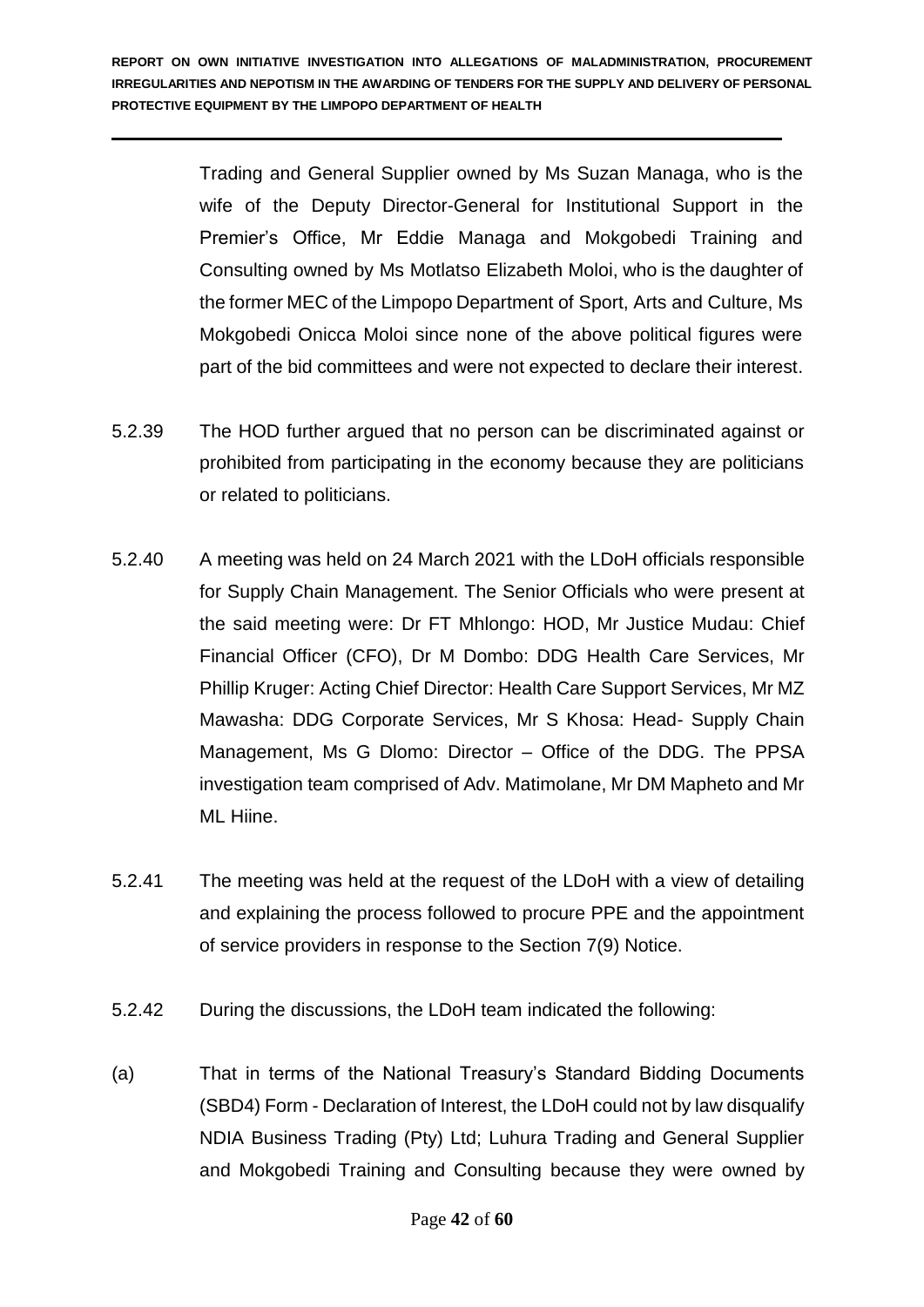relatives of political activists or by any person whether politically connected or government employee or office bearers.

- (b) That the declaration of interest is reciprocal, the bidders declared their interest in terms of the relationship with the Bid Evaluating and Bid Adjudication Committee members in the SBD4 and that since this was an emergency, normal Supply Chain Policy procedures were not followed. After the process was finalised, all presentations were forwarded to the Bid Adjudication Committee for ratification.
- (c) That Request for Quotation (RFQ) was processed during the COVID-19 lockdown period and this was mainly due to failure to perform by contracted suppliers. All items of PPE were on contract and with that knowledge, staff were released to work from home in compliance with COVID-19 regulations.
- (d) That Mokgobedi Trading and Consulting could not be disregarded as a bidder solely because the CSD's business status of the company indicated "*deregistration process"*. Further, that the Department could only do so once the process of deregistration was completed or that the company remained eligible for doing business until deregistered.
- (e) That in dealing with selection criteria of service providers, the Department used various selection method:
- $(i)$ *st Criteria: various service providers at the peak of COVID-19 approached the department offering services and products related to COVID-19 these service providers would be added into the list of service providers for invitations when a need arises.*
- *(ii) 2 nd Criteria: Service Providers would be directly sourced from the central supplier database in terms of product offered.*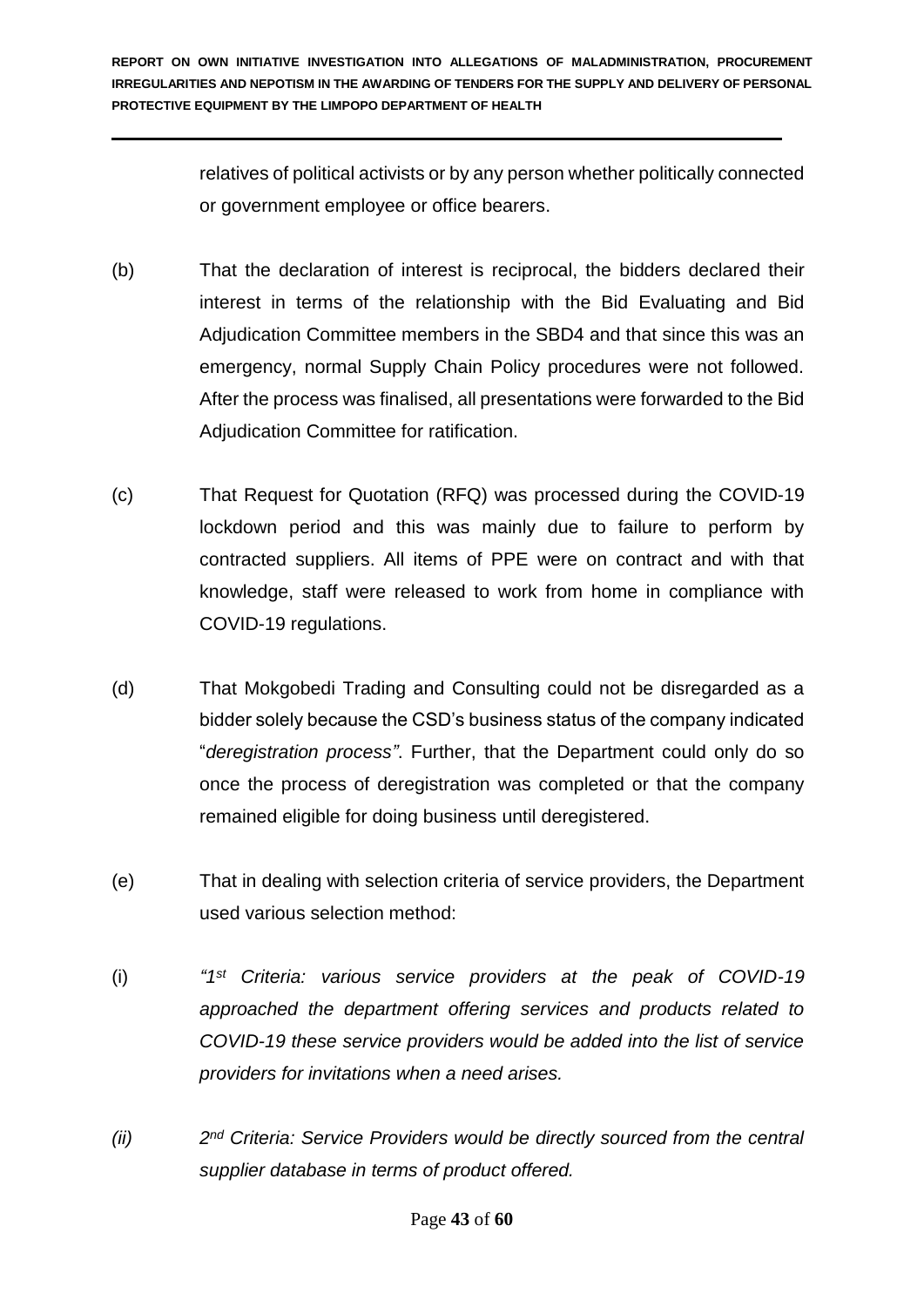- *(iii) 3*  $3<sup>rd</sup>$  *Criteria: The department would conduct market and commodity analysis, which included the scanning through the website, word of mouth, through other departments in other provinces, municipalities and or the private sector sourcing companies that are providing required services. All these services would be added in the list and requested to provide quotations.*
- *(iv) 4 th Criteria: After the establishment of the Limpopo Database of PPE suppliers, the department sourced quotations from the database. Only for services and products offered by listed companies.*
- $(V)$ *th Criteria: The procurement of face cloth masks was sourced from the database of suppliers listed in the Department of Small Business Development for the Limpopo Province only".*
- 5.2.43 In an affidavit received from the HOD signed on 12 May 2021, she indicated the following:
	- *"1. I am an adult female person, employed as Head of the Department of Health, Limpopo Province with my business address being 18 College Street, Polokwane.*
	- *2. The facts contained herein are within my personal knowledge, save where the context otherwise indicates and are to the best of my knowledge both true and correct.*
	- *3. I am the accounting officer of the Department and I am responsible for the Department's procurement of Covid-19 Personal Protective Equipment's (PPE's).*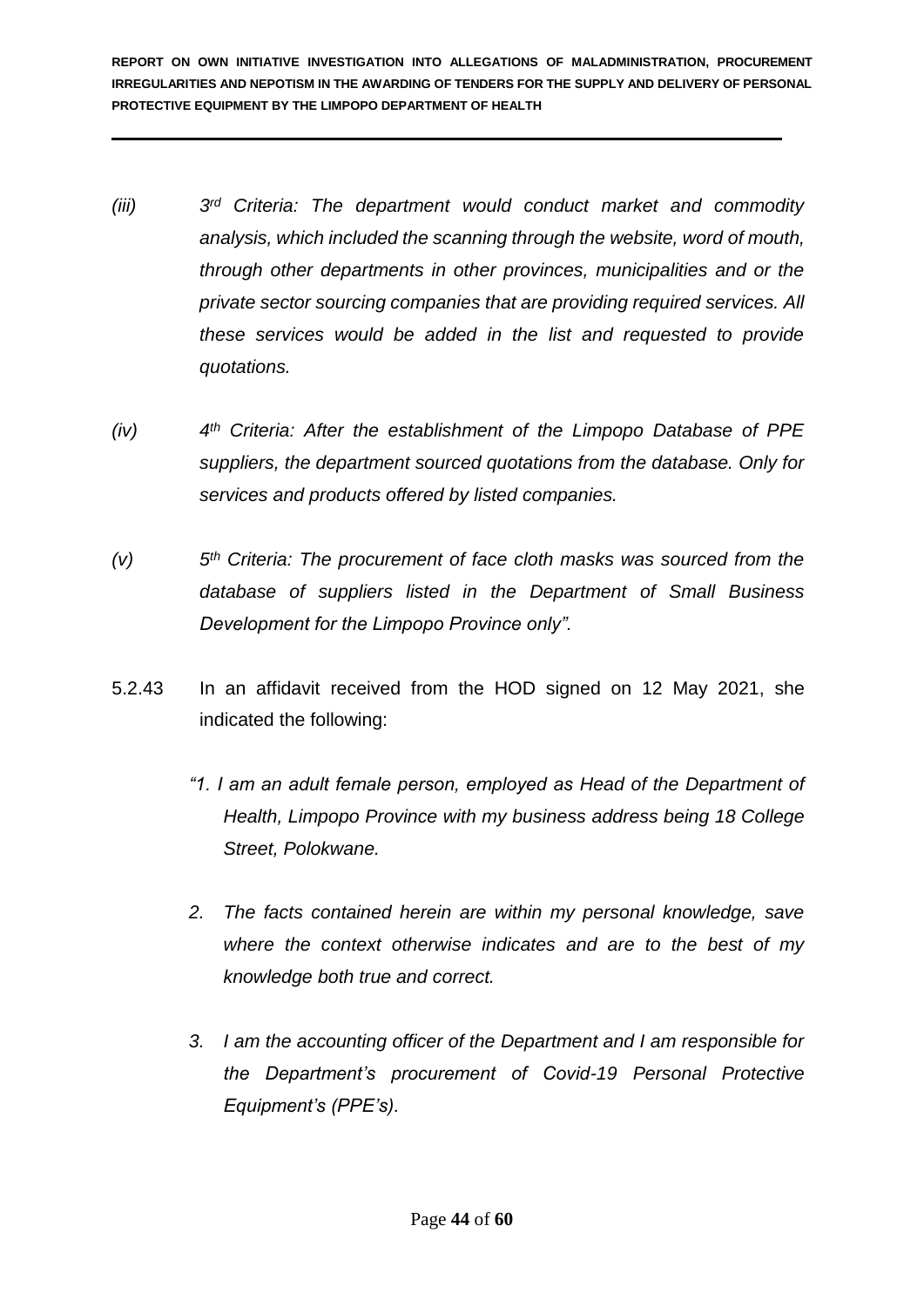- *4 During the year 2020 and 2021, the Department purchased PPE's from several service providers, and to the best of my knowledge every one of them was competent to provide the goods.*
- *5 Where a tender is to be awarded, I rely on the recommendations of the Bid Adjudication Committee (BAC) of the Department, headed by the Chief Financial Officer of the Department. I do not get any other information other than the official documents as presented to me.*
- *6 In the execution of my duties, I am not and I was not influenced by any person to award a tender and I have not influenced any member of the B.A.C. to recommend any particular service providers for appointment. All the PPE tenders where awarded and are awarded on merits.*
- *7 I do not share any personal or business relationship with any of the persons or companies that received tenders for the supply and delivery of PPE's in the Department.*
- *8 Due to the position I hold in the Department, I always interact with the Member of the Executive Committee (MEC) of my Department and on work related issues''.*

## *Application of the relevant law*

5.2.44 National Treasury Practice Note No. 7 of 2009/2010, provides that:

*"6A8.4 If a supply chain management official or other role player, or any close family member, partner or associate of such official or other role player , has any private or business interest in any contract to be awarded, that official or other role player must –*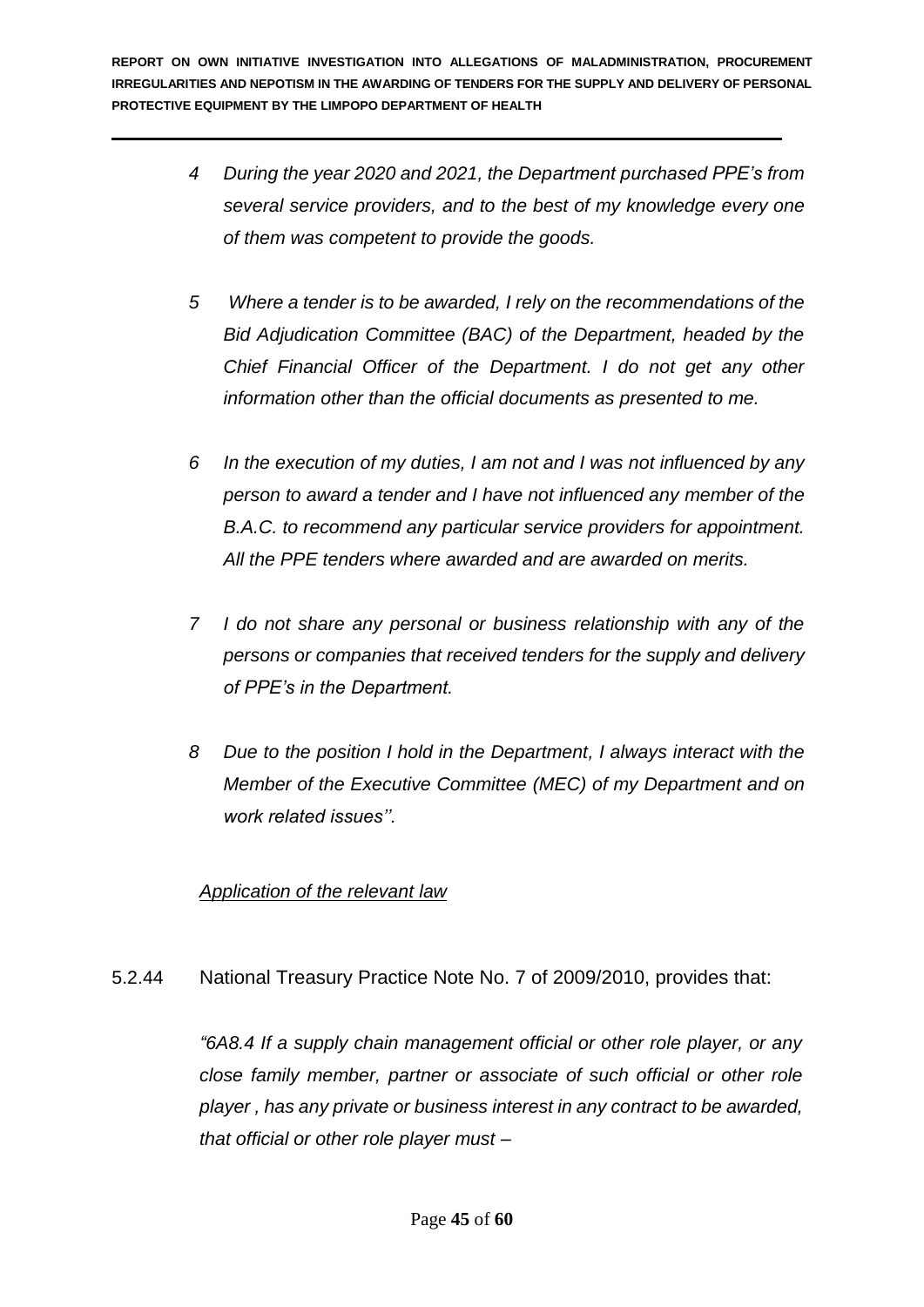- *(a) disclose that interest; and*
- *(b) withdraw from participating in any manner whatsoever in the process relating to that contract."*
- 5.2.45 Paragraph 1 of The National Treasury's Standard Bidding Documents (SBD4) Form - Declaration of Interest states that:

*"Any legal person, including persons employed by the state, or person having a kinship with persons employed by the state, including a blood relationship, may make an offer or offers in terms of any invitation to bid (includes a price quotation, advertised competitive bid, limited bid or proposal). In view of possible allegation of favouritism, should the resulting bid, or part thereof, be awarded to persons employed by the state, or to persons connected with or related to them, it is required that the bidder or his /her authorised representative declare his/her position in relation to the evaluation/adjudicating authority where the bidder is employed by the state; and/or the legal person on whose behalf the bidding document is signed, has a relationship with persons/ a person who are/is involved in the evaluation and or adjudication of the bid(s), or where it is known that such a relationship exist between the person or persons for or on whose behalf the declarant acts and persons who are involved with the evaluation and or adjudication of the bid".*

- 5.2.46 It was expected of all the service providers to declare any interest and or any relationship with any official of the state institution involved at the evaluation and adjudication bids.
- 5.2.47 According to the HOD, all three (3) companies i.e. NDIA Business Trading (Pty)(Ltd), Lehura and General Supplier and Mokgobedi Training and Consulting, '' *did not declare any interest with regard to any relationship with persons within the department who are involved in the evaluation and*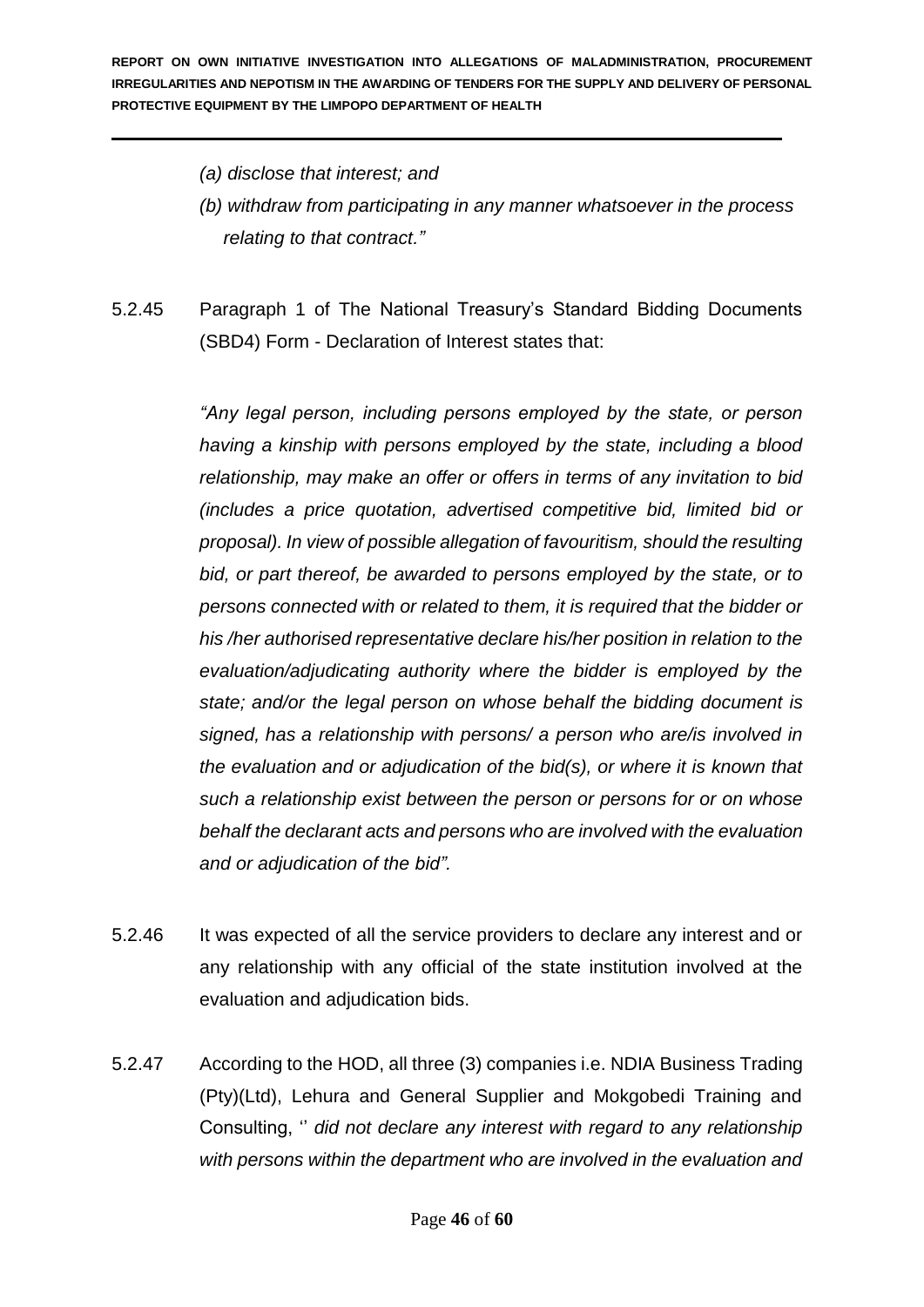> *adjudication of this bid. In terms of the minimum requirements of the declaration of interest as prescribed by the National Treasury, Ndia Business Trading (Pty)(Ltd), Lehura and General Supplier and Mokgobedi Training and Consulting did not mention any other relationship warranting the department to disqualify them as a bidder. Therefore, the department is not aware of any other personal relationship between the Directors of Ndia Business Trading (Pty)(Ltd), Lehura and General Supplier and Mokgobedi Training and consulting that could influence the procurement process within the department''*

- 5.2.48 National Treasury SCM instruction 4A of 2016/2017 Central Supplier Database (CSD)<sup>3</sup> prescribes as its purpose the utilisation and establishment of mandatory CSD to accounting officers and accounting authorities and states *inter alia:* 
	- "*3.1 In order to give effect to the mandatory requirements of this SCM Instruction, Accounting Officers and Accounting Authorities must ensure that:*
	- *3.1.1 The current supply chain management system and policies of their respective organs of state are aligned with the provisions of this SCM Instruction note;*
	- *3.1.2 Price quotations are invited and accepted from prospective suppliers listed on the CSD and*
	- *3.1.3 Key information of prospective suppliers is verified on the CSD in line with PFMA and regulatory requirements. The following information must be verified:*

1

<sup>&</sup>lt;sup>3</sup> Dated 19 May 2016 signed off by Chief Procurement Officer Kenneth Brown and which applies to all Departments, Constitutional Institutions and Public Entities listed in Schedule 2 and 3 to the PFM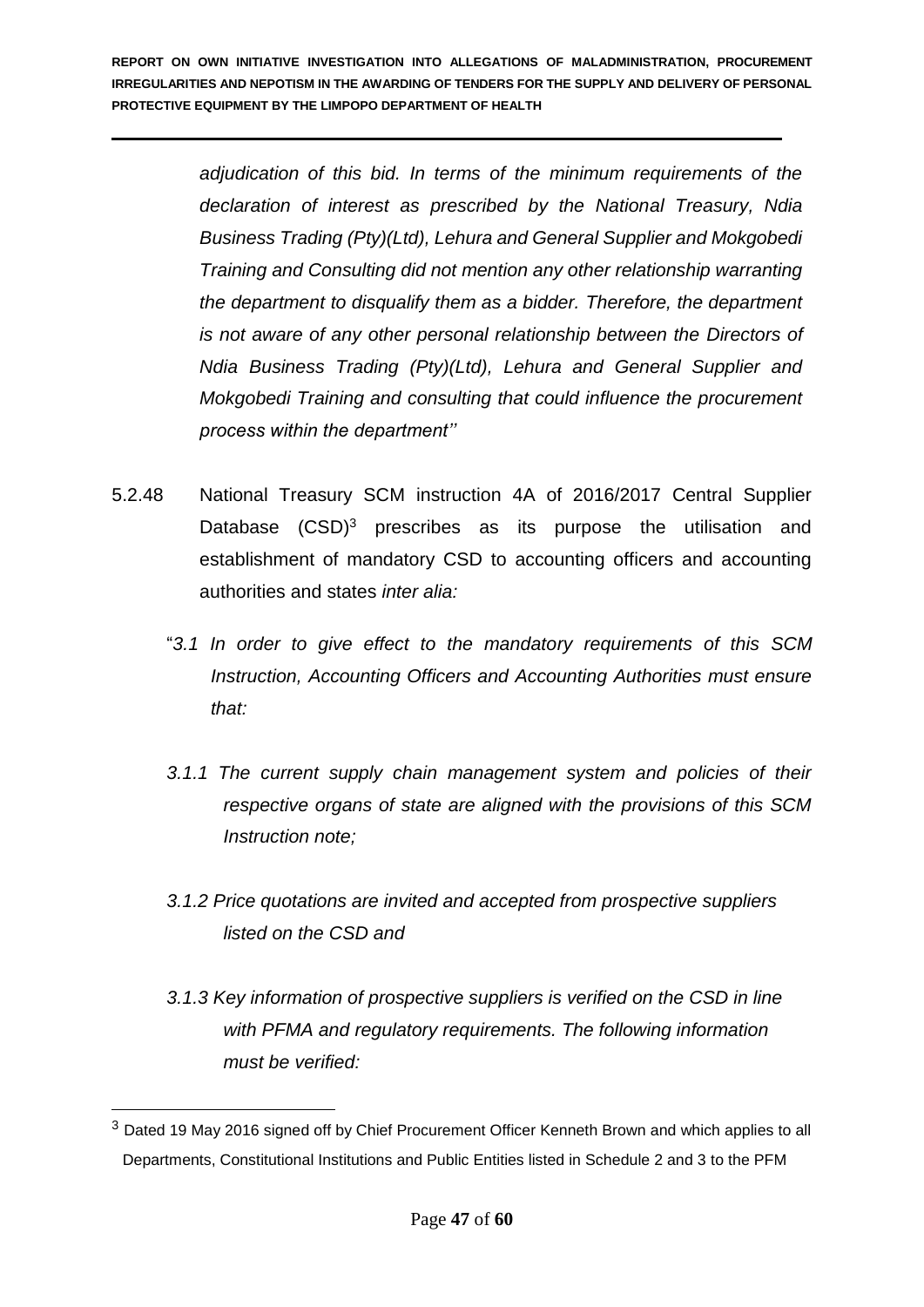- *a) Business registration, including details of Directorship and membership;*
- *b) Bank account holder information;*
- *c) In the service of the state status;*
- *d) Tax compliance status;*
- *e) Identity number;*

*f) B-BBEE status level;* 

*g) Tender defaulting and restriction status and* 

*h) Any additional and supplementary verification information communicated by the National Treasury.* 

- *3.2 Accounting Officers and Accounting Authorities must not award any bid for price quotations to a bidder(s) not registered on the CSD, excluding transactions mentioned in paragraph 3.3.*
- *3.3 Transactions concluded through petty cash, sundry payments and foreign suppliers with no local registered entity may be concluded even if the supplier is not registered on the CSD".*
- 5.2.49 National Treasury SCM instruction 4A of 2016/2017 places the accounting officers under an obligation to ensure that the service providers they do business with are registered in the Central Supplier Database and are tax compliant.

## *Conclusion*

5.2.50 Based on the evidence gathered it cannot be established that there was nepotism and/or undue influence in the procurement processes relating to the awarding of the PPE tender.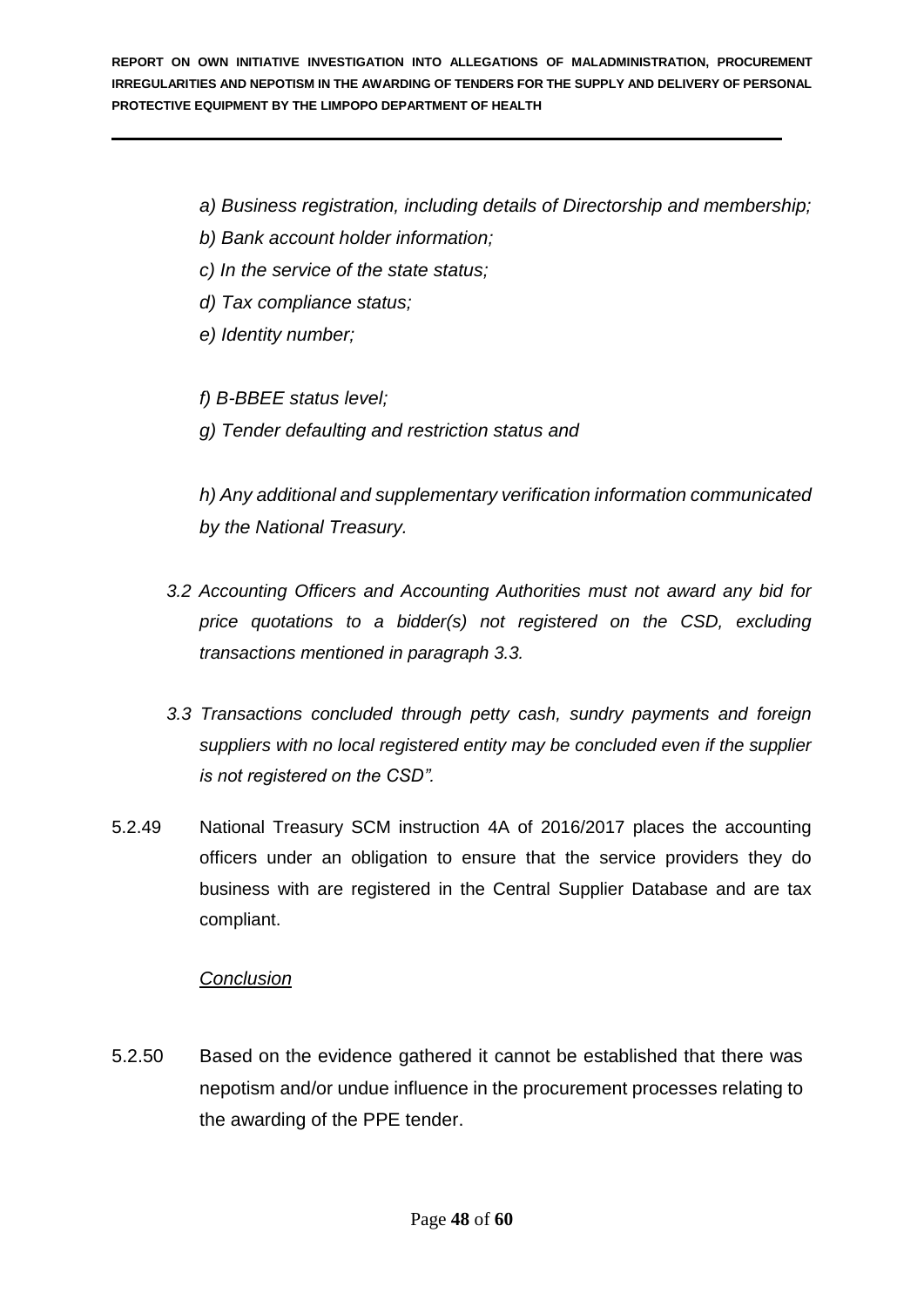- 5.2.51 No relationship was established between the service providers and any official of the Department.
- 5.2.52 The Department cancelled the orders issued to Mokgobedi Training and Consulting because of failure to render services on time. Consequently, no service was rendered and no payment was made.
- 5.2.53 No suspicions transactions or large withdrawals or deposits were uncovered in respect of the banking records of the three companies.
- **5.2 If yes, whether other prospective service providers or the taxpayers suffered prejudice as a result of nepotism or favouritism in the awarding of the PPE tender.**

## *Common cause issues*

- 5.3.1 NDIA Business Trading (Pty) Ltd, Luhura Trading and General Supplier and Mokgobedi Training and Consulting, were amongst the companies awarded the PPE tenders.
- 5.3.2 NDIA Business Trading (Pty) Ltd is owned by Ms Ndivhuwo Radzilani (Ms N Radzilani), who is the daughter of the ANC Deputy Chairperson in the Province, Ms Florence Radzilani (Ms F Radzilani).
- 5.3.3 Luhura Trading and General Supplier is owned by Ms Suzan Managa, who is the wife of the Deputy Director-General for Institutional Support in the Premier's Office, Mr Eddie Managa.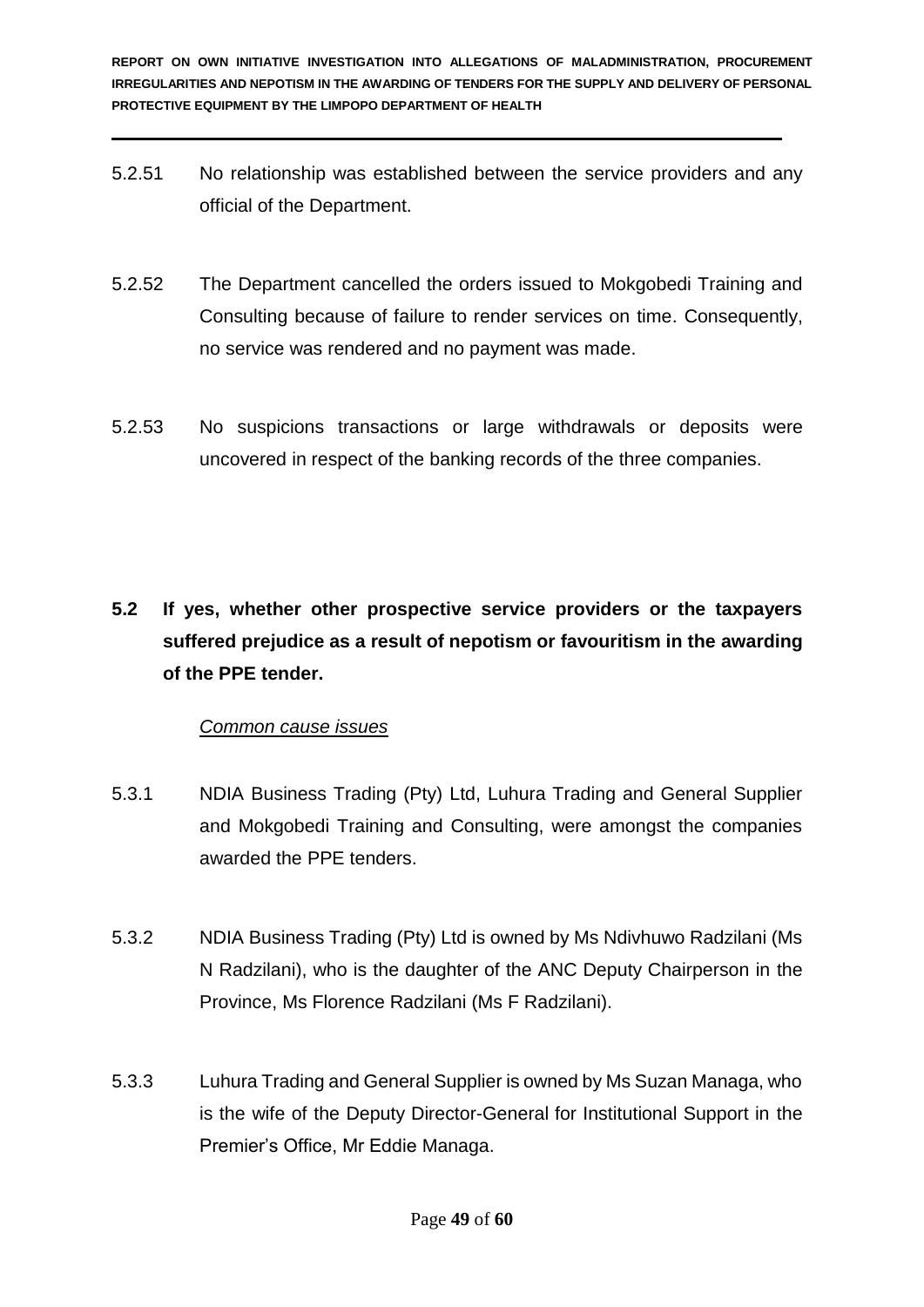5.3.4 Mokgobedi Training and Consulting is owned by Ms Motlatso Elizabeth Moloi (Ms ME Moloi), who is the daughter of the former MEC of the Limpopo Department of Sport, Arts and Culture, Ms Mokgobedi Onicca Moloi (Ms MO Moloi).

#### *Issues in dispute*

- 5.3.5 It is alleged that NDIA Business Trading (Pty) Ltd, Luhura Trading and General Supplier, and Mokgobedi Training and Consulting were awarded the PPE tenders based on their connections and relations to senior government officials, including prominent politicians.
- 5.3.6 The HOD in a letter dated 03 September 2020 denied any relationship between any of the company Directors to the members of the Bid Evaluation Committee (BEC) and Bid Adjudication Committee (BAC) which could have influenced the procurement process within the LDoH.
- 5.3.7 In letters dated 23 March 2021 both the MEC and the HOD in response to the section 7(9) Notice, denied that they had any relationship with senior government officials, or prominent politicians who influenced the awarding of the PPE tender to service providers and or influenced the decision to award the tender through nepotism or favouritism.
- 5.3.8 Further, in a meeting of 24 March 2021, the HOD re-emphasised that she does not have any relationship with either the Directors of the companies that were awarded the tenders or any politician and as a result no prospective service providers or the taxpayers suffered prejudice as a result of nepotism or favouritism in the awarding of the PPE tender. The evidence revealed that other companies were appointed despite being non-tax compliant.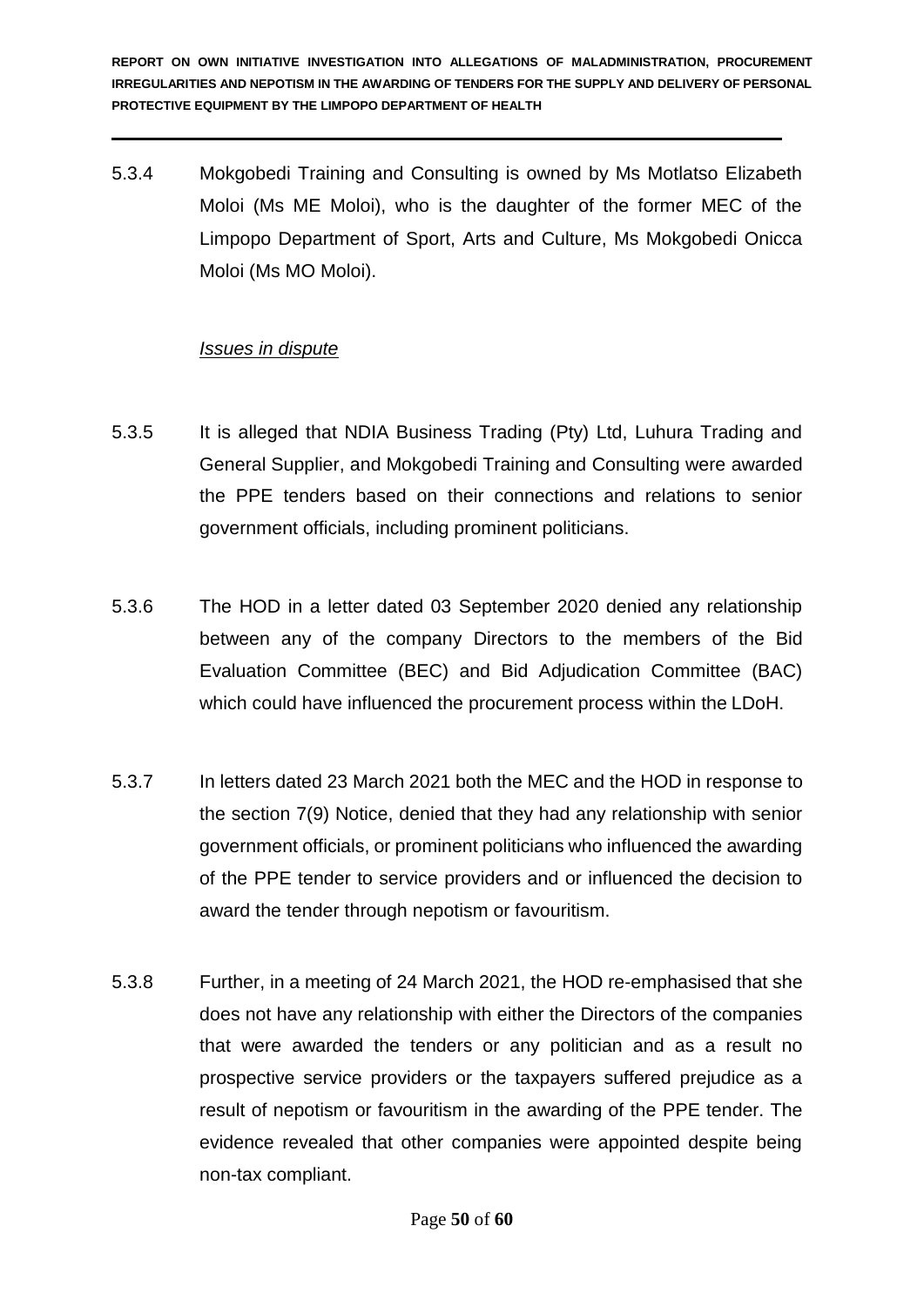- 5.3.9 Out of the eighteen (18) companies mentioned, only two (2) companies namely, Tsopane Pharmacy and Mokgobedi Training and Consulting were found to be non-tax compliant. The tax status of Sedilaka Holdings and Projects on the CSD indicated the following: *"Unable to determine the tax compliance and taxpayer information provided does not match or could not be found"* and with Pro Secure its tax status could not be determined.
- 5.3.10 Out of the two (2) companies whose tax status could not be determined on the CSD, it was uncovered that only Sedilaka Holdings and Projects rendered services and was paid.

#### *Application of the relevant law*

- 5.3.11 Section 38(1)(a)(iii) of the PFMA requires the Accounting Officer of a Department, trading entity or constitutional institution to ensure that the department, trading entity or constitutional institution has and maintains an appropriate procurement and provisioning system which is fair, equitable, transparent, competitive and cost-effective.
- 5.3.12 Section 81(1)(a) and (b) of the PFMA provides that: *"Accounting Officer for a department or a constitutional institution commits an act of financial misconduct if that accounting officer wilfully or negligently-*
	- *(a) fails to comply with a requirement of section 38, 39, 40, 41 or 42 or*
	- *(b) makes or permits an unauthorised expenditure, an irregular expenditure or a fruitless and wasteful expenditure".*
- 5.3.13 It is expected of the Accounting Officer to comply with the provisions of the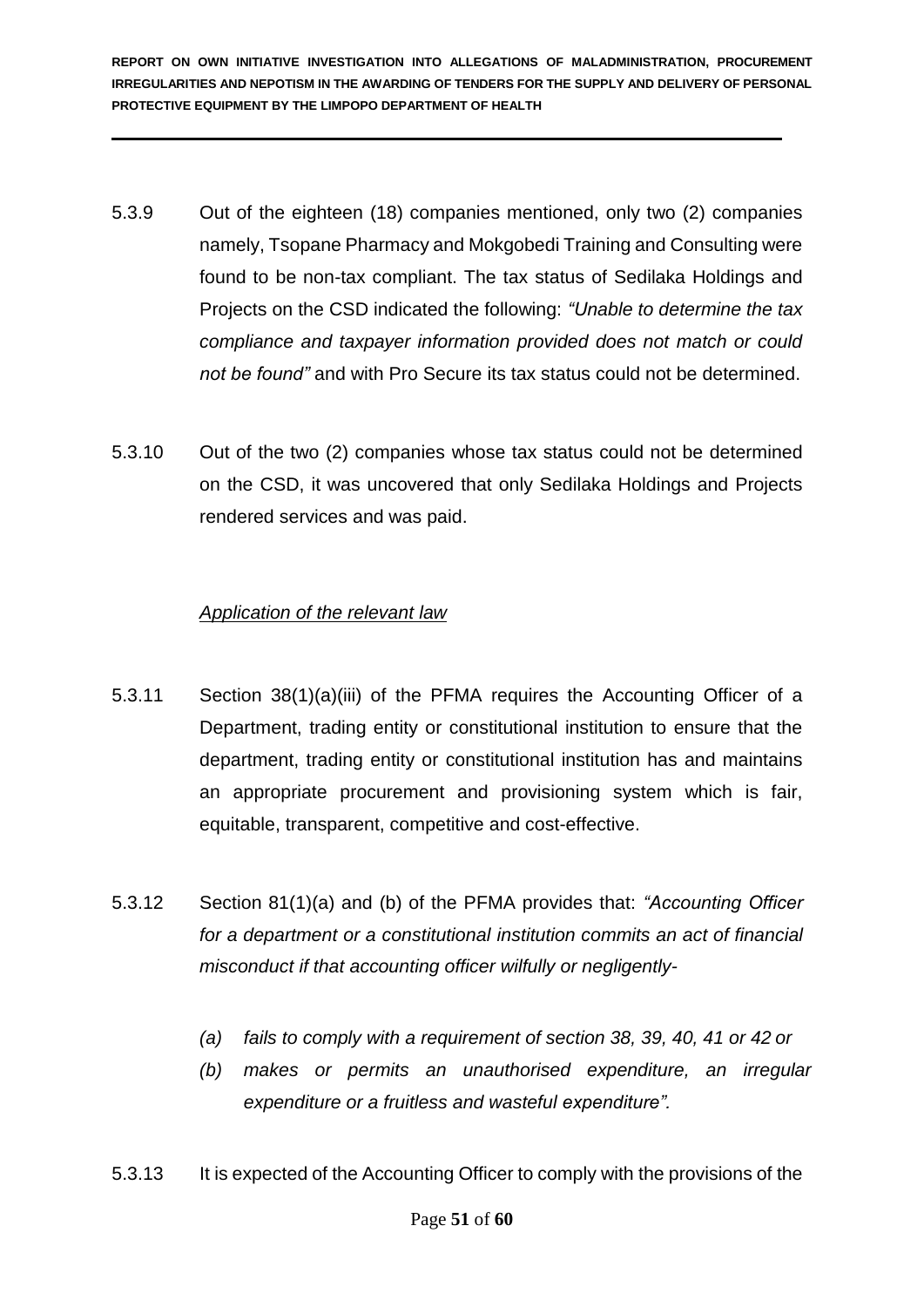PFMA and avoid permitting unauthorised expenditure, irregular expenditure or a fruitless and wasteful expenditure.

- 5.3.14 In response to our letter dated 24 August 2020, the HOD indicated in the letter dated 03 September 2020 that: *"These tenders were awarded by following the procurement procedures as contained in the PFMA prescripts. All checks and balances were done within the confines and dictates of these prescripts. All the companies in 5.3; 5.4 and 5.5 were found compliant with all the relevant prescripts".*
- 5.3.15 The HOD also indicated in the letter dated 13 November 2020 that: *"I am unable to provide you with the Tax Clearance Certificates of the business entities contained in the above mentioned letter. Please be informed that submission of Tax Clearance Certificate was not a requirement for these Request for Quotations. In terms of National Treasury Instruction Note number 09/2017/2018, the Accounting Officer must require Central Supplier Database Master Registration number or Tax Compliance status pin. It further states that the Central Supplier database and the tax compliance tax status pin are the only approved methods of verifying the tax compliance status of a bidder. The Department has required the Central Supplier Database Master Registration number. We are prepared to supply the Public Protector with the CSD for all the service providers in question if that will suffice. The department will await your guidance''*
- 5.3.16 Further that: "*In terms of National Treasury Instruction Note number 09/2017/2018, the Accounting Officer must require Central Supplier Database Master Registration number or Tax Compliance status pin. It further states that the Central Supplier database and the tax compliance status pin are the only approved methods of verifying the tax compliance status of a bidder. The Department has required the Central Supplier Database Master Registration number".*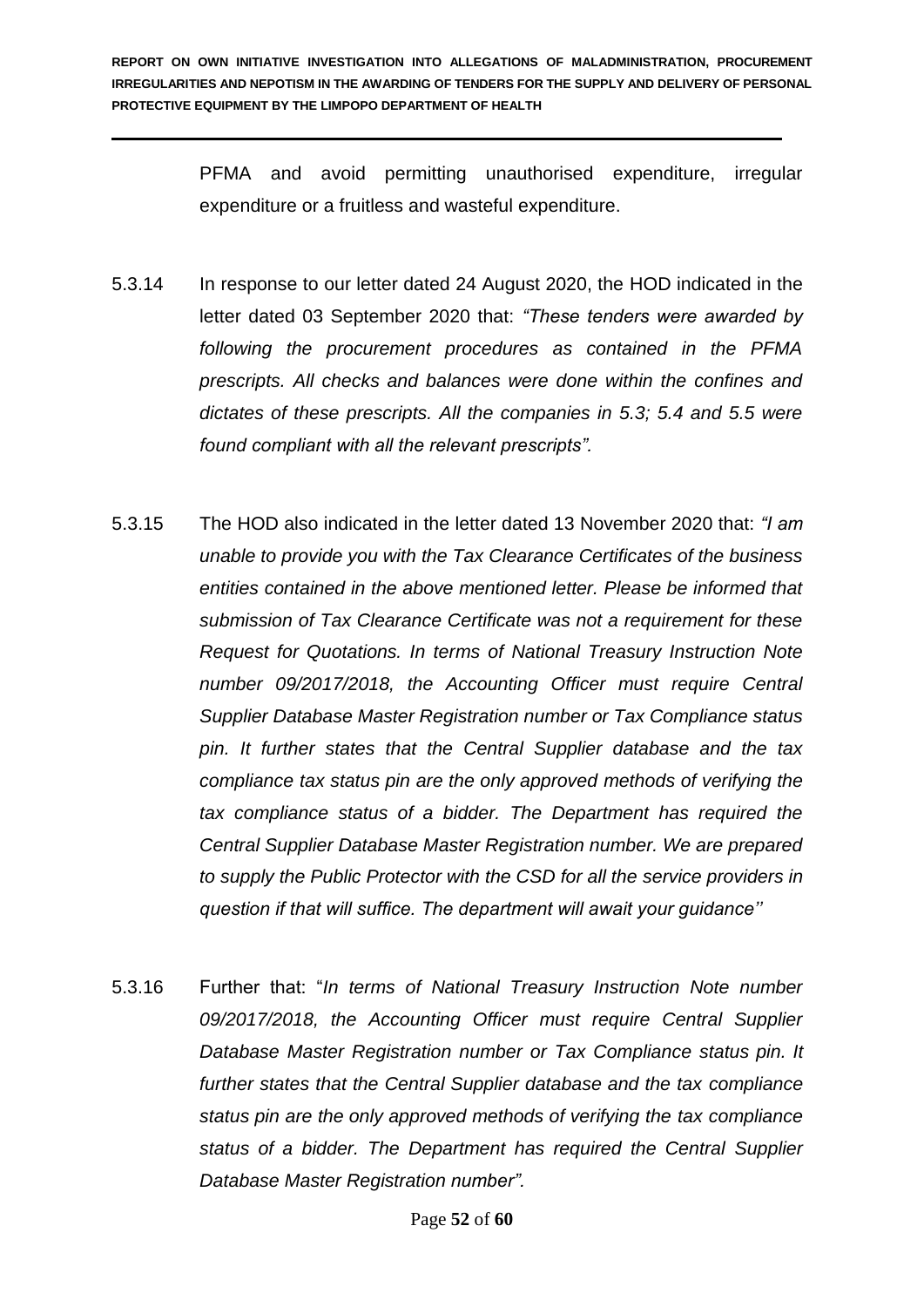## *Conclusion*

- 5.3.17 Based on the information gathered, it cannot be concluded that other prospective service providers suffered prejudice as a result of as a result of the alleged nepotism or favouritism in the awarding of PPE tender but suffered prejudice as a result of the awarding of the tender to service providers who were not tax compliant.
- 5.3.18 No relationship was established between the service providers and any official of the Department.

## **6. FINDINGS**

6.1 Having considered the evidence uncovered during the investigation against the relevant regulatory framework, the Public Protector makes the following findings:

## **6.1.1 Regarding whether the LDoH followed due processes in the procurement of PPE's:**

- 6.1.1.1 The allegation that the LDoH did not follow due processes in the procurement of PPEs, is substantiated.
- 6.1.1.2 The LDoH procured the supply and delivery of PPE's through an emergency procurement process provided for in the Practice Notes.
- 6.1.1.3 The deviation was executed in terms of paragraph 14.2.5 of the SCM Procurement Policy of the Department which provides for the exemption or deviation from the normal bid procedures as necessitated by the emergency of the Covid-19.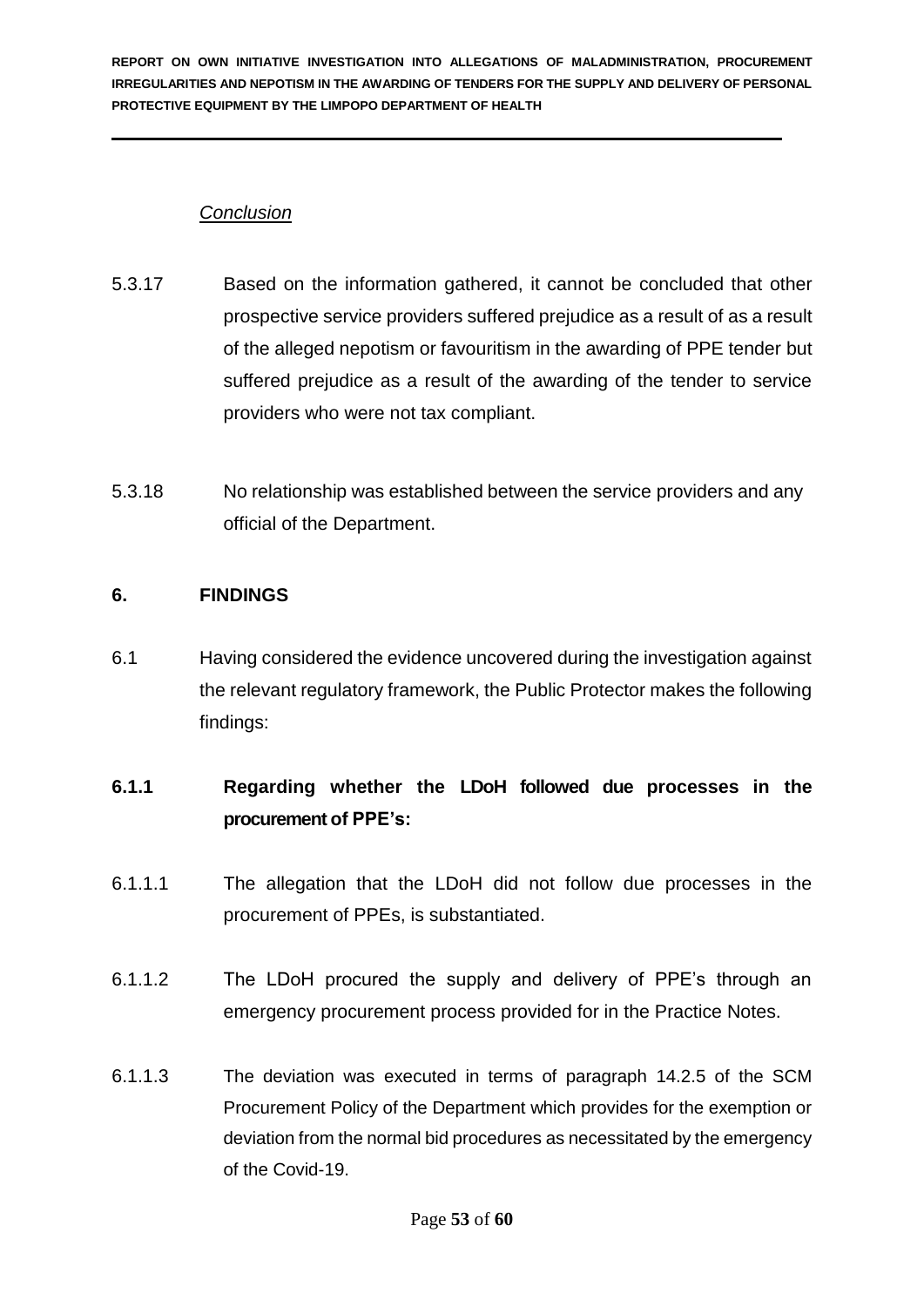- 6.1.1.4 According to the evidence obtained, the deviation was reported within 10 working days to the Provincial Treasury on 25 March 2020, 02 June 2020, and 14 July 2020 and to the AGSA on 02 June 2020 and 14 July 2020.
- 6.1.1.5 The HOD complied with the provisions of the Practice Notes, Treasury Regulations and Public Finance Management Act (PFMA) by reporting the deviation to the Provincial Treasury and AGSA within the prescribed time period.

.

- 6.1.1.6 The Public Protector could not find evidence indicating that the Department did not follow paragraph 14.2.5 of the SCM policy or that the Department contravened National Instruction Note No.05 of 2020/2021: Emergency Procurement in response to the national disaster paragraph 3, which also regulates deviations from inviting bids in instances of emergency.
- 6.1.1.7 Evidence was uncovered to prove that the LDoH did not comply with the National Treasury SCM Instruction Note 9 of 2017/18, paragraph 2.2 and 3.1 in the procurement of PPEs by appointing service providers who were not tax compliant.
- 6.1.1.8 Though Mokgobedi Training and Consulting was awarded the PPE tender, the HOD confirmed that the company did not render services and as such was not paid. The Director of Mokgobedi Training and Consulting, Ms Motlatso Elizabeth Moloi also confirmed that the company did not render services and was not paid.
- 6.1.1.9 Though Machawana Trading Enterprise was awarded the tender, the HOD confirmed that the company did not render services and as such was not paid by the Department. The Director of Machawana Trading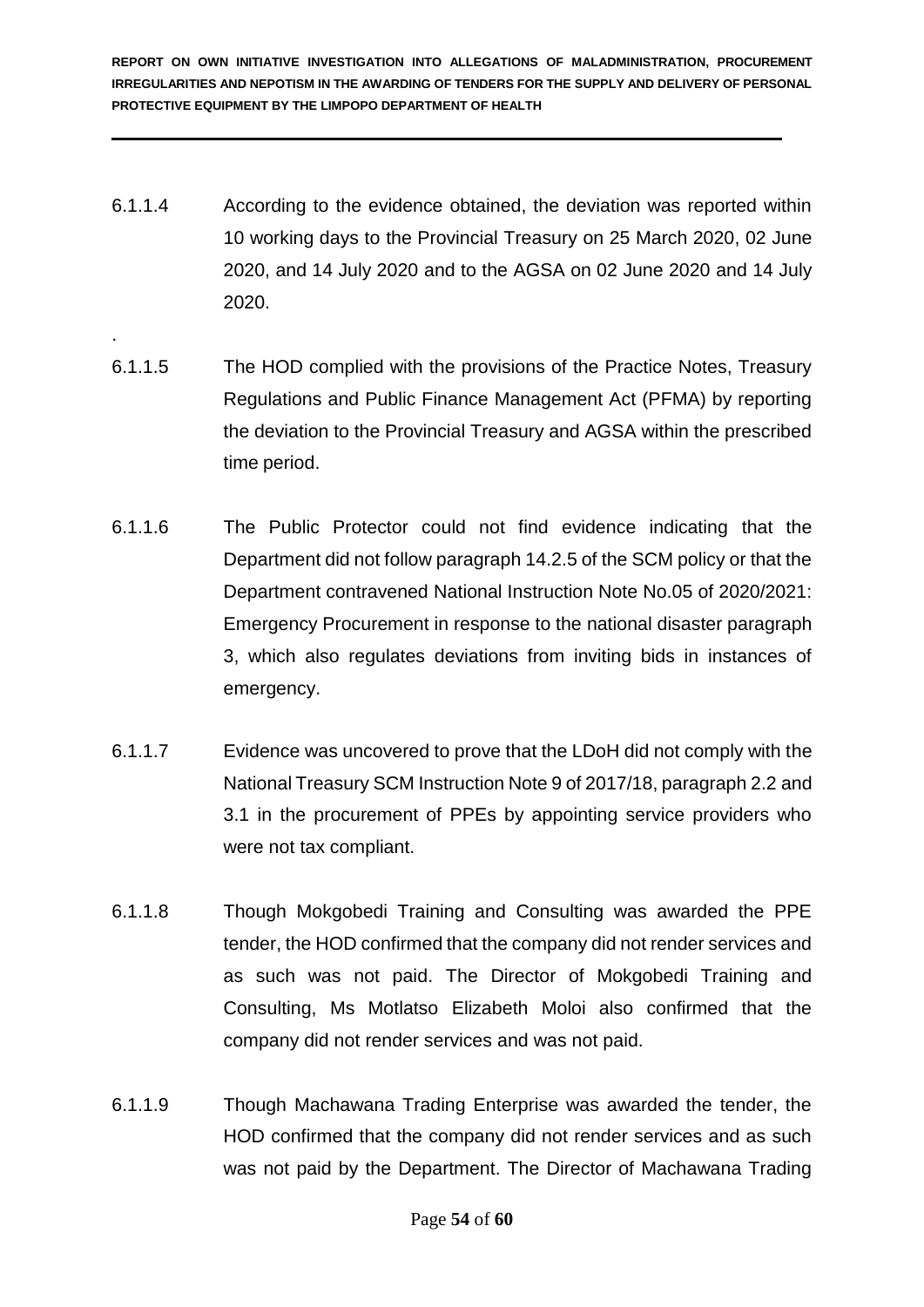Enterprise, Mr Milton Moagi confirmed telephonically on 10 December 2020, that his company did not render services as the order was cancelled because the service provider could not deliver services at the required time.

- 6.1.1.10 Sedilaka Holdings and Projects as well as Tsopane Pharm Group who were on the Central Suppliers' Data base, supplied and delivered the PPEs, and were paid for services rendered but did not claim VAT.
- 6.1.1.11 The conduct of the HOD of the LDOH is in contravention of section 38(1)(a)(iii) by failing to ensure that there was an appropriate procurement and provisioning system which is fair, equitable, transparent, competitive and cost-effective, section 38(1)(c)(ii) of the PFMA by preventing unauthorised, irregular and fruitless and wasteful expenditure and losses resulting from criminal conduct, section 81(b) of the PFMA by making or permitting an unauthorised, irregular or a fruitless and wasteful expenditure and 81(2) of the PFMA by failing to exercise the power and duties to prevent unauthorised expenditure, assigned to her.
- 6.1.1.12 The conduct of the HOD LDOH constitutes maladministration as envisaged in section 6(4) (a)(i) of the Public Protector Act, and improper conduct as envisaged in section 182 (1) of the Constitution.
- **6.1.2 Regarding whether there was nepotism and or undue influence/favouritism in the appointment of service providers for the provision of PPEs:**
- 6.1.2.1 The allegation that there was nepotism and or undue influence/favouritism in the appointment of service providers for the provision PPEs, is unsubstantiated.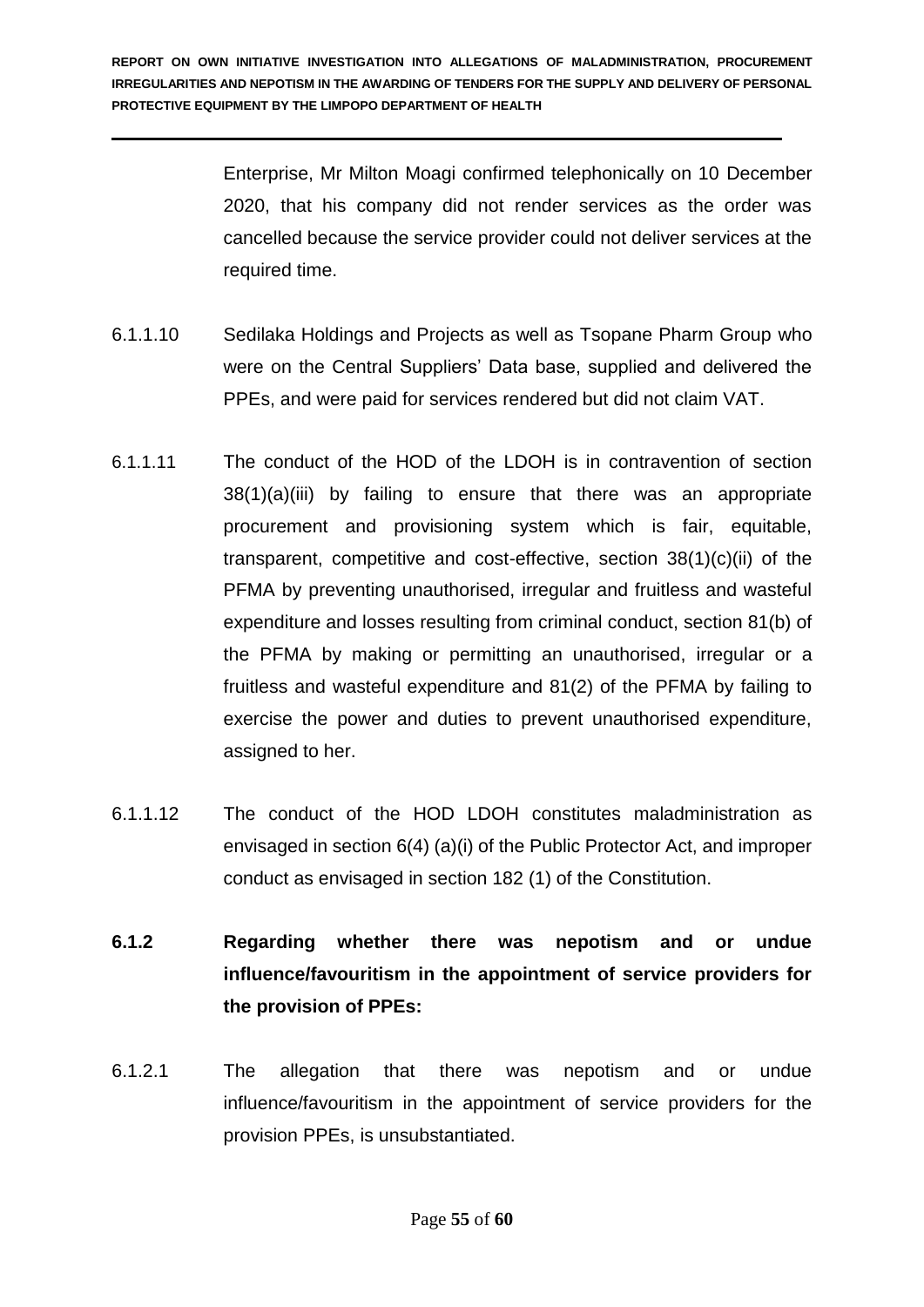- 6.1.2.2 Mokgobedi Training and Consulting and Machawana Trading Enterprise are among companies which were awarded the PPE tenders but their orders were cancelled before services could be rendered.
- 6.1.2.3 Independently obtained evidence confirmed that the Directors of the following companies, i.e. NDIA Business Trading (Pty) Ltd; Luhura Trading and General Supplier and Mokgobedi Training and Consulting are politically connected and or related to senior officials in government but evidence could not be found that confirms that there was nepotism and or undue influence/favouritism in the appointment of service providers for the provision of PPEs**.**
- 6.1.2.4 The HOD did not deny the relationship between the Directors of NDIA Business Trading (Pty) Ltd and the Deputy Chairperson of the ANC, Ms Florence Radzilani; Luhura Trading and General Supplier and Deputy Director-General for Institutional Support in the Premier's Office, Mr Eddie Managa as well as the relationship between the Director of Mokgobedi Training and Consulting and the former MEC for Department of Sport, Arts and Culture, Ms Onicca Mokgobedi Moloi. However, she denied any relationship between the company Directors and the members of the Bid Evaluation Committee and Bid Adjudication Committee which could have influenced the procurement process within the LDoH.
- 6.1.2.5 The Public Protector could not find any evidence indicating that the MEC and HOD had any influence in the awarding of PPE tenders even though there is evidence that indicates that some of the service providers are related to politicians and senior government officials.
- 6.1.2.6 The Public Protector could not find evidence to prove the alleged possible influence in the procurement processes of the awarding of PPE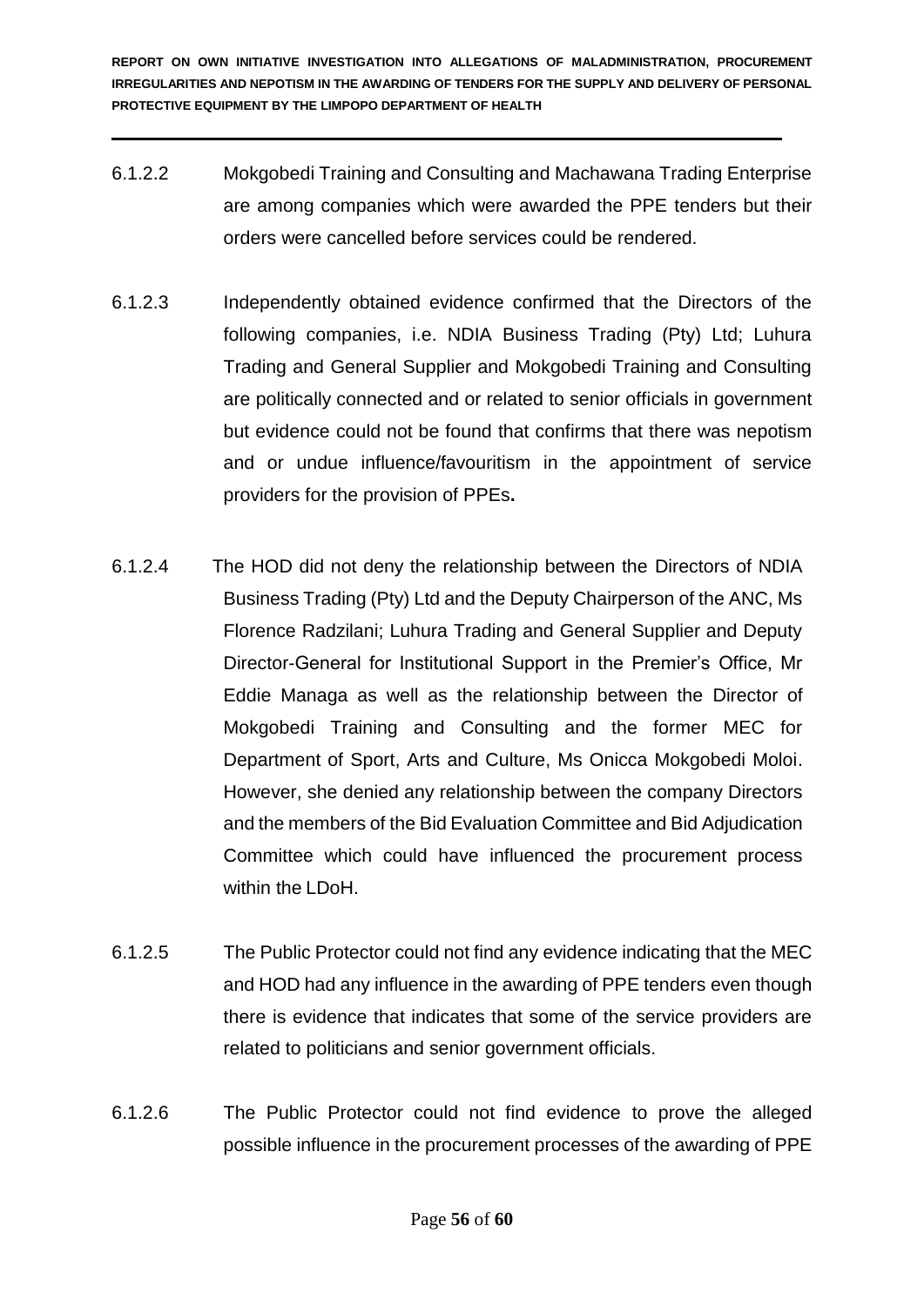tenders or the relationship between the Directors of the companies awarded tenders and officials of the department.

6.1.2.7 The conduct of the department did not constitutes maladministration as envisaged in section 6(4) (a)(i) of the Public Protector Act, and improper conduct as envisaged in section 182 (1) of the Constitution.

# **6.1.3 Regarding whether other prospective service providers suffered prejudice as a result of nepotism or favouritism in the awarding of the PPE tender:**

- 6.1.3.1 The allegation that other service providers suffered prejudice as a result of nepotism or favouritism in the awarding of the PPE tender, is unsubstantiated.
- 6.1.3.2 The Public Protector could not find any evidence indicating undue influence, nepotism and or favouritism during the investigation in the awarding of tenders to the companies awarded PPE tenders.
- 6.1.3.3 Though the investigation team established that some of the appointed companies' Directors may be politically connected and/ or related to senior officials in government, the team could not find any evidence to confirm that there was any influence/favouritism or nepotism.
- 6.1.3.4 The Public Protector could not find evidence indicating that other prospective service providers suffered any prejudice as a result of the alleged nepotism or favouritism in the awarding of PPE tender.
- 6.1.3.5 Accordignly, the conduct of the Department neither constituted maladministration and prejudice as envisaged in section  $6(4)(a)(i)(v)$  of the Public Protector Act, nor improper conduct as envisaged in section 182(1) of the Constitution.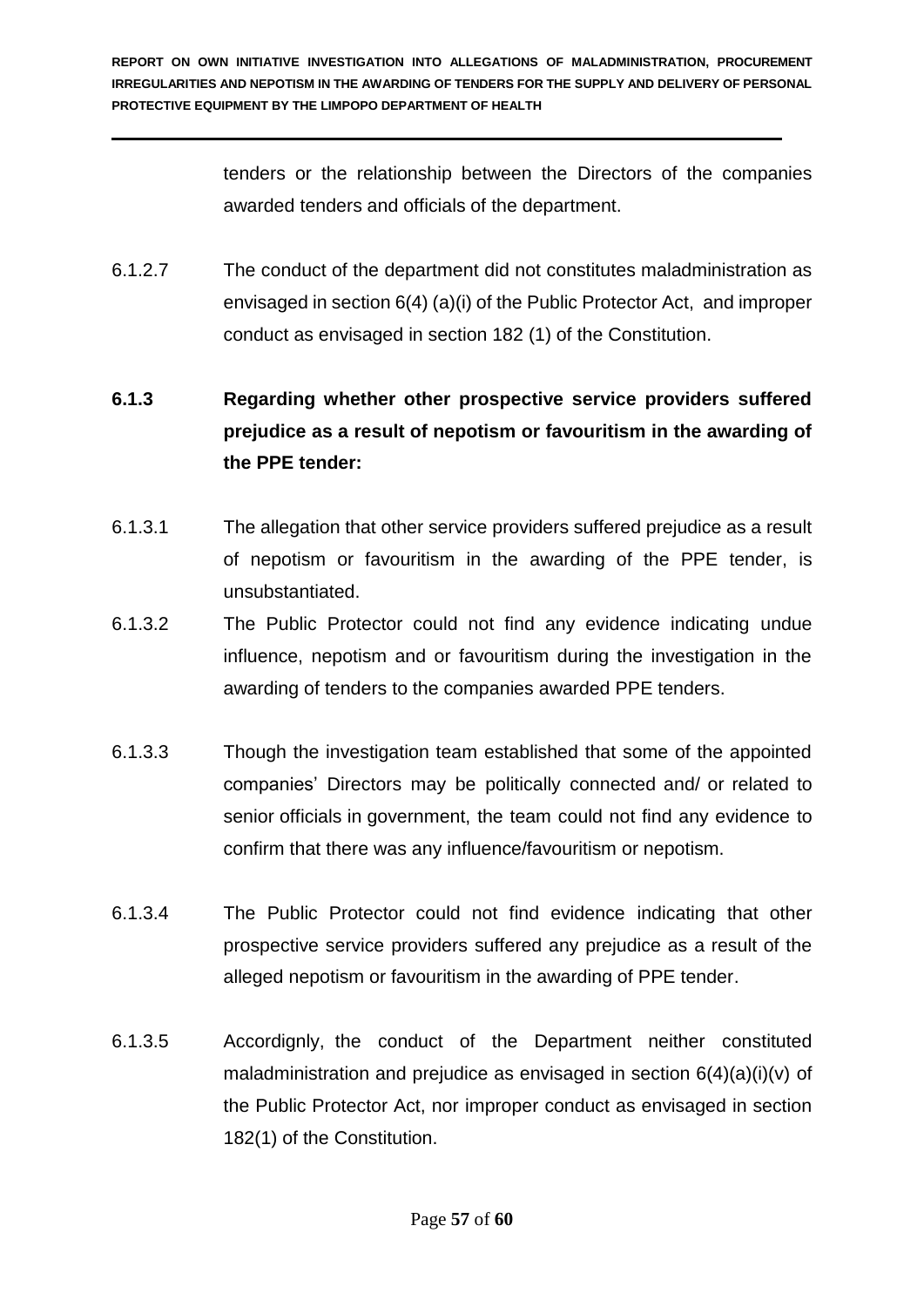## **7. REMEDIAL ACTION**

- 7.1 On 05 April 2022, a letter was drafted and send to the MEC for her response on the intended remedial action. On 06 April 2022, an acknowledgement letter was received in which the Department indicated that they will respond within the stipulated time frames. On 08 April 2022, a response was received indicating that the Department will comply with the remedial action of the Public Protector.
- 7.2 The appropriate remedial action in terms of section 182(1)(c) of the Constitution to remedy the maladministration and improper conduct referred to in this report are as follows:

## **7.2.1 The Premier**

7.2.1.1 **Within ninety (90) working days** of receipt of the report and in terms of section 38(1)(h), take disciplinary action against the HOD for contravening section  $38(1)(a)(iii),(c)(ii)$  and  $81(b)$  of the PFMA.

## **7.2.2 The Acting HOD:-**

- 7.2.2.1 **Within sixty (60) working days** of receipt of the report take appropriate disciplinary action against all Supply Chain Management (SCM) officials who were involved in the procurement of the PPE for contravention of paragraph 13.3 (a)(b) and (c) of the SCM policy, paragraph 14(d) and (j) of the Public Service Regulations of 2016 and section 45 (a), (b) and (c) of the PFMA;
- 7.2.2.2 **Within one hundred and twenty (120) working days** of receipt of the report and upon discovery of any unauthorised, irregular or fruitless and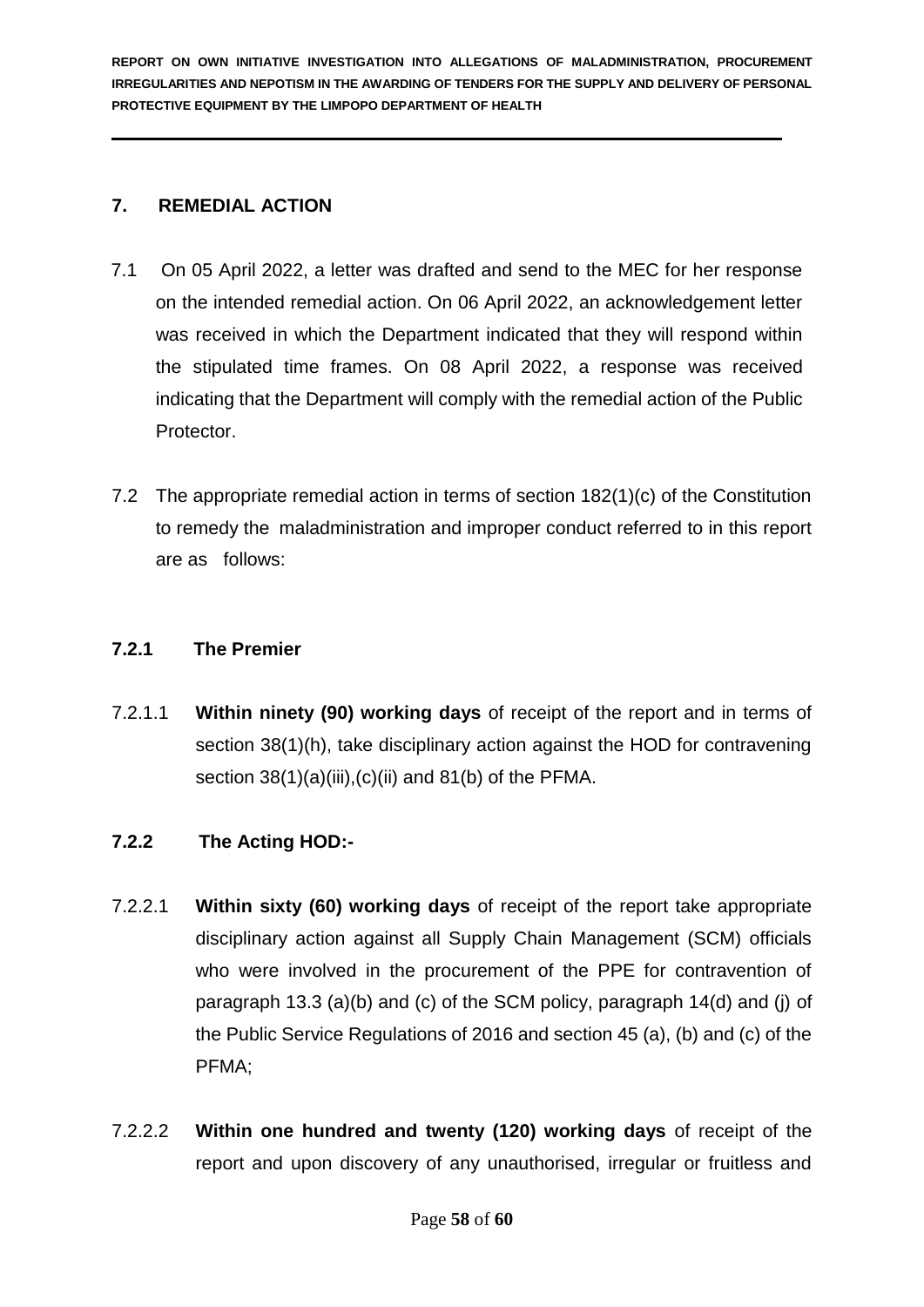wasteful expenditure, immediately report in writing, particulars of the expenditure to the relevant treasury and in the case of irregular expenditure involving the procurement of goods or services in terms of section 38(1)(g) of the PFMA;

- 7.2.2.3 The Internal Audit Unit must, on an annual basis, review the adequacy and effectiveness of the Department's system of internal control, risk management and supply chain management.
- 7.2.2.4 The Audit Committee of the Department must, in all its meetings, consider the internal audit and AGSA reports to ensure that the recommendations are implemented.
- 7.2.2.5 Must in terms of paragraph 17.1.2 (a) of the SCM policy report any criminal conduct to the South African Police Service.